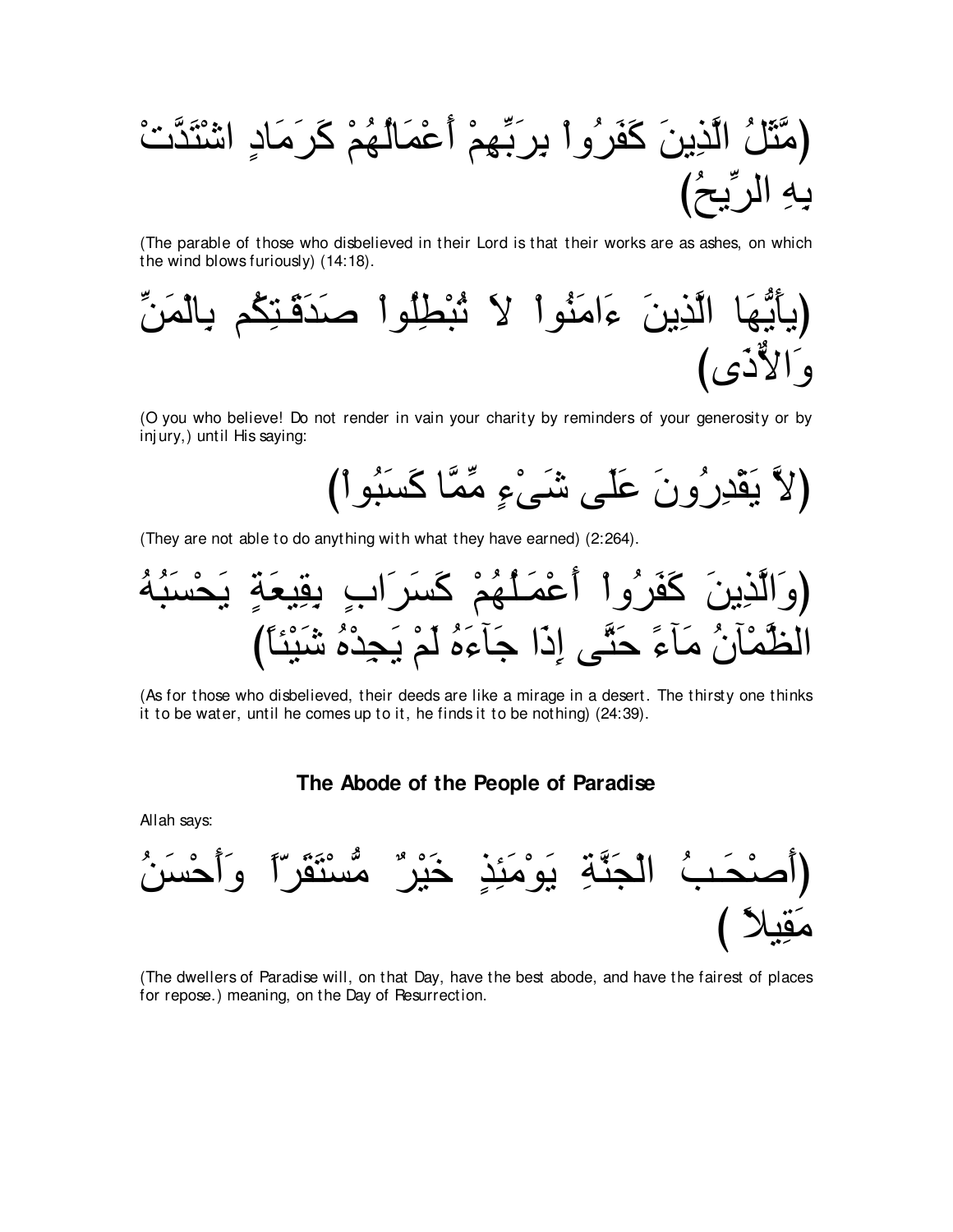⌒るzレ∠イ∇ャや ⊥ょ⇒∠エ∇タ∠ぺ∠ヱ ⌒ケゅzレャや ⊥ょ⇒∠エ∇タ∠ぺ ン⌒ヲ∠わ∇ジ∠Α ∠Ιぴ び ∠ラヱ⊥ゴ⌒もべ∠ヘ∇ャや ⊥ユ⊥ワ ⌒るzレ∠イ∇ャや ⊥ょ⇒∠エ∇タ∠ぺ

(Not equal are the dwellers of the Fire and the dwellers of the Paradise. It is the dwellers of Paradise that will be successful) (59:20). That is because the people of Paradise will ascend to lofty degrees and secure dwellings, so they will be in a place of safety, beauty and goodness,

び ⇔ゅョゅ∠ボ⊥ョ∠ヱ ⇔や∂ゲ∠ボ∠わ∇ジ⊥ョ ∇ろ∠レ⊥ジ∠ェ ゅ∠ヰΒ⌒プ ∠リΑ⌒ギ⌒ヤ⇒∠カぴ

(Abiding therein -- excellent it is as an abode, and as a place to rest in.) (25:76) The people of Hell will go down to the lowest levels and continual regret, with all kinds of punishments and torments.

(إِنَّـهَا سَأَءَتْ مُسْتَقَرِّاً وَ مُقَاماً )

(Evil indeed it (Hell) is as an abode and as a place to rest in.)(25:66) means, how evil a dwelling place to look at, and how evil an abode in which to stay. Allah says:



(The dwellers of Paradise will, on that Day, have the best abode, and have the fairest of places for repose.) meaning, in return for what they have done of acceptable deeds, they will attain what they will attain and reach the status they will reach, in contrast to the people of Hell, who will not have even one deed to their credit that would qualify them to enter Paradise and be saved from the Fire. Allah points out the situation of the blessed in contrast to that of the doomed, who will not enjoy any goodness at all. Sa' id bin Jubayr said: "Allah will finish the Judgement halfway through the Day, and the people of Paradise will take their mid day rest in Paradise and the people of Hell in Hell. Allah says:



(The dwellers of Paradise will, on that Day, have the best abode, and have the fairest of places for repose.) ` Ikrimah said, "I know the time when the people of Paradise will enter Paradise and the people of Hell will enter Hell. It is the time which in this world is the time when the late forenoon starts and people go back to their families to take a siesta. The people of Hell will go to Hell, but the people of Paradise will be taken to Paradise and will have their siesta in Paradise, and they will be fed the liver of a whale and they will all eat their fill. This is what Allah says: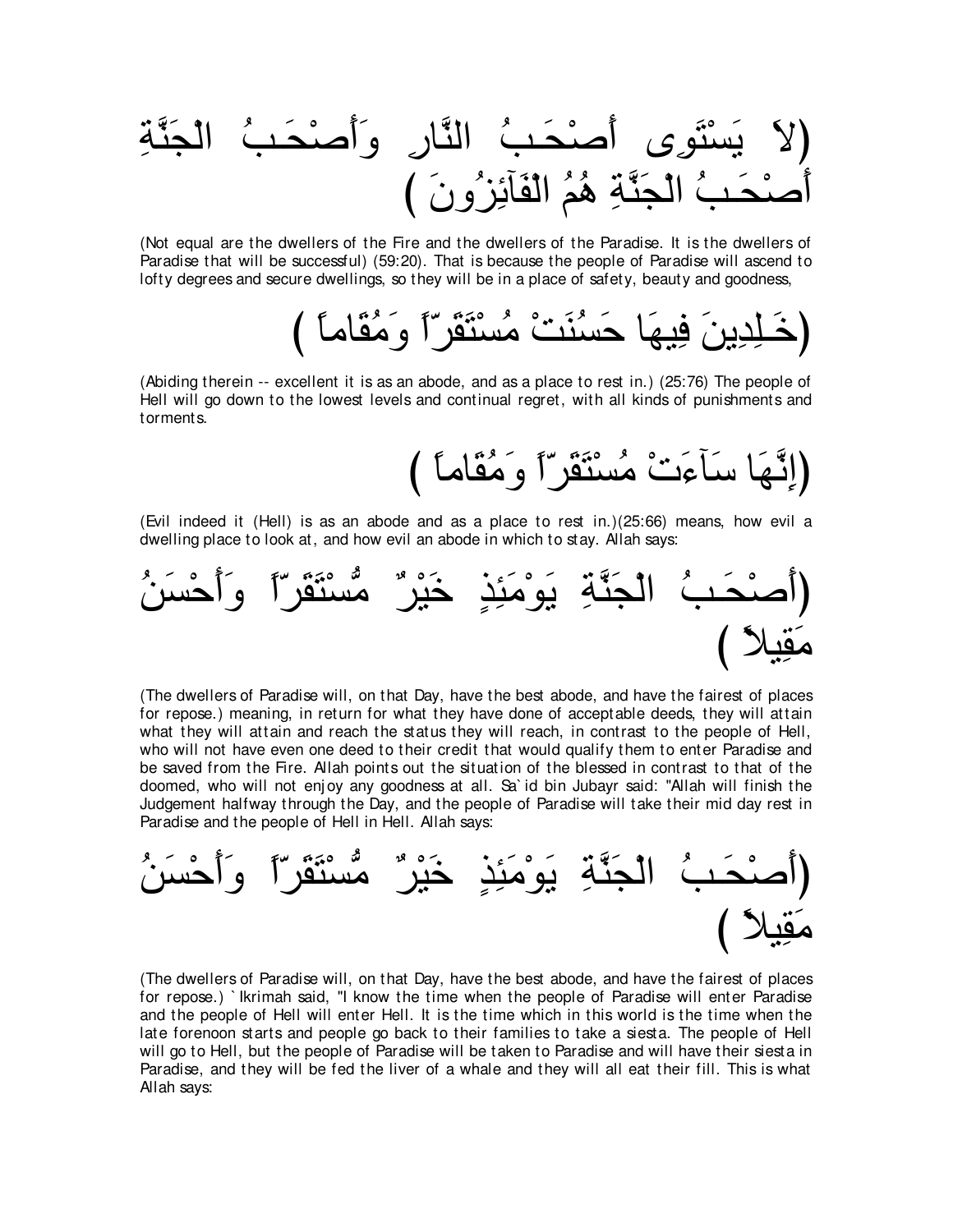⊥リ∠ジ∇ェ∠ぺ∠ヱ ⇔や∂ゲ∠ボ∠わ∇ジぁョ ∀ゲ∇Β∠カ ∃グ⌒ゃ∠ョ∇ヲ∠Α ⌒るzレ∠イ∇ャや ⊥ょ⇒∠エ∇タ∠ぺぴ び ⇔ΚΒ⌒ボ∠ョ

(The dwellers of Paradise will, on that Day, have the best abode, and have the fairest of places for repose.)

⊥る∠ム⌒ゃ⇒∠ヤ∠ヨ∇ャや ∠メあゴ⊥ル∠ヱ ⌒ユ⇒∠ヨ∠ピ∇ャゅ⌒よ ⊥¬べ∠ヨzジャや ⊥ペzボ∠ゼ∠ゎ ∠ュ∇ヲ∠Α∠ヱぴ ⇔ゅョ∇ヲ∠Α ∠ラゅ∠ミ∠ヱ ⌒リ⇒∠ヨ∇ェzゲヤ⌒ャ ぁペ∠エ∇ャや ∃グ⌒ゃ∠ョ∇ヲ∠Α ⊥マ∇ヤ⊥ヨ∇ャや - ⇔ΚΑ⌒ゴレ∠ゎ ヴ∠ヤ∠ハ ⊥ユ⌒ヤ⇒zヌャや ぁヂ∠バ∠Α ∠ュ∇ヲ∠Α∠ヱ - ⇔やゲΒ⌒ジ∠ハ ∠リΑ⌒ゲ⌒ヘ⇒∠ム∇ャや ヴ∠ヤ∠ハ - ⇔ΚΒ⌒ら∠シ ⌒メヲ⊥シzゲャや ∠ノ∠ョ ⊥れ∇グ∠ガzゎや ヴ⌒レ∠わ∇Β∠ヤΑ ⊥メヲ⊥ボ∠Α ⌒ヮ∇Α∠ギ∠Α ヴ⌒レzヤ∠ッ∠ぺ ∇ギ∠ボzャ - ⇔ΚΒ⌒ヤ∠カ ⇔ゅル∠Κ⊥プ ∇グ⌒ガzゎ∠ぺ ∇ユ∠ャ ヴ⌒レ∠わ∇Β∠ャ ゅ∠わ∠ヤ∇Α∠ヲΑ ⌒リ⇒∠ジ∇ル⌒Θ⌒ャ ⊥リ⇒∠ト∇Βzゼャや ∠ラゅ∠ミ∠ヱ ヴ⌒ル∠¬べ∠ィ ∇ク⌒ま ∠ギ∇バ∠よ ⌒ゲ∇ミあグャや ⌒リ∠ハ び ⇔Ιヱ⊥グ∠カ

(25. And (remember) the Day when the heaven shall be rent asunder with clouds, and the angels will be sent down, with a grand descending.) (26. The sovereignty on that Day will be the true (sovereignty) of the Most Gracious, and it will be a hard Day for the disbelievers.) (27. And (remember) the Day when the wrongdoer will bite at his hands, he will say: "Oh! Would that I had taken a path with the Messenger.'') (28. "Ah! Woe to me! Would that I had never taken so-and-so as an intimate friend!'') (29. "He indeed led me astray from the Reminder after it had come to me. And Shaytan is to man ever a deserter.'')

## **The Terrors of the Day of Resurrection, and how the Wrongdoers will wish that They had taken a Path with the Messenger**

Here Allah tells us about the terror of the Day of Resurrection and the tremendous events that will happen, including the splitting of heavens when they are pierced by the clouds, that is the shadow of the magnificent light which dazzles all sight. The angels of heaven will come down on that Day and surround all creatures at the place of gathering, then the Lord, may He be blessed and exalted, will come to pass judgement. Muj ahid said, "This is as Allah says: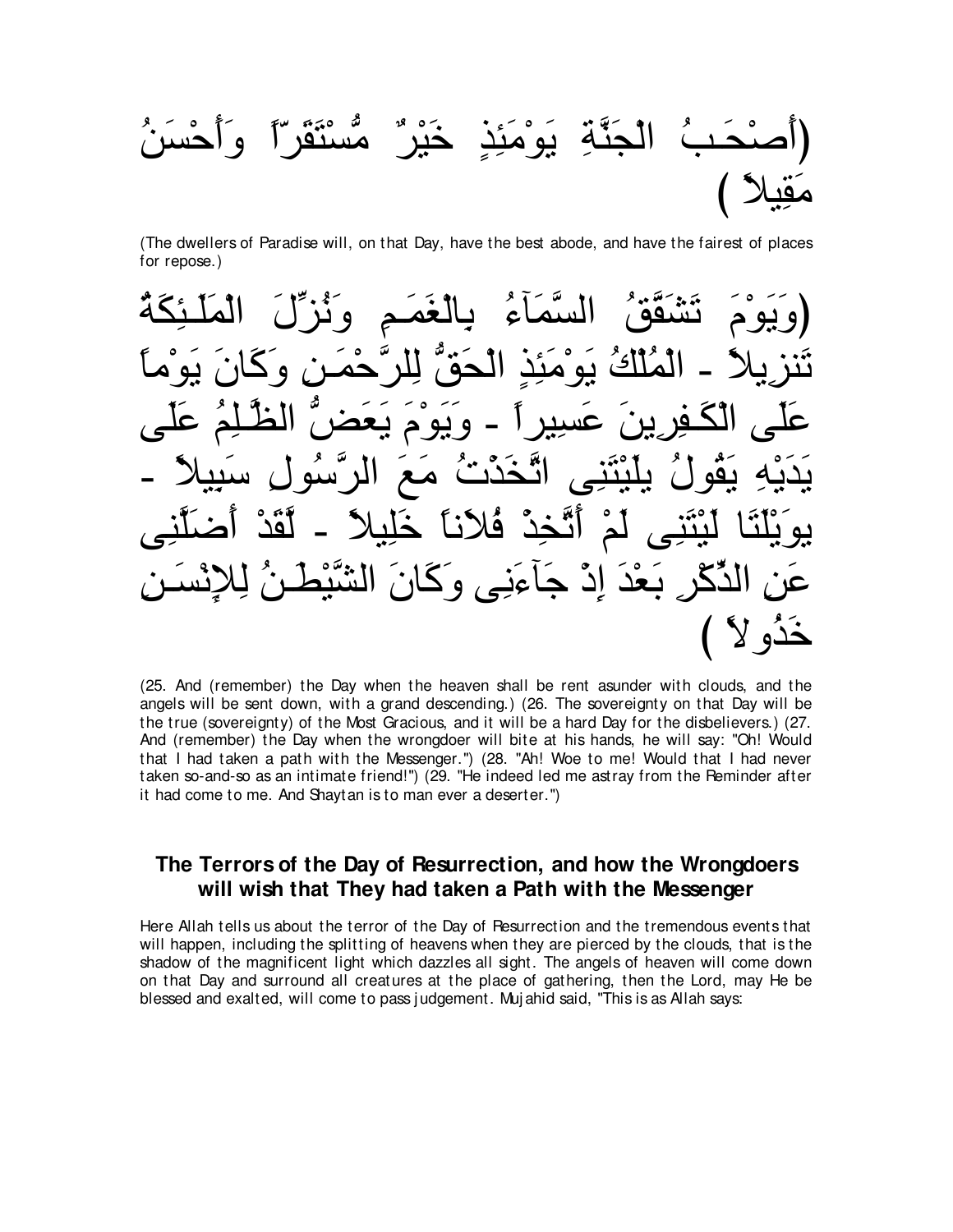∠リあョ ∃モ∠ヤ⊥ニ ヶ⌒プ ⊥ヮzヤャや ⊥ユ⊥ヰ∠Β⌒ゎ∇ほ∠Α ラ∠ぺ zΙ⌒ま ∠ラヱ⊥ゲ⊥ヌレ∠Α ∇モ∠ワぴ び⊥る∠ム⌒ゃ⇒∠ヤ∠ヨ∇ャや∠ヱ ⌒ュゅ∠ヨ∠ピ∇ャや

(Do they then wait for anything other than that Allah should come to them in the shadows of the clouds and the angels)'' (2:210)

(الْمُلْكُ يَو<sup>ْمَئِذٍ الْحَقُّ لِلرَّحْمَـن)</sup>

(The sovereignty on that Day will be the true (sovereignty) of the Most Gracious,) This is like the Ayah,

(لِّمَنِ الْمُلْكُ الْبَوْمَ لِلَّهِ الْوَحِدِ الْقَهَّارِ )

(Whose is the kingdom this Day: It is Allah's, the One, the Irresistable!) (40:16) In the Sahih it says:

⊥グ⊥カ∇ほ∠Α∠ヱ ∩⌒ヮ⌒レΒ⌒ヨ∠Β⌒よ ⌒れや∠ヲ∠ヨzジャや ヵ⌒ヲ∇ト∠Α ヴ∠ャゅ∠バ∠ゎ ∠ぶや zラ∠ぺ» ゅ∠ル∠ぺ ⊥マ⌒ヤ∠ヨ∇ャや ゅ∠ル∠ぺ :⊥メヲ⊥ボ∠Α zユ⊥を ∩ン∠ゲ∇カ⊥ほ∇ャや ⌒ロ⌒ギ∠Β⌒よ ∠リΒ⌒ッ∠ケ∠ほ∇ャや ∠リ∇Α∠ぺ ∨∠ラヱ⊥ケゅzら∠イ∇ャや ∠リ∇Α∠ぺ ∨⌒チ∇ケ∠ほ∇ャや ⊥ポヲ⊥ヤ⊥ョ ∠リ∇Α∠ぺ ∩⊥ラゅzΑzギャや «∨∠ラヱ⊥ゲあら∠ム∠わ⊥ヨ∇ャや

(Allah, may He be exalted, will fold up the heavens in His Right Hand, and will take the earths in His other Hand, then He will say: "I am the Sovereign, I am the Judge. Where are the kings of the earth Where are the tyrants Where are the arrogants'')

び⇔やゲΒ⌒ジ∠ハ ∠リΑ⌒ゲ⌒ヘ⇒∠ム∇ャや ヴ∠ヤ∠ハ ⇔ゅョ∇ヲ∠Α ∠ラゅ∠ミ∠ヱぴ

(and it will be a hard Day for the disbelievers.) means it will be very difficult, because it will be the Day of justice and the decisive judgement, as Allah says:

⊥ゲ∇Β∠ビ ∠リΑ⌒ゲ⌒ヘ⇒∠ム∇ャや ヴ∠ヤ∠ハ - ∀ゲΒ⌒ジ∠ハ ∀ュ∇ヲ∠Α ∃グ⌒ゃ∠ョ∇ヲ∠Α ∠マ⌒ャ∠グ∠プぴ び ∃ゲΒ⌒ジ∠Α

(Truly, that Day will be a hard Day -- Far from easy for the disbelievers) (74:9-10). This is how the disbelievers will be on the Day of Resurrection. As for the believers, Allah says: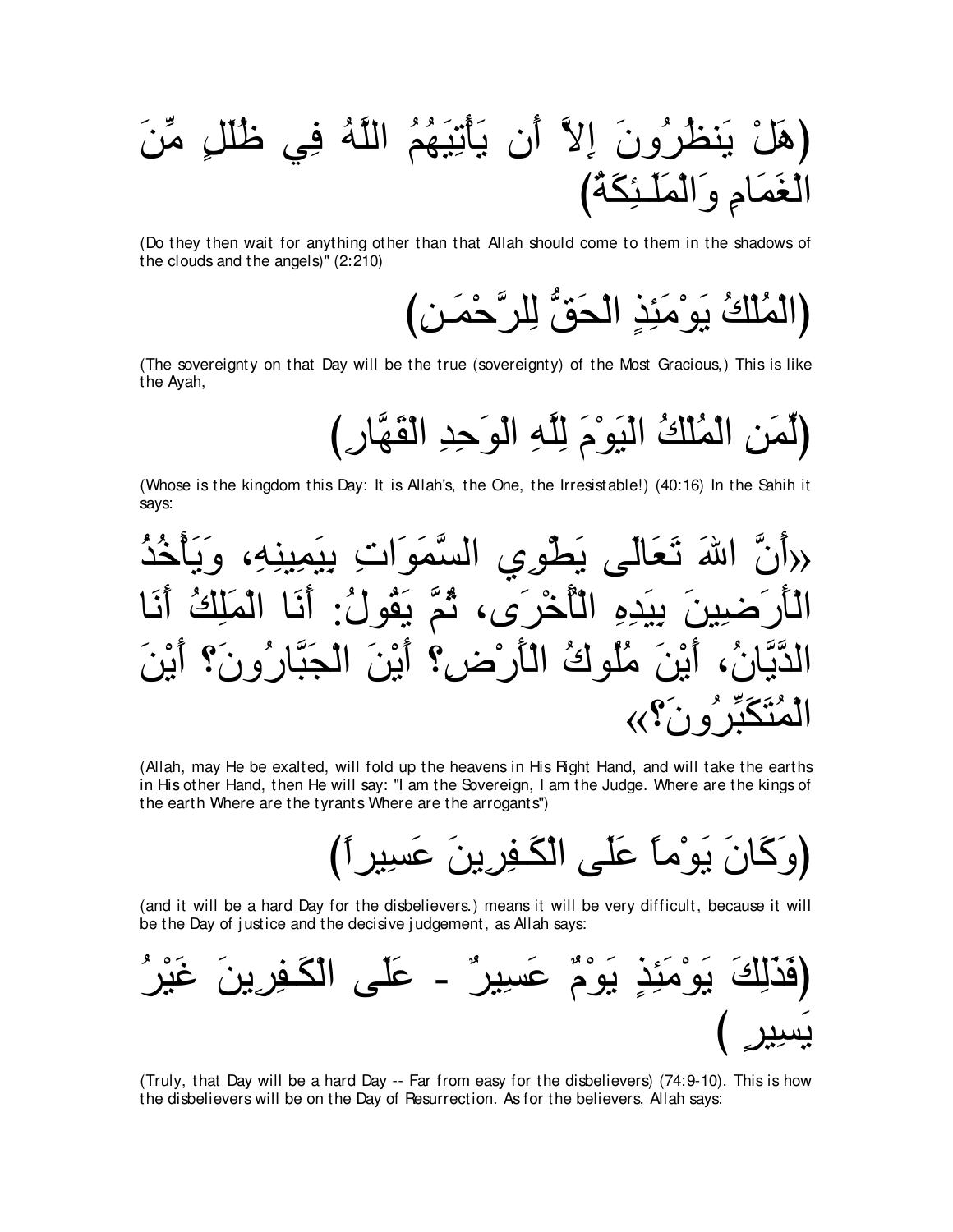(لا يَحْزُنْـهُمُ الْفَز<sup>ِ</sup> عُ الأَّكْبَرُ )

(The greatest terror will not grieve them.)

ヴ⌒レ∠わ∇Β∠ヤΑ ⊥メヲ⊥ボ∠Α ⌒ヮ∇Α∠ギ∠Α ヴ∠ヤ∠ハ ⊥ユ⌒ヤ⇒zヌャや ぁヂ∠バ∠Α ∠ュ∇ヲ∠Α∠ヱぴ び ⇔ΚΒ⌒ら∠シ ⌒メヲ⊥シzゲャや ∠ノ∠ョ ⊥れ∇グ∠ガzゎや

(And (remember) the Day when the wrongdoer will bite at his hands, he will say: "O! Would that I had taken a path with the Messenger.'') Here Allah tells us of the regret felt by the wrongdoer who rej ected the path of the Messenger and what he brought from Allah of clear truth concerning which there is no doubt, and followed another path. When the Day of Resurrection comes, he will feel regret but his regret will avail him nothing, and he will bite on his hands in sorrow and grief. Whether this Ayah was revealed concerning ` Uqbah bin Abi Mu` it or someone else among the doomed, it applies to every wrongdoer, as Allah says:

# (يَو<sup>ْ</sup>مَ ثُقَلَّبُ وُجُو هُهُمْ فِي النَّارِ )

 $\mathbf{r}$ 

(On the Day when their faces will be turned over in the Fire) as mentioned in those two Ayat 133:66 Every wrongdoer will feel the ultimate regret on the Day of Resurrection, and will bite at his hands, saying:

ヴ⌒レ∠わ∇Β∠ヤΑ ⊥メヲ⊥ボ∠Α ⌒ヮ∇Α∠ギ∠Α ヴ∠ヤ∠ハ ⊥ユ⌒ヤ⇒zヌャや ぁヂ∠バ∠Α ∠ュ∇ヲ∠Α∠ヱぴ ∇グ⌒ガzゎ∠ぺ ∇ユ∠ャ ヴ⌒レ∠わ∇Β∠ャ ゅ∠わ∠ヤ∇Α∠ヲΑ - ⇔ΚΒ⌒ら∠シ ⌒メヲ⊥シzゲャや ∠ノ∠ョ ⊥れ∇グ∠ガzゎや び ⇔ΚΒ⌒ヤ∠カ ⇔ゅル∠Κ⊥プ

(O! Would that I had taken a path with the Messenger. Ah! Woe to me! Would that I had never taken so-and-so as an intimate friend!) meaning, the one among the propagators of misguidance who diverted him from true guidance and led him to follow the path of misguidance, whether this refers to Umayyah bin Khalaf or his brother Ubayy bin Khalaf, or to someone else.

(لَقَدْ أَضـَلَّنِي عَنِ الدِّكْرِ )

(He indeed led me astray from the Reminder) means the Qur'an,

(بَعْدَ إِذْ جَأَءَنِي)

(after it had come to me.) means, after it had reached me. Allah says: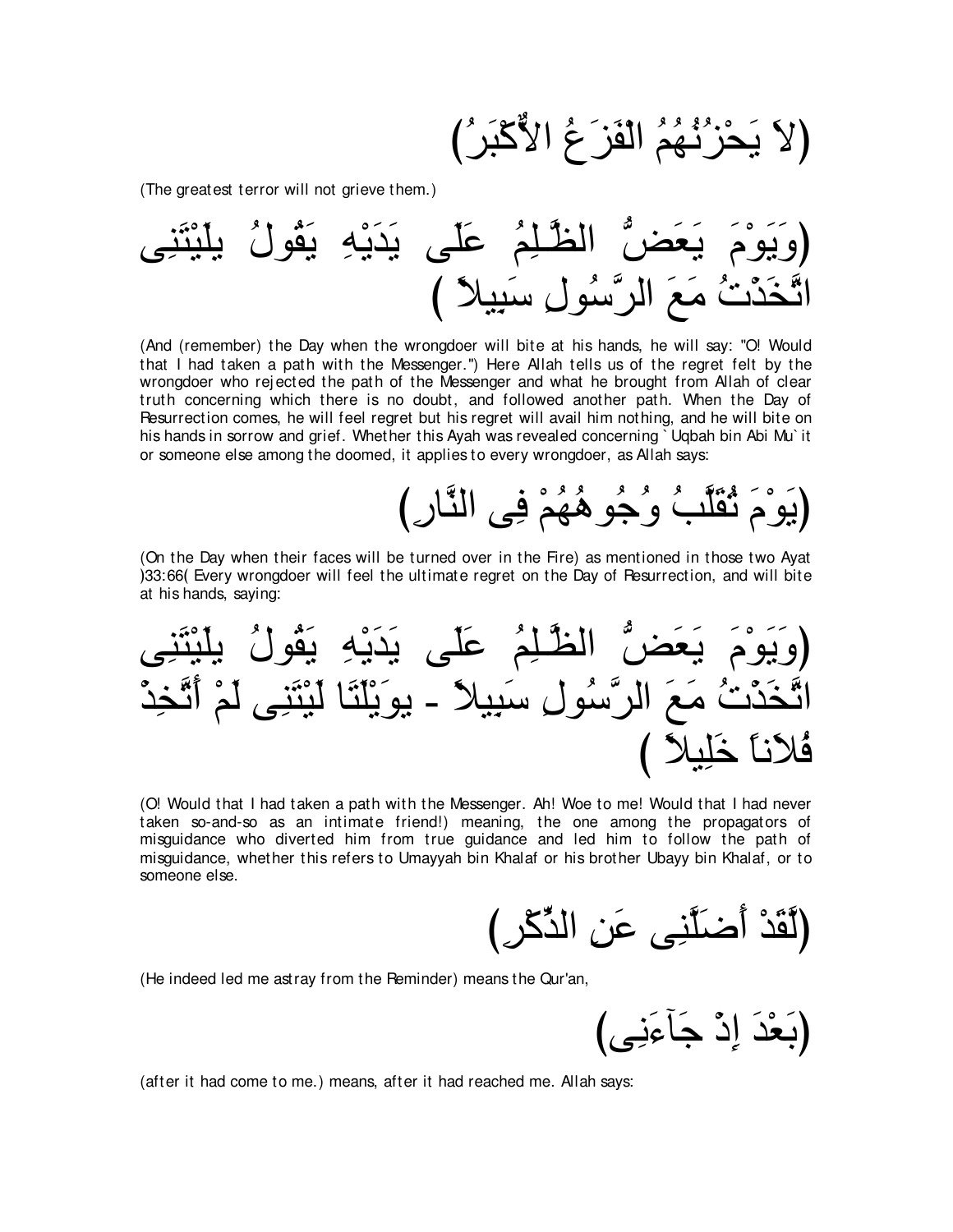لنُ لِلإِنْسَنِ خَذُو لا)

(And Shaytan is to man ever a deserter (in the hour of need). ) meaning, he leads him away from the truth and diverts him from it, and uses him for the purposes of falsehood and calls him to it.



(30. And the Messenger will say: "O my Lord! Verily, my people deserted this Qur'an.'') v(31. Thus have We made for every Prophet an enemy among the criminals. But sufficient is your Lord as a Guide and Helper.)

#### **The Messenger will complain against His Opponents**

Allah tells how His Messenger and Prophet Muhammad will say: "O my Lord! Verily, my people deserted this Qur'an.'' The idolators would not listen to the Qur'an, as Allah says:



(And those who disbelieve say: "Listen not to this Qur'an, and make noise in the midst of it.'') (41:26). When he would recite Qur'an to them, they would talk nonsense or speak about something else, so that they would not hear it. This is a form of forsaking it and rej ecting it, and not believing in it is the same as forsaking it, and not pondering its meanings and trying to understand it is the same as forsaking it, and not acting upon it and following its commandments and heeding its prohibitions is the same as forsaking it, and turning away from it in favor of poetry or other words or songs or idle talk or some other way is the same as forsaking it. We ask Allah, the Most Generous, the Bestower of bounty, the One Who is able to do what He wills, to keep us safe from doing that which earns His wrath and to use us to do that which will earn His pleasure of preserving and understanding His Book, following its commandments night and day in the manner which He loves and which pleases Him, for He is Generous and Kind.

(وَ كَذَلِكَ جَعَلْنَا لِكُلِّ نَبِيٍّ عَدُو ّاً مِّنَ الْمُجْرِمِينَ)

(Thus have We made for every Prophet an enemy among the criminals.) means, ` j ust as there is for you, O Muhammad, those people who scorned the Qur'an, so in all the previous nations did Allah make for every Prophet an enemy among the criminals, who called people to their misguidance and disbelief,' as Allah says: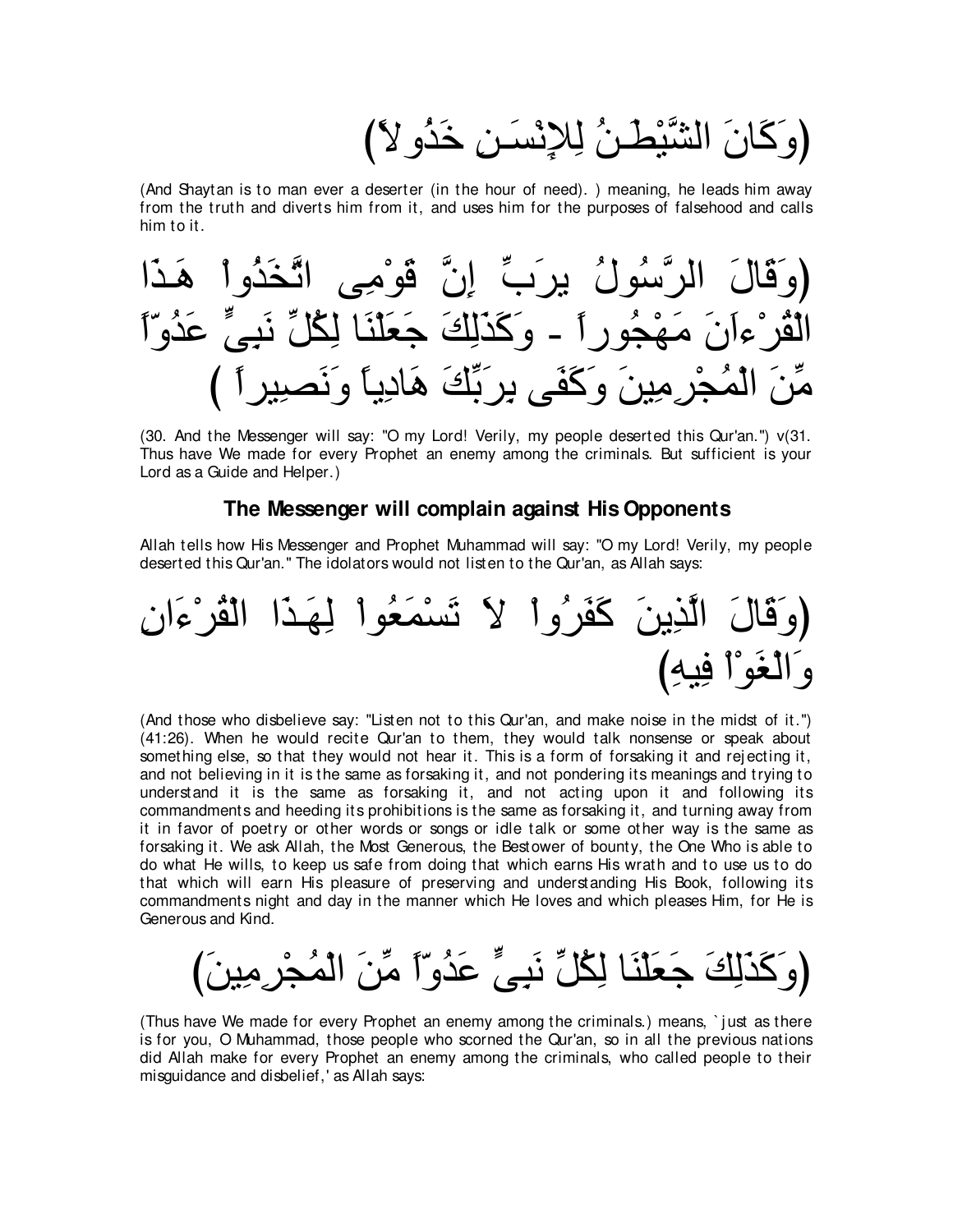(And so We have appointed for every Prophet enemies -- Shayatin among mankind and Jinn) as stated in these two Ayat. (6:112) Allah says here:

(But sufficient is your Lord as a Guide and Helper.) meaning, for the one who follows His Messenger and believes in His Book, Allah will be his Guide and Helper in this world and the Hereafter. Allah says

(هَادِياً وَنَصبِيراً)

(a Guide and Helper.) because the idolators used to try to prevent people from following the Qur'an lest anyone be guided by it. They wanted their way to prevail over the way of the Qur'an. Allah says:

(Thus have We made for every Prophet an enemy among the criminals.)

(32. And those who disbelieve say: "Why is not the Qur'an revealed to him all at once" Thus, that We may strengthen your heart thereby. And We have revealed it to you gradually, in stages.) (33. And no example or parable do they bring, but We reveal to you the truth, and the better explanation thereof.) (34. Those who will be gathered to Hell on their faces, such will be in an evil state, and most astray from the path.)

### The Reason why the Qur'an was revealed in Stages, the Refutation of the Disbelievers, and their Evil End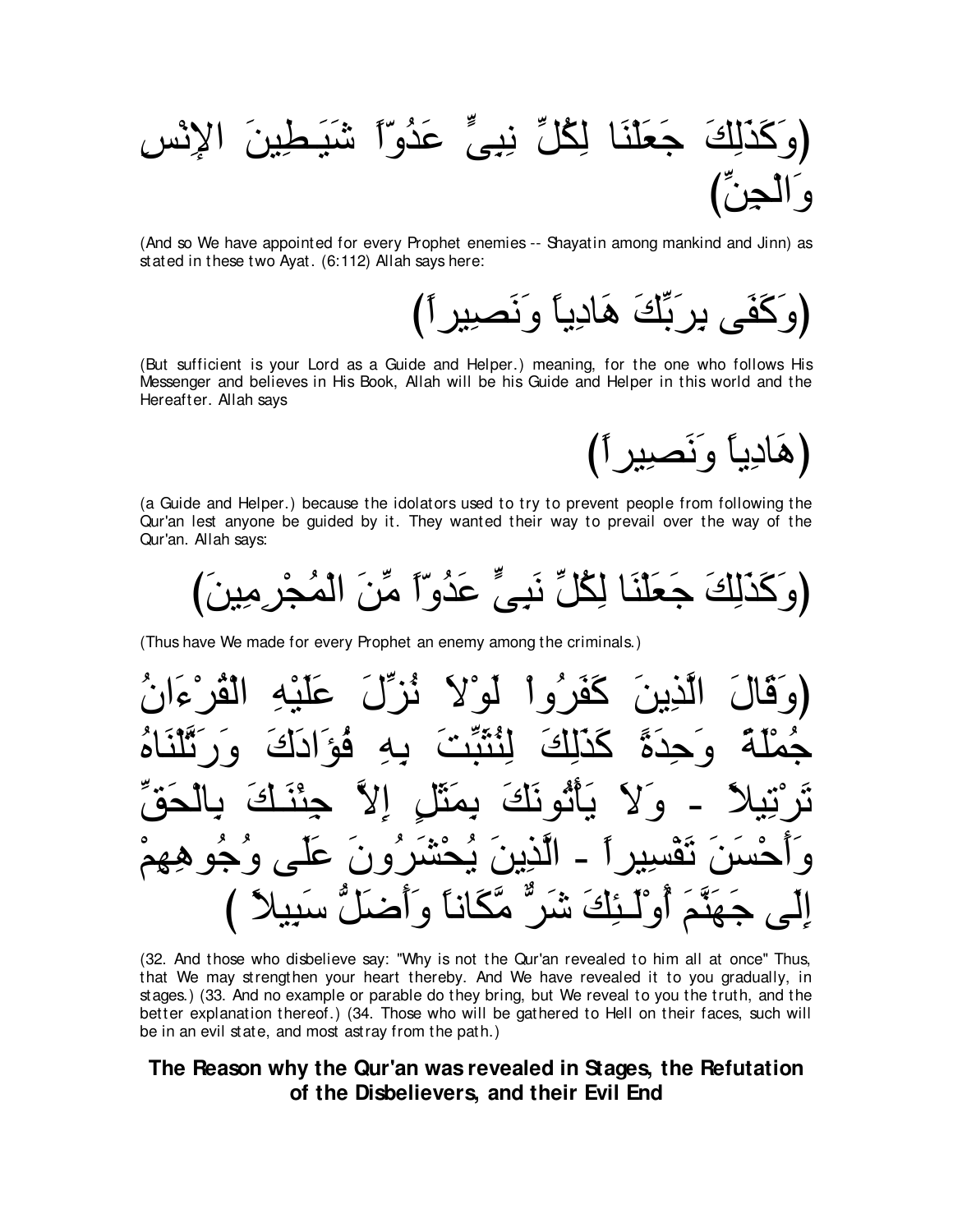Allah tells us about the many objections raised by the disbelievers, their stubbornness, and how they spoke of things which were none of their concern. They said:

# (لو ْلا نُزِّلَ عَلَيْهِ الْقُرْءَانُ جُمْلَةً وَحِدَةً)

("Why is not the Qur'an revealed to him all at once'') meaning, why was this Qur'an, which was revealed to him, not sent down all at one time, as the previous Books, the Tawrah, Injil, Zabur and other Divine Books Allah answered them, telling them that it was revealed in stages over twenty-three years, according to events and circumstances, and whatever rulings were needed, in order to strengthen the hearts of the believers, as He says:

(وَقُرْءانًا فَرَقَنَاهُ)

(And (it is) a Qur'an which We have divided (into parts)...) (17:106). Allah says:

び⇔ΚΒ⌒ゎ∇ゲ∠ゎ ⊥ロゅ∠レ∇ヤzゎ∠ケ∠ヱ ∠ポ∠キや∠ぽ⊥プ ⌒ヮ⌒よ ∠ろあら∠ん⊥レ⌒ャぴ

(that We may strengthen your heart thereby. And We have revealed it to you gradually, in stages.) Qatadah said it means: "We have explained it.'' ` Abdur-Rahman bin Zayd bin Aslam said it means: "We have given its interpretation.''

(وَ∑∑ يَأْتُونَكَ بِمَثَلٍ)

(And no example or similitude do they bring,) This means no arguments or doubts,

び⇔やゲΒ⌒ジ∇ヘ∠ゎ ∠リ∠ジ∇ェ∠ぺ∠ヱ あペ∠エ∇ャゅ⌒よ ∠マ⇒∠レ∇ゃ⌒ィ zΙ⌒まぴ

(but We reveal to you the truth, and the better explanation thereof.) They do not say anything in an attempt to oppose the truth, but We respond to them with the truth of that same matter, more clearly and more eloquently than anything they say. Abu ` Abdur-Rahman An-Nasa'i recorded that Ibn ` Abbas said, "The Qur'an was sent down all at once to the first heaven on Laylatul-Qadr (the Night of Power), then it was revealed over twenty years.'' Allah says:

∠リ∠ジ∇ェ∠ぺ∠ヱ あペ∠エ∇ャゅ⌒よ ∠マ⇒∠レ∇ゃ⌒ィ zΙ⌒ま ∃モ∠ん∠ヨ⌒よ ∠マ∠ルヲ⊥ゎ∇ほ∠Α ∠Ι∠ヱぴ び ⇔やゲΒ⌒ジ∇ヘ∠ゎ

(And no example or similitude do they bring, but We reveal to you the truth, and the better explanation thereof.) and: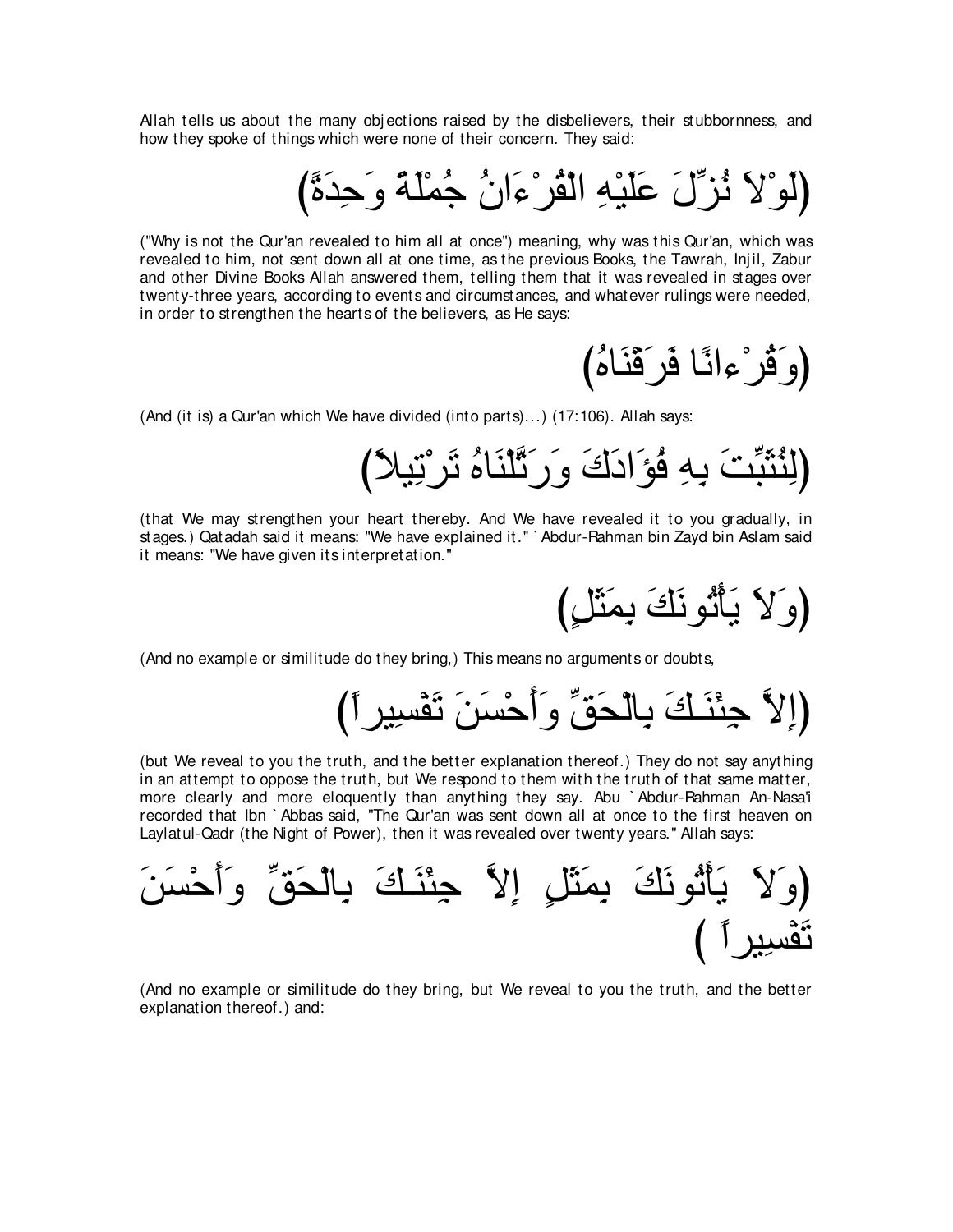(And (it is) a Qur'an which We have divided (into parts), in order that you might recite it to men at intervals. And We have revealed it by stages) (17:106). Then Allah tells us about the terrible state of the disbelievers when they are raised on the Day of Resurrection and gathered into Hell:

(Those who will be gathered to Hell on their faces, such will be in an evil state, and most astray from the path.) In the Sahih, it is reported from Anas that a man said, "O Messenger of Allah, how will the disbeliever be gathered on his face on the Day of Pesurrection" The Prophet said:

(راِنَّ الَّذِيِ أَمُتٌَاهُ عَلَى رِجُلَّيُهِ قَادِرُّ اُنٌ يُمُتُنِيَهُ
$$
\overrightarrow{A}
$$

(The One Who caused him to walk on his two feet is able to make him walk on his face on the Day of Resurrection.)

مه س اقہ م فقلنا هيا اد  $\bullet$  $\Delta$  $\bullet$ ه نم  $\bullet$ و نا اڪ انتن پ い <u>ي</u>  $\bullet$ نَتَرْ نَا نَتْبِيرِ أَ الأمثالَ وكلاً - وَلَقَدْ لمُ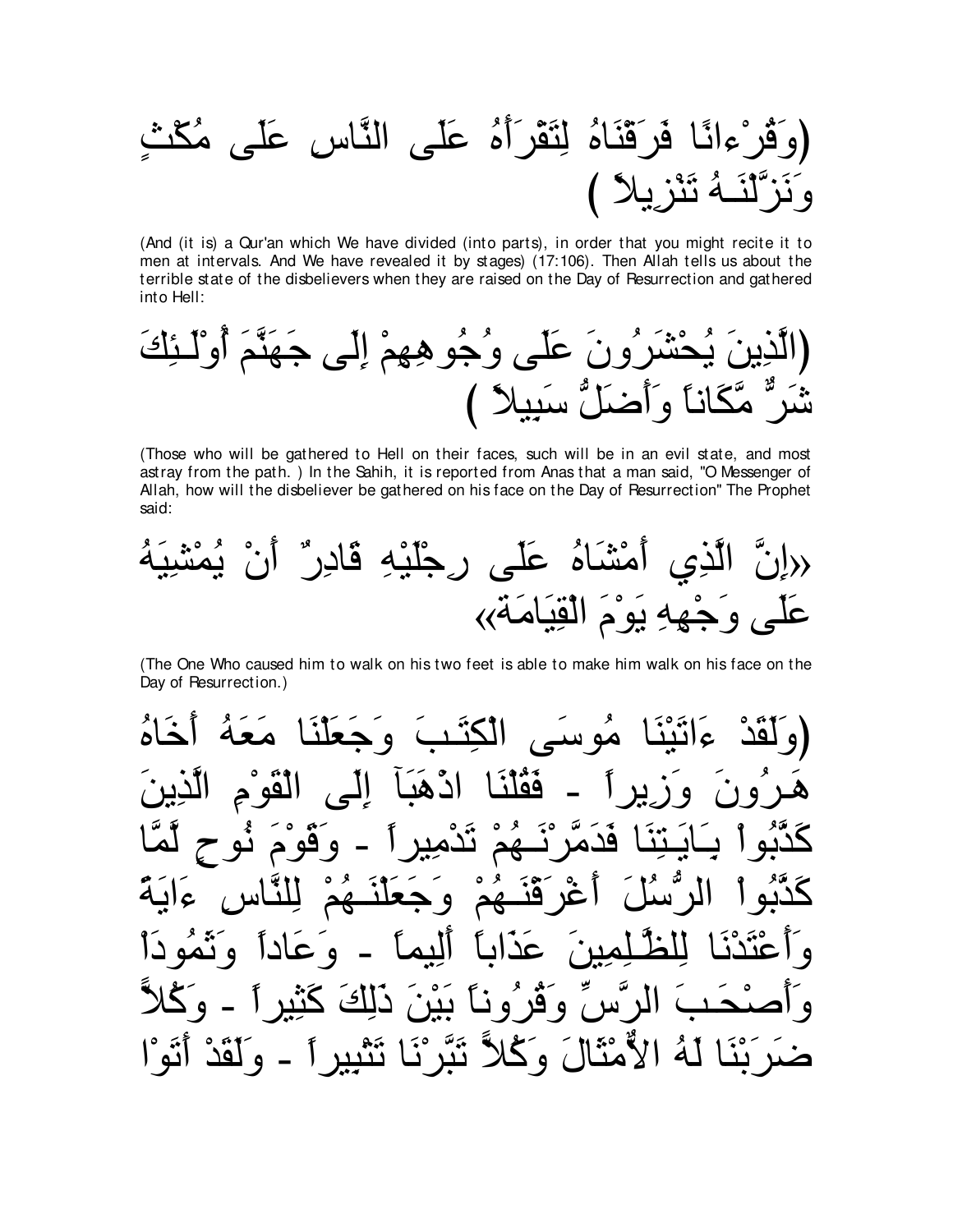(35. And indeed We gave Musa the Scripture, and placed his brother Harun with him as a helper;) (36. And We said: "Go you both to the people who have denied Our Ayat." Then We destroyed them with utter destruction.) (37. And Nuh's people, when they denied the Messengers, We drowned them, and We made them as a sign for mankind. And We have prepared a painful torment for the wrongdoers.) (38. And (also) `Ad and Thamud, and the Dwellers of Ar-Rass, and many generations in between.) (39. And for each We put forward examples, and each We brought to utter ruin.) (40. And indeed they have passed by the town on which was rained the evil rain. Did they not then see it Nay! But they used not to expect any resurrection.)

### **Frightening the Idolators of Quraysh**

Allah threatens the idolators who denied and opposed His Messenger Muhammad and He warns them of the punishment and painful torment He sent upon the previous nations who rejected their Messengers. Allah begins by mentioning Musa, upon him be peace, whom He sent along with his brother Harun as a helper -- i.e., as another Prophet who helped and supported him -but Fir` awn and his chiefs denied them both:

(Allah destroyed them completely, and similar (awaits) the disbelievers) (47:10). And when the people of Nuh denied him, Allah destroyed them likewise, for whoever denies one Messenger denies all the Messengers, because there is no difference between one Messenger and another. If it had so happened that Allah had sent all His Messengers to them, they would have denied them all. Allah says:

(And Nuh's people, when they denied the Messengers,) although Allah sent only Nuh to them, and he stayed among them for 950 years, calling them to Allah and warning them of His punishment,

(And none believed with him, except a few) (11:40). For this reason Allah drowned them all and left no one among the sons of Adam alive on earth apart from those who boarded the boat,

(and We made them a sign for mankind.) meaning a lesson to be learned. This is like the Ayah,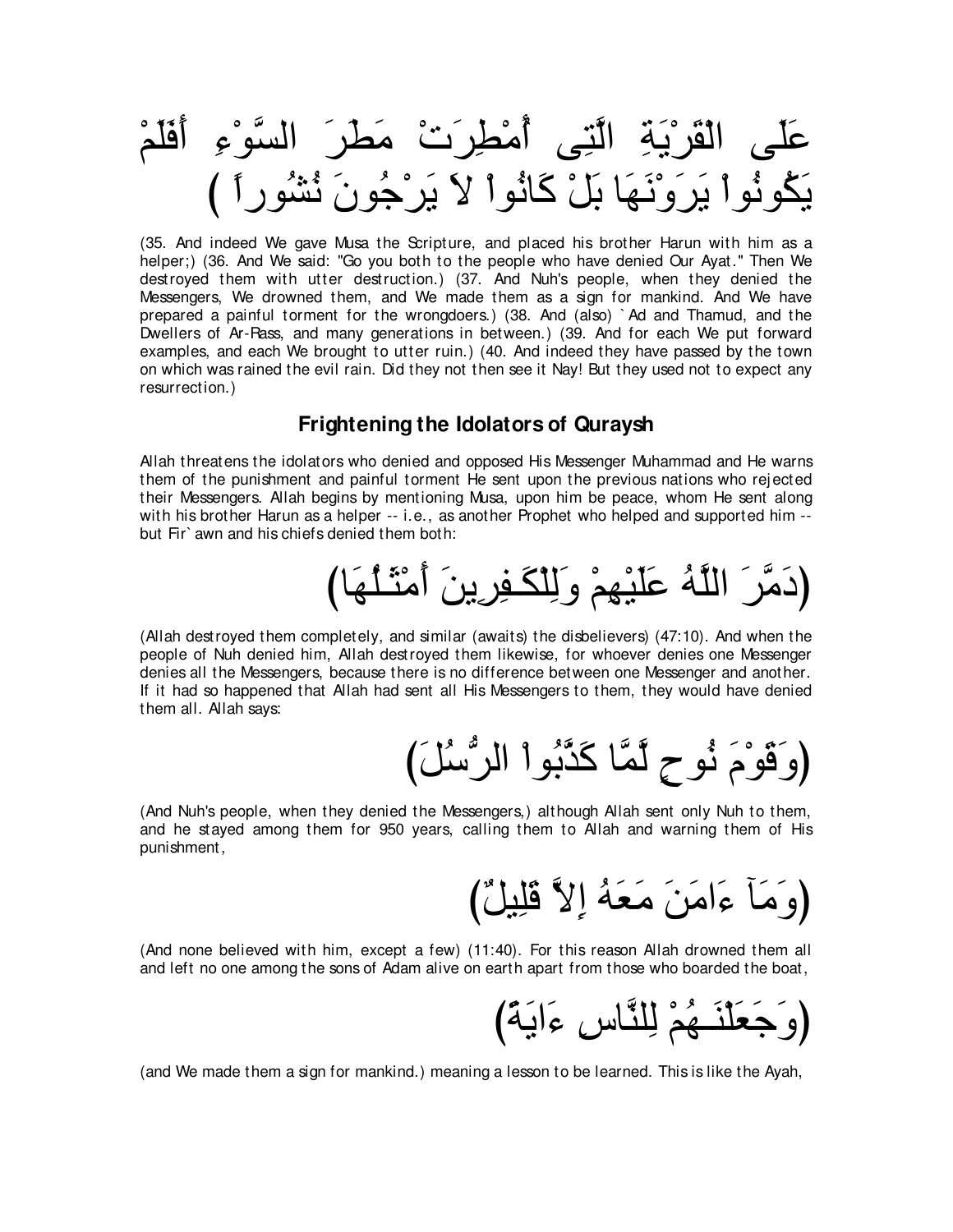(Verily, when the water rose beyond its limits, We carried you in the boat. That We might make it a remembrance for you, and the keen ear may understand it) (69:11-12), which means: We left for you ships that you ride upon to travel across the depths of the seas, so that you may remember the blessing of Allah towards you when He saved you from drowning, and made you the descendants of those who believed in Allah and followed His commandments.'

(And (also) `Ad and Thamud, and the Dwellers of Ar-Rass,) We have already discussed their story, which is referred to in more than one Surah, such as Surat Al-A`raf, and there is no need to repeat it here. As for the Dwellers of Ar-Rass, Ibn Jurayj narrated from Ibn `Abbas about the Dwellers of Ar-Rass that they were the people of one of the villages of Thamud. Ath-Thawri narrated from Abu Bukayr from `lkrimah that Ar-Rass was a well where they buried (Rassu) their Prophet.

(and many generations in between.) means nations, many more than have been mentioned here, whom We destroyed. Allah said:

(And for each We put forward examples,) meaning, 'We showed them the proof and gave them clear evidence,' as Qatadah said, "They had no excuse."

(وَكُلاً نَبَّرْنَا نَتْبِيرِ ٱ)

(and each (of them) We brought to utter ruin.) means, `We destroyed them completely.' This is like the Ayah,

(And how many generations (Qurun) have We destroyed after Nuh!) (17:17). "Generations" (Qurun) here refers to nations among mankind. This is like the Ayah,

(ثُمَّ أَنشَأْنَا مِن بَعْدِهِمْ ڤُرُوناً ءَاخَرِينَ )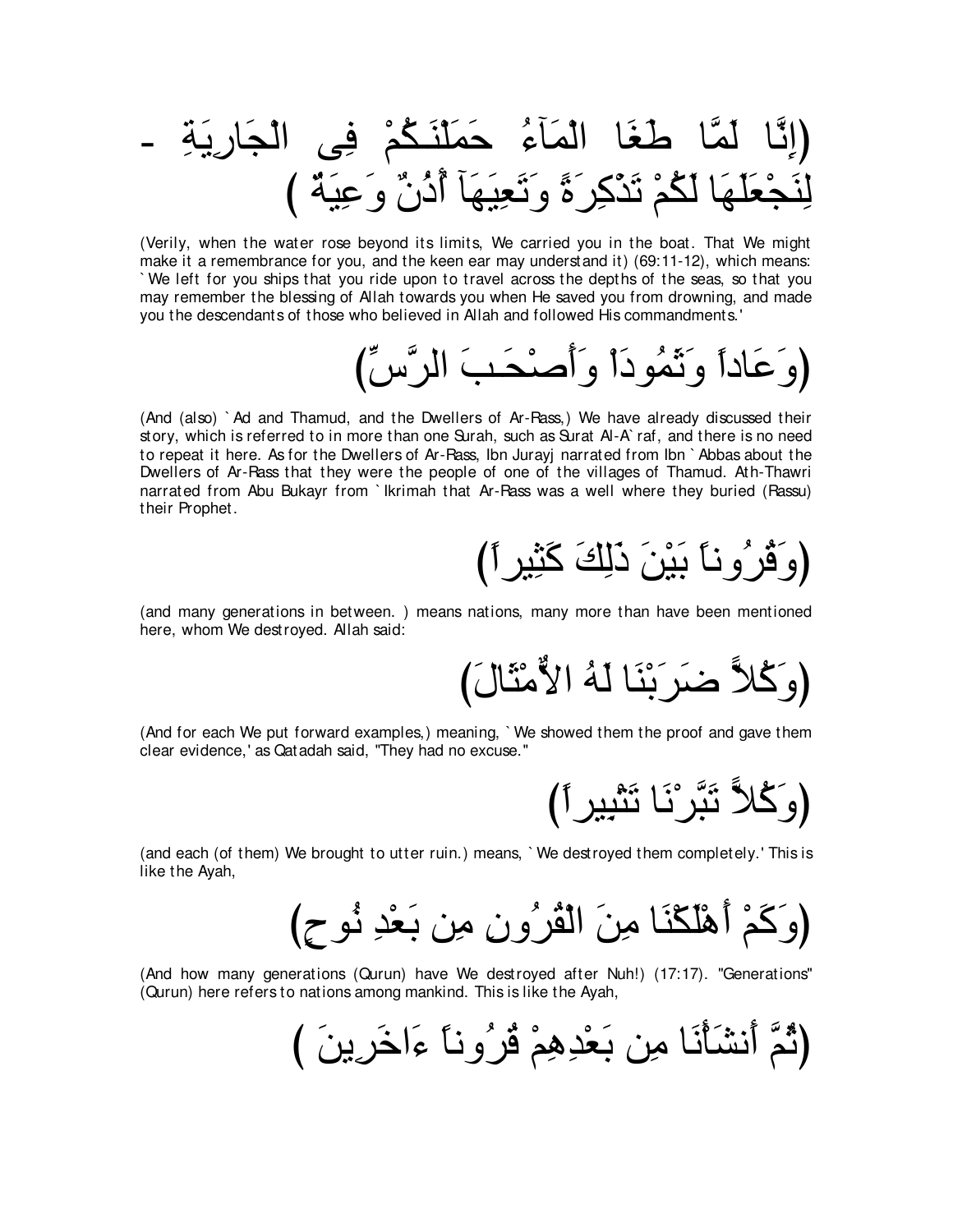(Then, after them, We created other generations (Qurun).) (23:42) Some defined a generation as being 120 years, or it was said that a generation was one hundred years, or eighty, or forty, etc. The most correct view is that a generation refers to nations who are one another's contemporaries, living at the same time. When they go and others succeed them, this is another generation, as it was recorded in the Two Sahihs:

∠リΑ⌒グzャや zユ⊥を∩∇ユ⊥ヰ∠ルヲ⊥ヤ∠Α ∠リΑ⌒グzャや zユ⊥を ∩ヶ⌒ル∇ゲ∠ホ ⌒ラヱ⊥ゲ⊥ボ∇ャや ⊥ゲ∇Β∠カ» «ユ⊥ヰ∠ルヲ⊥ヤ∠Α

(The best of generations is my generation, then the one that follows it, then the one that follows that.)



(And indeed they have passed by the town on which was rained the evil rain.) refers to the town of the people of Lut, which was called Sodom, and the way in which Allah dealt with it, when He destroyed it by turning it upside down and by sending upon it the rain of stones of baked clay, as Allah says:

び ∠リΑ⌒ケ∠グレ⊥ヨ∇ャや ⊥ゲ∠ト∠ョ ∠¬べ∠ジ∠プ ⇔やゲ∠トzョ ユ⌒ヰ∇Β∠ヤ∠ハ ゅ∠ル∇ゲ∠ト∇ョ∠ぺ∠ヱぴ

(And We rained on them a rain. And how evil was the rain of those who had been warned!) (26:176),

∠Κ∠プ∠ぺ ⌒モ∇Βzャゅ⌒よ∠ヱ - ∠リΒ⌒エ⌒ら∇ダぁョ ∇ユ⌒ヰ∇Β∠ヤ∠ハ ∠ラヱぁゲ⊥ヨ∠わzャ ∇ユ⊥ムzル⌒ま∠ヱぴ び ∠ラヲ⊥ヤ⌒ボ∇バ∠ゎ

(Verily, you pass by them in the morning. And at night; will you not then reflect) (37:137-138),

び ∃ユΒ⌒ボぁョ ∃モΒ⌒ら∠ジ⌒ら∠ャ ゅ∠ヰzル⌒ま∠ヱぴ

(And verily, they were right on the highroad.) (15:76),

び∃リΒ⌒らぁョ ∃ュゅ∠ョ⌒み⌒ら∠ャ ゅ∠ヨ⊥ヰzル⌒ま∠ヱぴ

(They are both on an open highway, plain to see) (15:79). Allah says: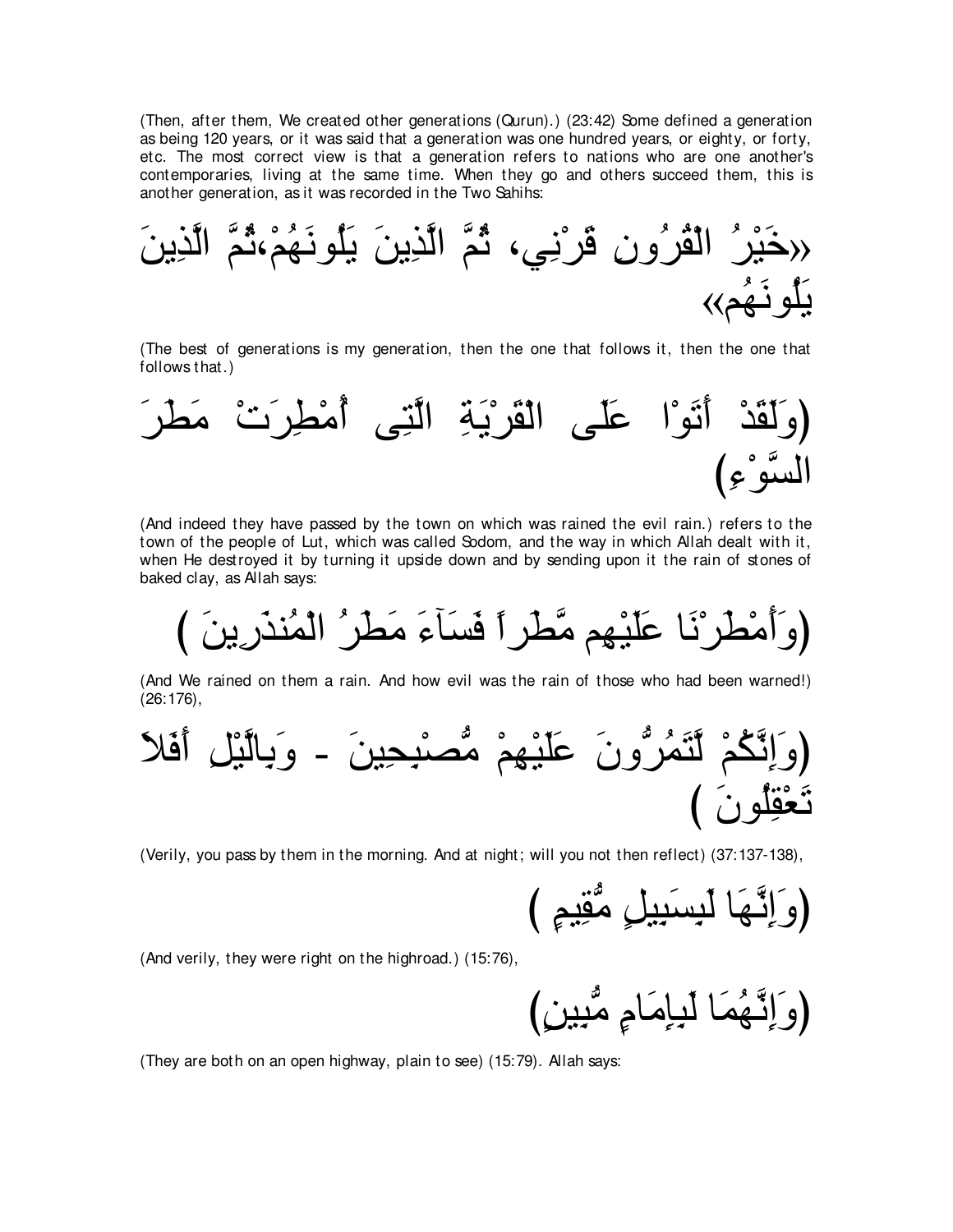(أَفَلَمْ يَكُونُواْ يَرَوْنَهَا)

(Did they not then see it) meaning, so that they might learn a lesson from what happened to its inhabitants of punishment for denying the Messenger and going against the commands of Allah.

# (بَلْ كَانُوا لاَ يَرْجُونَ نُشُورِ ٱ)

(Nay! But they used not to expect any resurrection.) means, the disbelievers who passed by it did not learn any lesson, because they did not expect any resurrection, i.e., on the Day of Judgement.

ْكَ إِن يَتَّخِذُو نَكَ إِلاَّ هُزْ ُو أَ <u>کاد</u> ر سبّه لا ه سته  $\bullet$ َها\*، هم بسمعون  $\mathbf{Q}$ نْعَمِ بَلْ هُمْ أَصْلُ ّسَبِيلاً )

(41. And when they see you, they treat you only in mockery (saying): "Is this the one whom Allah has sent as a Messenger") (42. "He would have nearly misled us from our gods, had it not been that we were patient and constant in their worship!" And they will know, when they see the torment, who it is that is most astray from the path!) (43. Have you seen him who has taken as his god his own vain desire Would you then be a guardian over him) (44. Or do you think that most of them hear or understand They are only like cattle -- nay, they are even farther astray from the path.)

#### How the Disbelievers mocked the Messenger

Allah tells us how the disbelievers mocked the Messenger when they saw him. This is like the Ayah,

(وَ إِذَا رَ أَكَ الَّذِينَ كَفَرٌ وَ أَ إِن يَتَّخِذُو نَكَ إِلاَّ هُزٌّ وِ ٱ)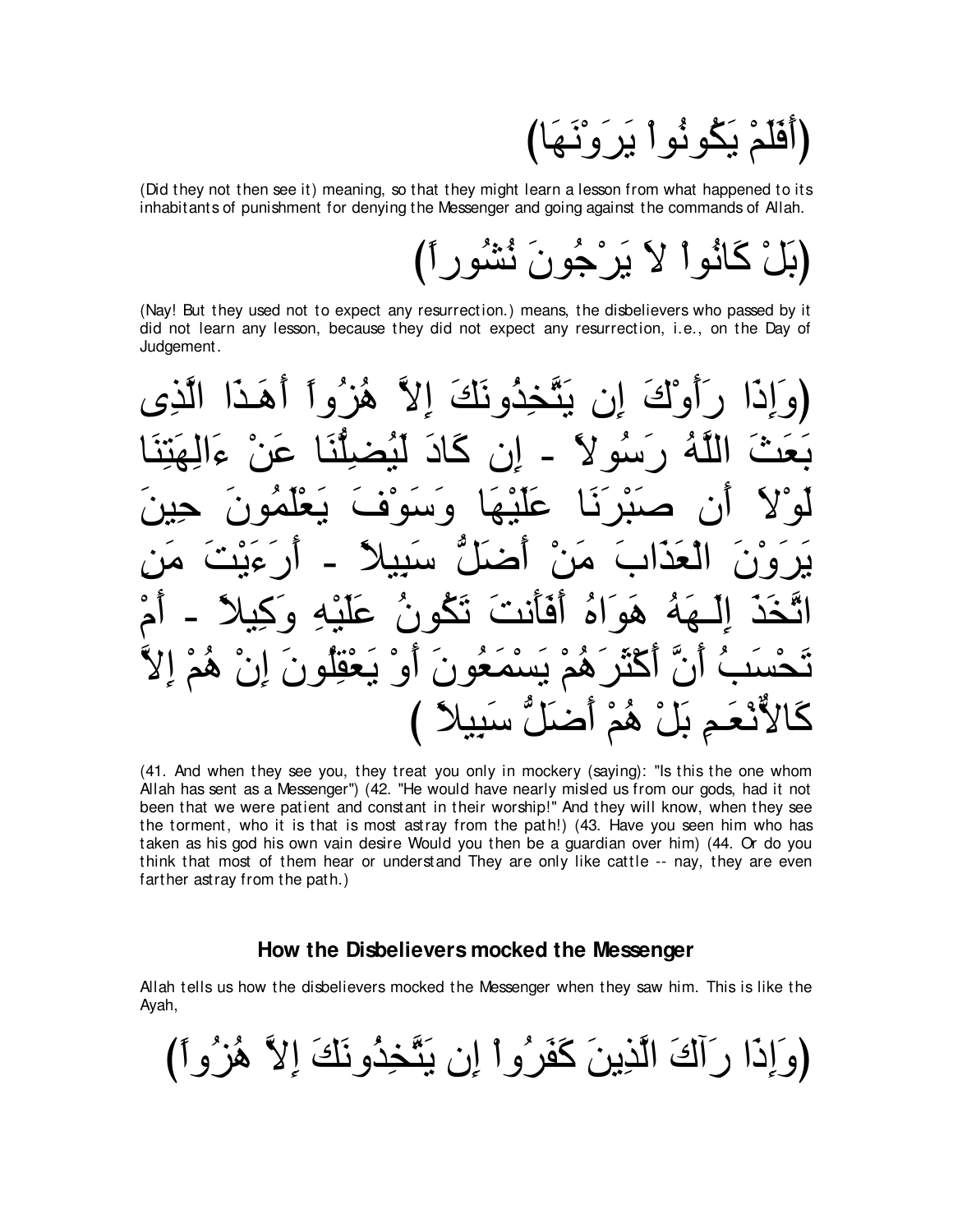(And when the disbelievers see you, they take you not except for mockery) (21:36), which means that they tried to find faults and shortcomings in him. Here Allah says:

(And when they see you, they treat you only in mockery (saying): "Is this the one whom Allah has sent as a Messenger") i.e., they said this by way of belittling and trying to undermine him, so Allah put them in their place, and said:

(And indeed Messengers before you were mocked at) (6:10)

(He would have nearly misled us from our gods,) They meant: `he nearly turned us away from worshipping idols, and he would have done so, had we not been patient and persevered in our ways.' So Allah said, warning and threatening them:

(And they will know, when they see the torment...)

## They took Their Desires as their gods and were more astray than Cattle

Then Allah tells His Prophet that if Allah decrees that someone will be misguided and wretched, then no one can guide him except Allah, glory be to Him:

(Have you seen him who has taken as his god his own vain desire) meaning, whatever he admires and sees as good in his own desires becomes his religion and his way. As Allah says: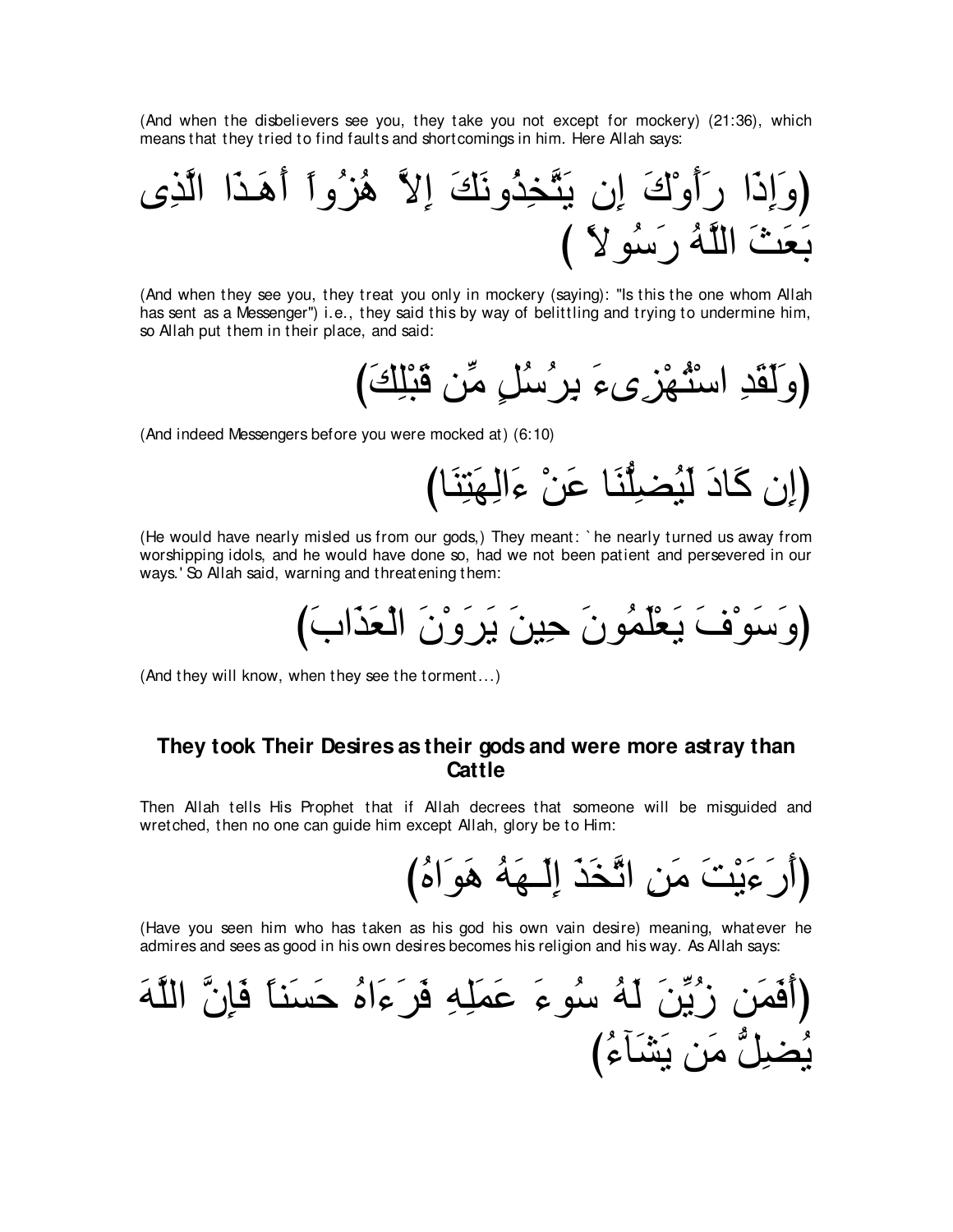(Is he then, to whom the evil of his deeds is made fair seeming. So that he consider it as good. Verily, Allah sends astray whom he wills.)  $35:8($ 

び⇔ΚΒ⌒ミ∠ヱ ⌒ヮ∇Β∠ヤ∠ハ ⊥ラヲ⊥ム∠ゎ ∠ろル∠ほ∠プ∠ぺぴ

(Would you then be a guardian over him) Ibn ` Abbas said: "During the Jahiliyyah, a man would worship a white rock for a while, then if he saw another that looked better, he would worship that and leave the first.'' Then Allah said:

び∠ラヲ⊥ヤ⌒ボ∇バ∠Α ∇ヱ∠ぺ ∠ラヲ⊥バ∠ヨ∇ジ∠Α ∇ユ⊥ワ∠ゲ∠ん∇ミ∠ぺ zラ∠ぺ ⊥ょ∠ジ∇エ∠ゎ ∇ュ∠ぺぴ

(Or do you think that most of them hear or understand) meaning, they are worse than grazing cattle. Cattle only do what they were created to do, but these people were created to worship Allah Alone without associating partners with Him, but they worship others with Him, even though evidence has been established against them and Messengers have been sent to them.

⊥ヮ∠ヤ∠バ∠イ∠ャ ∠¬べ∠セ ∇ヲ∠ャ∠ヱ zモあヌャや zギ∠ョ ∠ブ∇Β∠ミ ∠マあよ∠ケ ヴ∠ャ⌒ま ∠ゲ∠ゎ ∇ユ∠ャ∠ぺぴ ⊥ヮ⇒∠レ∇ツ∠ら∠ホ zユ⊥を - ⇔ΚΒ⌒ャ∠キ ⌒ヮ∇Β∠ヤ∠ハ ∠ザ∇ヨzゼャや ゅ∠レ∇ヤ∠バ∠ィ zユ⊥を ⇔ゅレ⌒ミゅ∠シ ∠モ∇Βzャや ⊥ユ⊥ム∠ャ ∠モ∠バ∠ィ ン⌒グzャや ∠ヲ⊥ワ∠ヱ - ⇔やゲΒ⌒ジ∠Α ⇔ゅツ∇ら∠ホ ゅ∠レ∇Β∠ャ⌒ま び ⇔やケヲ⊥ゼ⊥ル ∠ケゅ∠ヰzレャや ∠モ∠バ∠ィ∠ヱ ⇔ゅゎゅ∠ら⊥シ ∠ュ∇ヲzレャや∠ヱ ⇔ゅシゅ∠ら⌒ャ

(45. Have you not seen how your Lord spread the shadow. If He willed, He could have made it still -- but We have made the sun its guide.) (46. Then We withdraw it towards Ourselves -- a gradual withdrawal.) (47. And it is He Who makes the night a covering for you, and the sleep (as) a repose, and makes the day Nushur.)

### **Evidence of the existence of the Creator and the extent of His Power**

Here Allah begins explaining the evidence for His existence and His perfect power to create various things and pairs of opposites. Allah says:

(أَلَمْ تَرَ إِلَى رَبِّكَ كَيْفَ مَدَّ الظِّلَّ)

(Have you not seen how your Lord spread the shadow.) Ibn ` Abbas, Ibn ` Umar, Abu Al-` Aliyah, Abu Malik, Masruq, Muj ahid, Sa` id bin Jubayr, An-Nakha` i, Ad-Dahhak, Al-Hasan, Qatadah, As-Suddi and others said, "This refers to the period from the beginning of the dawn until the sun rises.''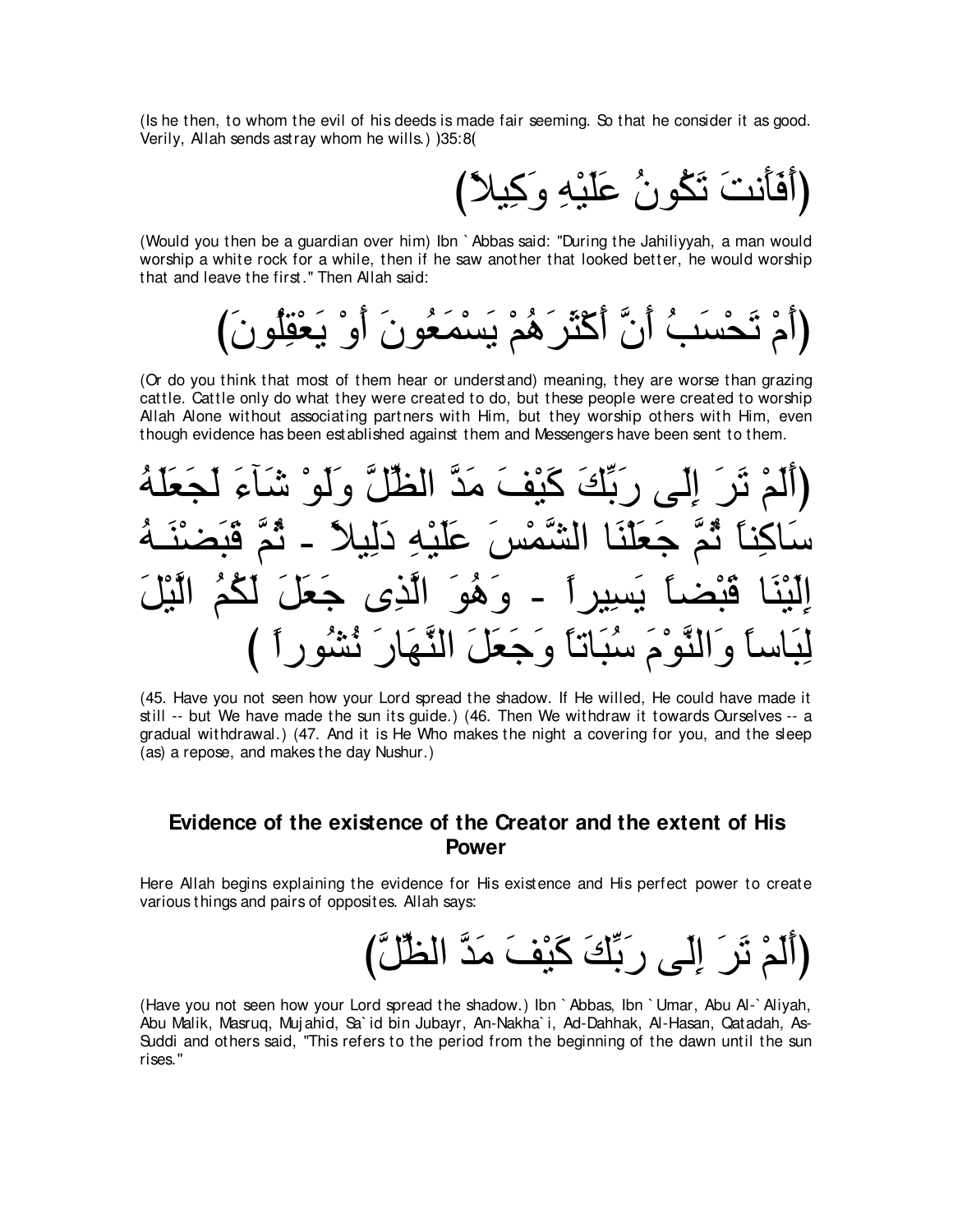(وَ لَوْ شَأَءَ لَجَعَلَهُ سَاكِناً)

(If He willed, He could have made it still) meaning, immobile, never changing. This is like the Ayat:

び⇔やギ∠ョ∇ゲ∠シ ∠モ∇Βzャや ⊥ユ⊥ム∇Β∠ヤ∠ハ ⊥ヮzヤャや ∠モ∠バ∠ィ ラ⌒ま ∇ユ⊥わ∇Α∠ぺ∠ケ∠ぺ ∇モ⊥ホぴ

(Say : "Tell me! If Allah made the night continuous for you...'') (28:71)

び⇔ΚΒ⌒ャ∠キ ⌒ヮ∇Β∠ヤ∠ハ ∠ザ∇ヨzゼャや ゅ∠レ∇ヤ∠バ∠ィ zユ⊥をぴ

(but We have made the sun its guide.) means, were it not for the sun rising, it would not be there, for a thing can only be known in contrast to its opposite. Qatadah and As-Suddi said, "The sun is a guide which follows the shade until the shade disappears. ''

び ⇔やゲΒ⌒ジ∠Α ⇔ゅツ∇ら∠ホ ゅ∠レ∇Β∠ャ⌒ま ⊥ヮ⇒∠レ∇ツ∠ら∠ホ zユ⊥をぴ

(Then We withdraw it towards Ourselves -- a gradual withdrawal.) This refers to the shade.

(يَسِيِيرِ أ

(gradual) meaning slowly. As-Suddi said: "A gentle, concealed, withdrawal until there is no shade left on earth except under a roof or a tree, and the sun is shining on whatever is above it.''

び⇔やゲΒ⌒ジ∠Α ⇔ゅツ∇ら∠ホぴ

(a gradual withdrawal.) Ayyub bin Musa said: "Little by little.

び⇔ゅシゅ∠ら⌒ャ ∠モ∇Βzャや ⊥ユ⊥ム∠ャ ∠モ∠バ∠ィ ン⌒グzャや ∠ヲ⊥ワ∠ヱぴ

(And it is He Who makes the night a covering for you,) It covers and conceals all things. This is like the Ayah:

び ヴ∠ゼ∇ピ∠Α や∠ク⌒ま ⌒モ∇Βzャや∠ヱぴ

(By the night as it envelops) (92:1).

(وَالنَّوْمَ سُبَاتَا)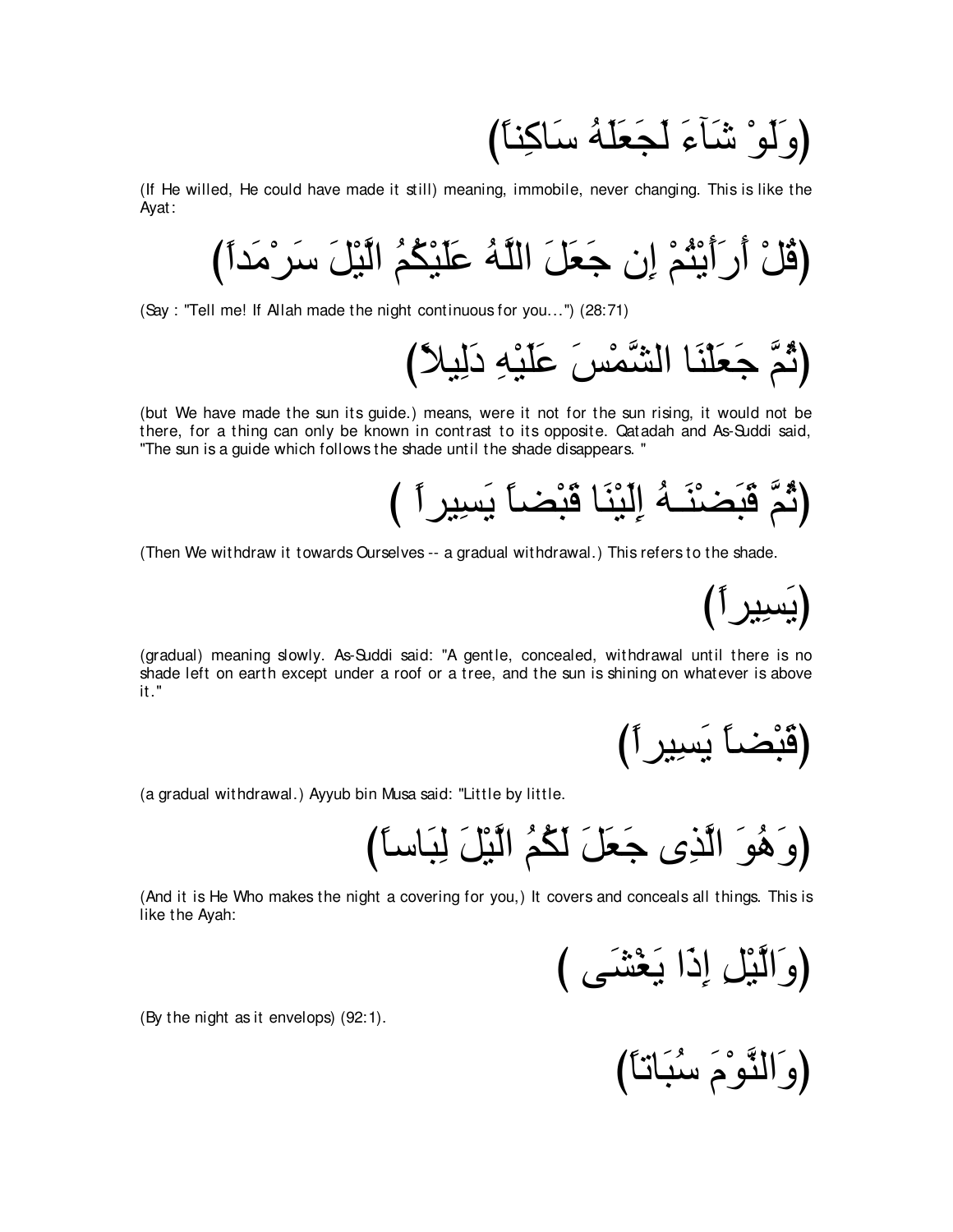(and the sleep a repose,) means, a halt to movement so that bodies may rest. For the faculties and limbs get tired from their constant movement during the day when one goes out to earn a living. When night comes, and it becomes quiet, they stop moving, and rest; so sleep provides a rejuvenation for both the body and the soul.

(وَجَعَلَ النَّهَارَ نُشُورِ أَ)

(and makes the day Nushur) meaning, people get up and go out to earn a living and attend to their business. This is like the Avah:

(It is out of His mercy that He has made for you the night and the day that you may rest therein and that you may seek of His bounty...) (28:73)



(48. And it is He Who sends the winds as heralds of glad tidings, going before His mercy; and We send down pure water from the sky,) (49. That We may give life thereby to a dead land, and We give to drink thereof many of the cattle and men that We have created.) (50. And indeed We have distributed it among them in order that they may remember the grace of Allah, but most men refuse (out of) gratitude.)

#### This is also part of His complete power and supreme authority:

Allah sends the winds as heralds of glad tidings, i.e., they bring the clouds behind them. The winds are of many different types, depending on the purpose for which they are sent. Some of them form the clouds, others carry the clouds or drive them, and others come ahead of the clouds as heralds announcing their coming. Some of them come before that to stir up the earth, and some of them fertilize or "seed" the clouds to make it rain. Allah says: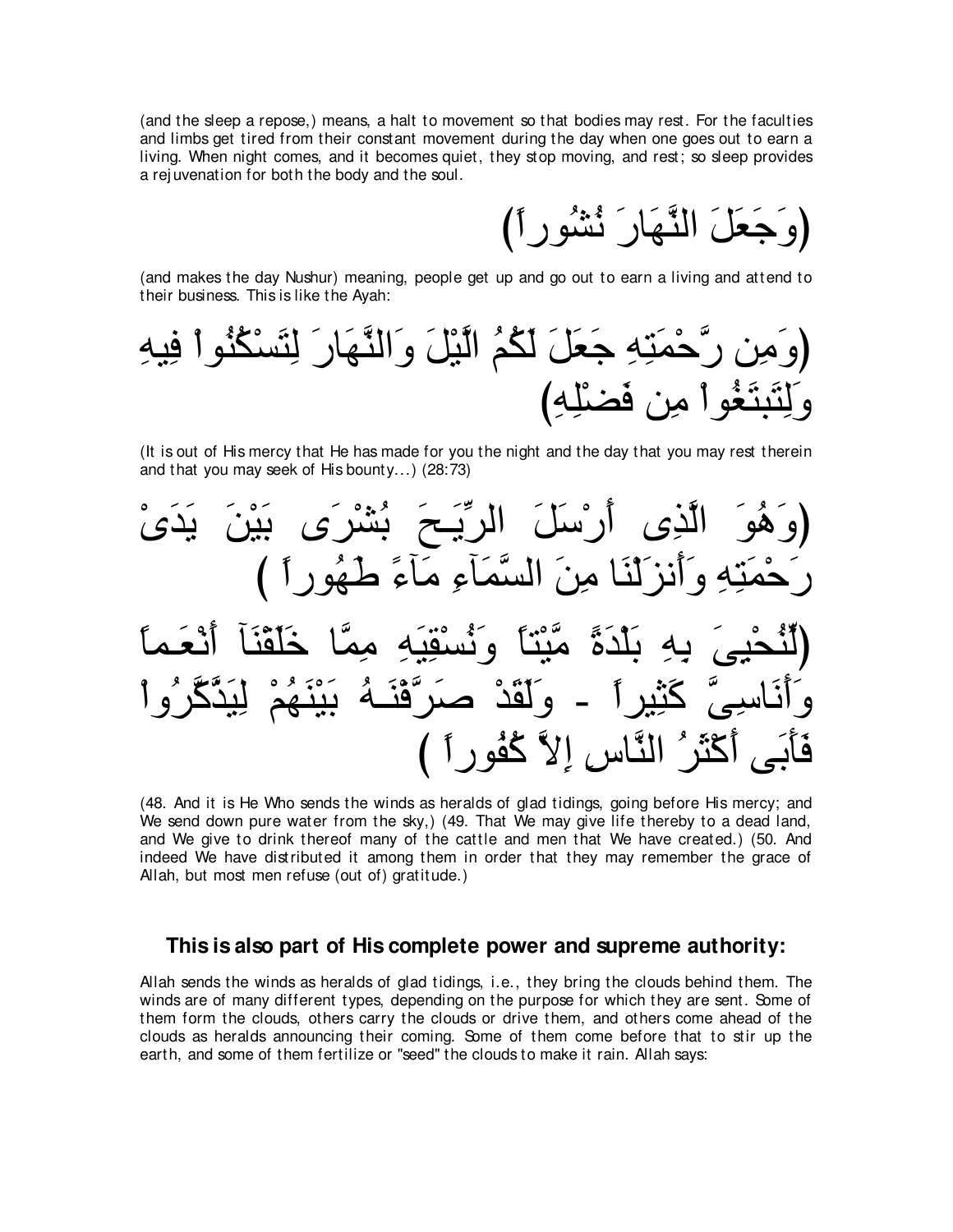(وَأَنزَلْنَا مِنَ السَّمَاءِ مَآءً طَهُورِ أَ)

(and We send down pure water from the sky), meaning, as a means of purifying it. Abu Sa`id said, "It was said: "O Messenger of Allah, can we perform Wudu' with the water of the well of Buda' ah For it is a well in which rubbish and the flesh of dogs are thrown. He said:

(Water is pure and nothing makes it impure.) This was recorded by Ash-Shafi' i and Ahmad, who graded it Sahih, and also by Abu Dawud and At-Tirmidhi, who graded it Hasan, and by An-Nasa'i. His saying:

(لَنُحْيِيَ بِهِ بَلْدَةً مَّبْنَاً)

(That We may give life thereby to a dead land.) means, a land that waited a long time for rain. It is devoid of vegetation or anything at all. When the rain comes to it, it becomes alive and its hills are covered with all kinds of colorful flowers, as Allah says:

(but when We send down water to it, it is stirred to life and growth...) (41:39). His saying:

(and We give to drink thereof many of the cattle and men that We had created.) means, so that animals such as cattle can drink from it, and people who are in desperate need of water can drink from it and water their crops and fruits. This is like the Ayah:

(And He it is Who sends down the rain after they have despaired.) (42:28)

(Look then at the effects of Allah's mercy, how He revives the earth after its death.) (30:50) His saying: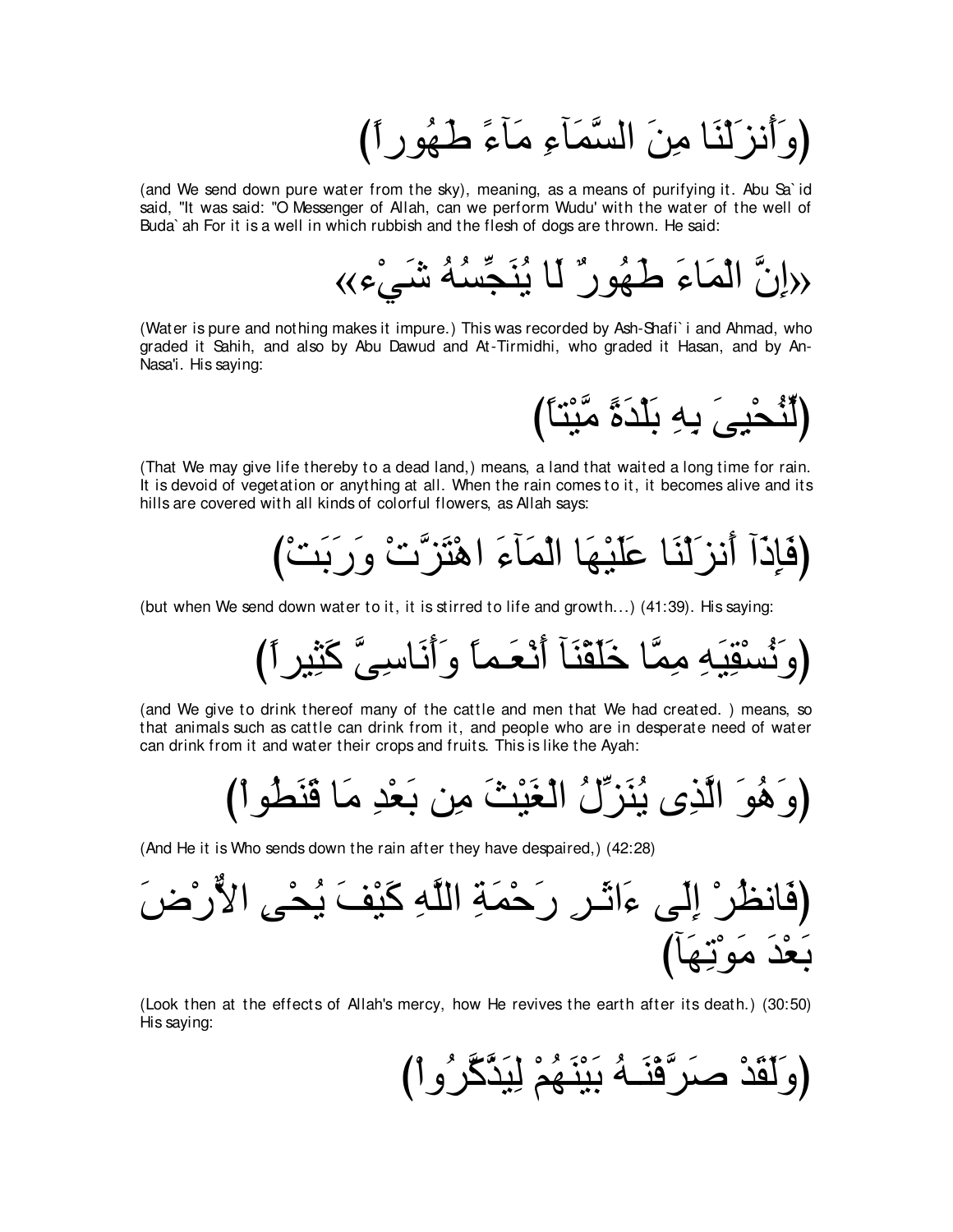(And indeed We have distributed it among them in order that they may remember) means, ` We cause rain to fall on this land and not on that, and We cause the clouds to pass over one land and go to another, where We cause sufficient rain to fall so that its people have plenty, but not one drop falls on the first land.' There is a reason and great wisdom behind this. Ibn ` Abbas and Ibn Mas` ud, may Allah be pleased with them said: "One year does not have more rain than another, but Allah distributes the rain as He wills. Then he recited this Ayah:

⌒サゅzレャや ⊥ゲ∠ん∇ミ∠ぺ ヴ∠よ∠ほ∠プ ∇やヱ⊥ゲzミzグ∠Β⌒ャ ∇ユ⊥ヰ∠レ∇Β∠よ ⊥ヮ⇒∠レ∇プzゲ∠タ ∇ギ∠ボ∠ャ∠ヱぴ び ⇔やケヲ⊥ヘ⊥ミ zΙ⌒ま

(And indeed We have distributed it (rain or water) amongst them in order that they may remember the grace of Allah, but most men refuse (out of) ingratitude. )" meaning, so that they may be reminded, when Allah brings the dead earth back to life, that He is able to bring the dead and dry bones back to life, or that those from whom rain is withheld are suffering this because of some sin they have committed, so that they may give it up.

びや⇔ケヲ⊥ヘ⊥ミ zΙ⌒ま ⌒サゅzレャや ⊥ゲ∠ん∇ミ∠ぺ ヴ∠よ∠ほ∠プぴ

(but most men refuse (out of) ingratitude.) ` Ikrimah said, "This refers to those who say that rain comes because of such and such a star.'' This view of ` Ikrimah is similar to the authentic Hadith recorded in Sahih Muslim; one day after a night's rain, the Messenger of Allah said to his Companions:

«∨∇ユ⊥ムぁよ∠ケ ∠メゅ∠ホ や∠クゅ∠ョ ∠ラヱ⊥ケ∇ギ∠ゎ∠ぺ»

(Do you know what your Lord says) They said: "Allah and His Messenger know best.'' He said:

ゅzョ∠ほ∠プ ∩∀ゲ⌒プゅ∠ミ∠ヱ ヶ⌒よ ∀リ⌒ョ∇ぽ⊥ョ ヵ⌒キゅ∠ら⌒ハ ∇リ⌒ョ ∠ウ∠ら∇タ∠ぺ :∠メゅ∠ホ» ∀リ⌒ョ∇ぽ⊥ョ ∠ポや∠グ∠プ ⌒ヮ⌒わ∠ヨ∇ェ∠ケ∠ヱ ⌒ぶや ⌒モ∇ツ∠ヘ⌒よ ゅ∠ル∇ゲ⌒ト⊥ョ :∠メゅ∠ホ ∇リ∠ョ ⌒¬∇ヲ∠レ⌒よ ゅ∠ル∇ゲ⌒ト⊥ョ :∠メゅ∠ホ ∇リ∠ョ ゅzョ∠ぺ∠ヱ ∩⌒ょ∠ミ∇ヲ∠ム∇ャゅ⌒よ ∀ゲ⌒プゅ∠ミ ∩ヶ⌒よ «ょ∠ミ∇ヲ∠ム∇ャゅ⌒よ ∀リ⌒ョ∇ぽ⊥ョ ∩ヶ⌒よ ∀ゲ⌒プゅ∠ミ ∠ポや∠グ∠プ ∩や∠グ∠ミ∠ヱ や∠グ∠ミ

(He says: "This morning some of My servants became believers in Me, and some became disbelievers. As for the one who said, ` We have been given rain by the mercy and grace of Allah,' he is a believer in Me and a disbeliever in the stars. As for the one who said, ` We have been given rain by such and such a star,' he is a disbeliever in Me and a believer in the stars.'')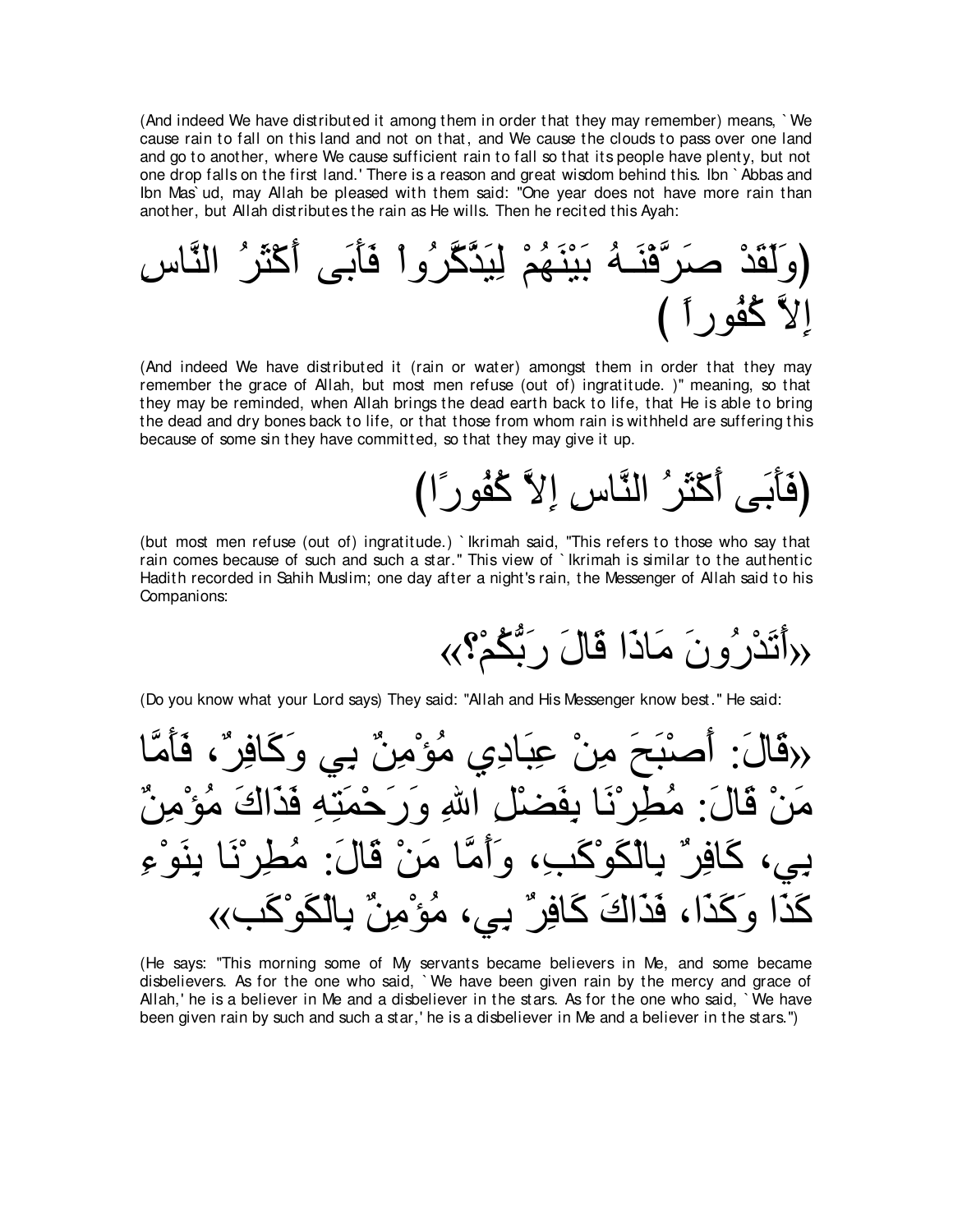نَعَثْنَا فِي كُلِّ قَرْيَةٍ نَّذِيراً - فَلا ھڌھُمَ به حهَاداً گسر é  $\mathbf{I}$  $\bullet$  $\ddot{\mathbf{q}}$  $2($ اءِ بشَّر آ فحع ایَ قدیر آ )

(51. And had We willed, We would have raised a warner in every town.) (52. So obey not the disbelievers, but strive against them with the utmost endeavor with it.) (53. And it is He Who has let free the two seas, this is palatable and sweet, and that is salty and bitter; and He has set a barrier and a complete partition between them.) (54. And it is He Who has created man from water, and has appointed for him kindred by blood, and kindred by marriage. And your Lord is Ever All-Powerful to do what He wills.)

### The universality of the Prophet's Message, how He was supported in His Mission and Allah's Blessings to Mankind

Allah says:

(And had We willed, We would have raised a warner in every town.) `Calling them to Allah, but We have singled you out, O Muhammad, to be sent to all the people of earth, and We have commanded you to convey the Qur'an,'

(that I may therewith warn you and whomsoever it may reach) (6:19).

(but those of the sects that reject it, the Fire will be their promised meeting place) (11:17).

(لَثْنذِرَ أَمَّ الْقُرَى وَمَنْ حَوْلَهَ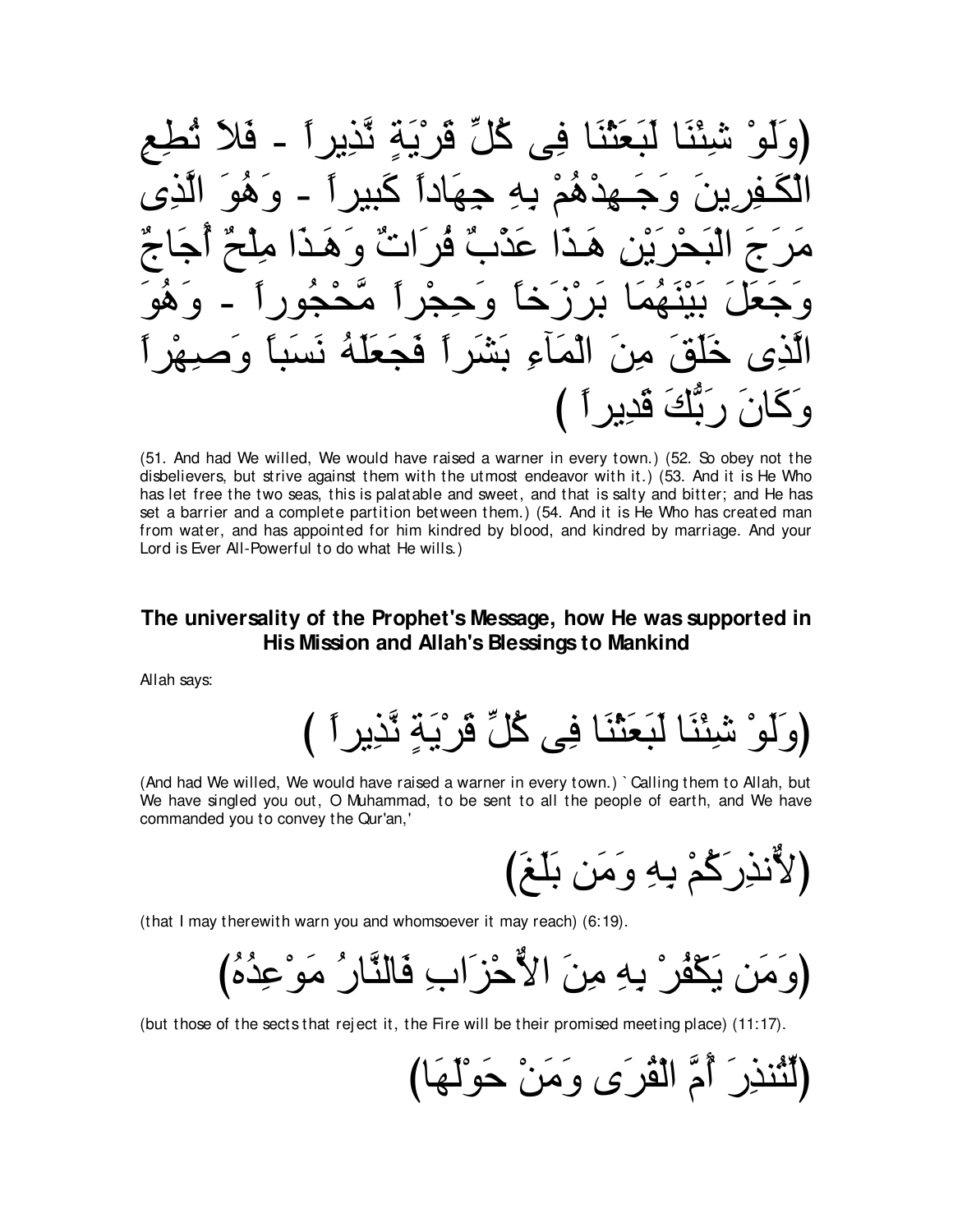(that you may warn the Mother of the Towns and all around it) (42:7).

びゅ⇔バΒ⌒ヨ∠ィ ∇ユ⊥ム∇Β∠ャ⌒ま ⌒ヮzヤャや ⊥メヲ⊥シ∠ケ ヴあル⌒ま ⊥サゅzレャや ゅ∠ヰぁΑ∠ほ∠Α ∇モ⊥ホぴ

(Say: "O mankind! Verily, I am sent to you all as the Messenger of Allah...'') (7:158). In the Two Sahihs (it is reported that the Prophet said:)

«キ∠ヲ∇シ∠ほ∇ャや∠ヱ ⌒ゲ∠ヨ∇ェ∠ほ∇ャや ヴ∠ャ⌒ま ⊥ろ∇ん⌒バ⊥よ»

(I have been sent to the red and the black. ) And:



(...A Prophet would be sent to his own people, but I have been sent to all of mankind.) Allah says:

び⌒ヮ⌒よ ∇ユ⊥ワ∇ギ⌒ヰ⇒∠ィ∠ヱ ∠リΑ⌒ゲ⌒ヘ⇒∠ム∇ャや ⌒ノ⌒ト⊥ゎ ∠Κ∠プぴ

(So obey not the disbelievers, but strive hard against them with it.) meaning, with the Qur'an. This was the view of Ibn ` Abbas.

び⇔やゲΒら∠ミ ⇔やキゅ∠ヰ⌒ィぴ

(with the utmost endeavour.) This is like the Ayah,

び∠リΒ⌒ボ⌒ヘ⇒∠レ⊥ヨ∇ャや∠ヱ ∠ゲ⇒zヘ⊥ム∇ャや ⌒ギ⌒ヰ⇒∠ィ ぁヴ⌒らzレャや ゅ∠ヰぁΑ∠ほ∠Αぴ

(O Prophet! Strive hard against the disbelievers and the hypocrites,) (9:73)

∀れや∠ゲ⊥プ ∀ゆ∇グ∠ハ や∠グ⇒∠ワ ⌒リ∇Α∠ゲ∇エ∠ら∇ャや ∠ァ∠ゲ∠ョ ン⌒グzャや ∠ヲ⊥ワ∠ヱぴ び∀ァゅ∠ィ⊥ぺ ∀ウ∇ヤ⌒ョ や∠グ⇒∠ワ∠ヱ

(And it is He Who has let free the two seas, this is palatable and sweet, and that is salty and bitter;) means, He has created the two kinds of water, sweet and salty. The sweet water is like that in rivers, springs and wells, which is fresh, sweet, palatable water. This was the view of Ibn Jurayj and of Ibn Jarir, and this is the meaning without a doubt, for nowhere in creation is there a sea which is fresh and sweet. Allah has told us about reality so that His servants may realize His blessings to them and give thanks to Him. The sweet water is that which flows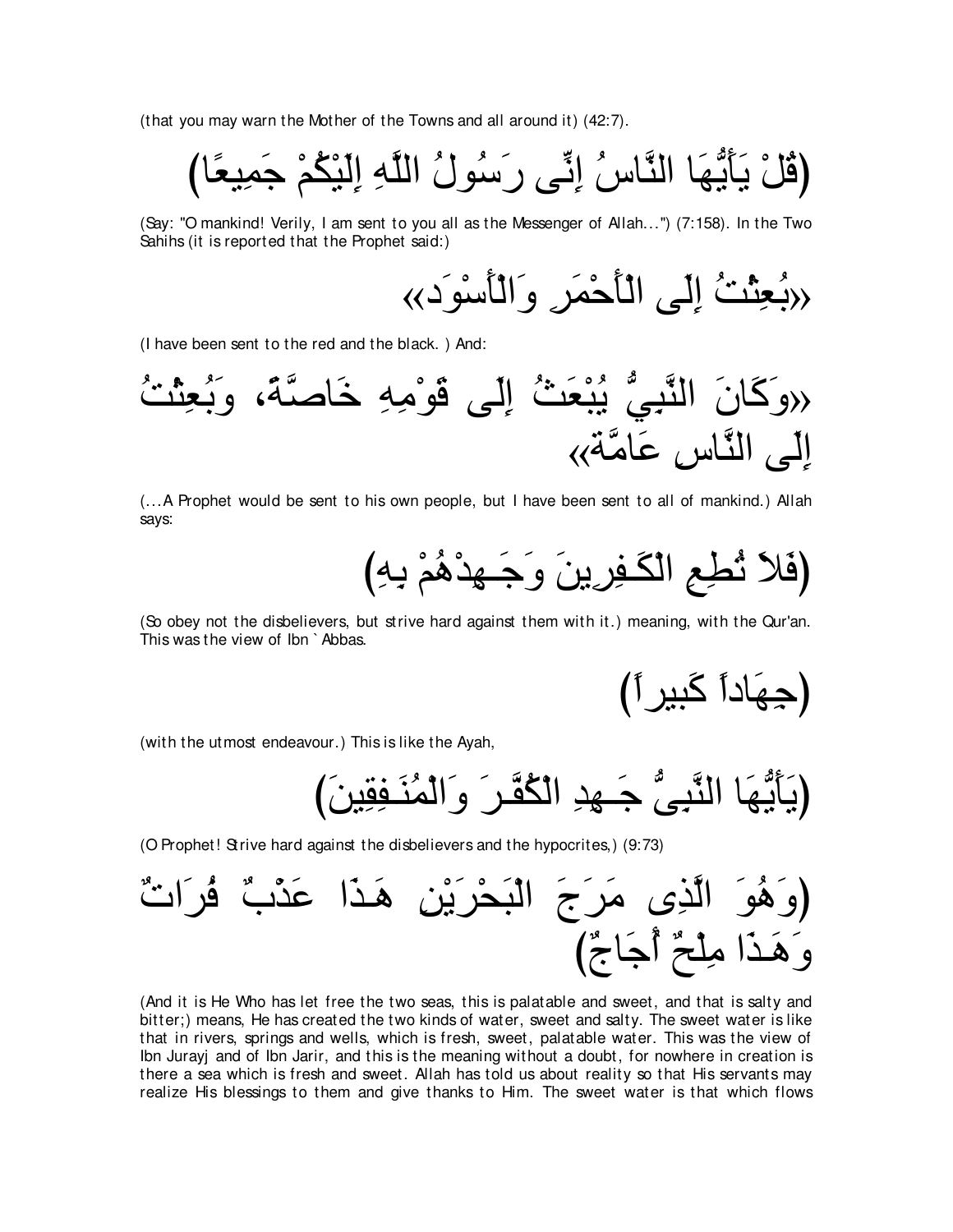amidst people. Allah has portioned it out among His creatures according to their needs; rivers and springs in every land, according to what they need for themselves and their lands.



(and that is salty and bitter;) meaning that it is salty, bitter and not easy to swallow. This is like the seas that are known in the east and the west, the Atlantic Ocean and the Straits that lead to it, the Red Sea, the Arabian Sea, the Persian Gulf, the China Sea, the Indian Ocean, the Mediterranean Sea, the Black Sea and so on, all the seas that are stable and do not flow, but they swell and surge in the winter and when the winds are strong, and they have tides that ebb and flow. At the beginning of each month the tides ebb and flood, and when the month starts to wane they retreat until they go back to where they started. When the crescent of the following month appears, the tide begins to ebb again until the fourteenth of the month, then it decreases. Allah, may He be glorified, the One Whose power is absolute, has set these laws in motion, so all of these seas are stationary, and He has made their water salty lest the air turn putrid because of them and the whole earth turn rotten as a result, and lest the earth spoil because of the animals dying on it. Because its water is salty, its air is healthy and its dead are good (to eat), hence when the Messenger of Allah was asked whether sea water can be used for Wudu', he said:

«هُوَ الطَّهُورُ مَاوُهُ، الْحِلُّ مَيْتَشُهِ»

(Its water is pure and its dead are lawful.) This was recorded by Malik, Ash-Shafi` i and Ahmad, and by the scholars of Sunan with a good )Jayyid (chain of narration.

(وَجَعَلَ بَيْنَهُمَا بَرِرْزَخا وَحِجْرٍاً)

(and He has set a barrier and a complete partition between them. ) meaning, between the sweet water and the saltwater.

(بَر ْزَخَا)

(a barrier) means a partition, which is dry land.

(وَ جِجْر أ} صَّحْجُو ر أ

(and a complete partition) means, a barrier, to prevent one of them from reaching the other. This is like the Ayat:

⌒ラゅ∠Β⌒ピ∇ら∠Α zΙ ∀ォ∠コ∇ゲ∠よ ゅ∠ヨ⊥ヰ∠レ∇Β∠よ - ⌒ラゅ∠Β⌒ボ∠わ∇ヤ∠Α ⌒リ∇Α∠ゲ∇エ∠ら∇ャや ∠ァ∠ゲ∠ョぴ び ⌒ラゅ∠よあグ∠ム⊥ゎ ゅ∠ヨ⊥ムあよ∠ケ ⌒¬Ιや∠¬ あン∠ほ⌒ら∠プ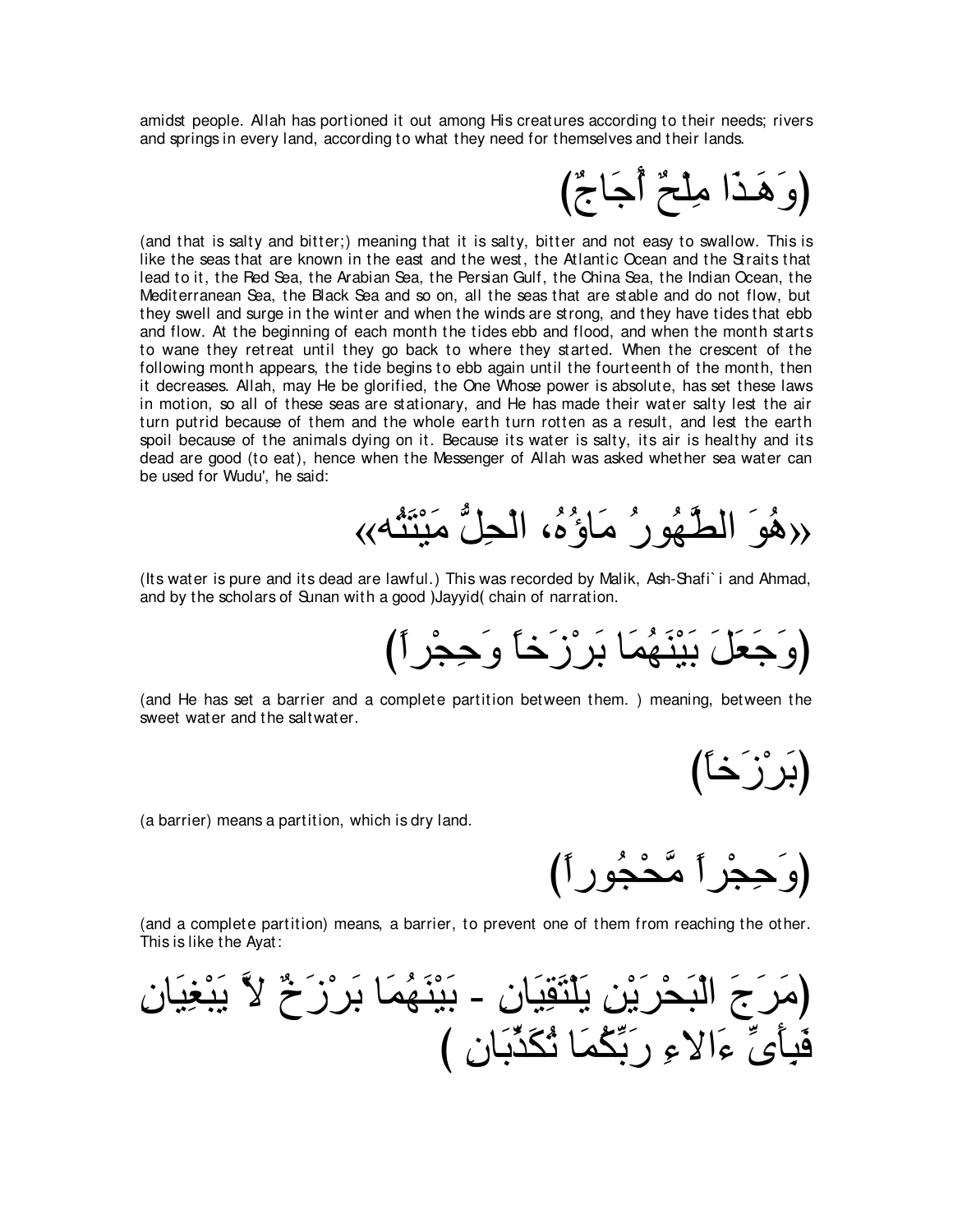(He has let loose the two seas meeting together. Between them is a barrier which none of them can transgress. Then which of the blessings of your Lord will you both deny) (55:19-21)

(Is not He Who has made the earth as a fixed abode, and has placed rivers in its midst, and placed firm mountains therein, and set a barrier between the two seas Is there any god with Allah Nay, but most of them know not!) (27:61)

(وَهُوَ الَّذِي خَلَقَ مِنَ الْمَأْءِ بَشَرٍ أَ)

(And it is He Who has created man from water,) means, He created man from a weak Nutfah, then gave him shape and formed him, and completed his form, male and female, as He willed.

# (فَجَعَلَهُ نَسَبًا وَصَبِهْرٍ أَ)

(and has appointed for him kindred by blood, and kindred by marriage.) in the beginning, he is someone's child, then he gets married and becomes a son-in-law, then he himself has sons-inlaw and other relatives through marriage. All of this comes from a despised liquid, Allah says:

نَ رَبِّكَ قَدِيرِ أَ)

(And your Lord is Ever All-Powerful to do what He wills.)

الله ۱ تمه الكفث ظهد على ١à ندىد ء ان علي الحيّ الَّذِي لا نمو د  $\bullet$ الدي يِدُنُو بِ عِبادِهِ و کف خىد ىە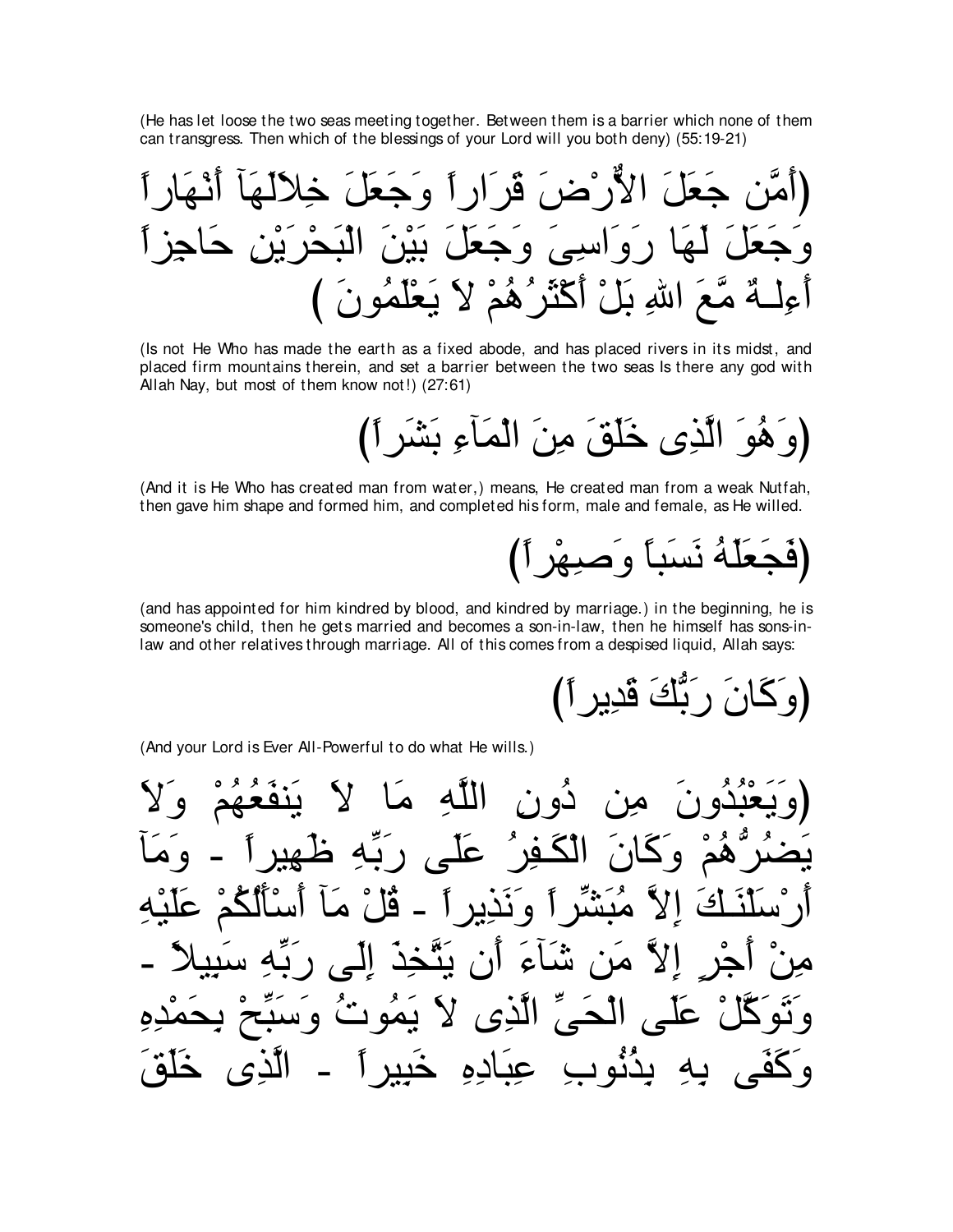zユ⊥を ∃ュゅzΑ∠ぺ ⌒るzわ⌒シ ヴ⌒プ ゅ∠ヨ⊥ヰ∠レ∇Β∠よ ゅ∠ョ∠ヱ ∠チ∇ケxΙや∠ヱ ⌒れ∠ヲ⇒∠ヨzジャや - ⇔やゲΒ⌒ら∠カ ⌒ヮ⌒よ ∇メ∠ほ∇シゅ∠プ ⊥リ⇒∠ヨ∇ェzゲャや ⌒ス∇ゲ∠バ∇ャや ヴ∠ヤ∠ハ ン∠ヲ∠わ∇シや ゅ∠ョ∠ヱ ∇やヲ⊥ャゅ∠ホ ⌒リ⇒∠ヨ∇ェzゲヤ⌒ャ ∇やヱ⊥ギ⊥イ∇シや ⊥ユ⊥ヰ∠ャ ∠モΒ⌒ホ や∠ク⌒ま∠ヱ び ⇔やケヲ⊥ヘ⊥ル ∇ユ⊥ワ∠キや∠コ∠ヱ ゅ∠ル⊥ゲ⊥ョ∇ほ∠ゎ ゅ∠ヨ⌒ャ ⊥ギ⊥イ∇ジ∠ル∠ぺ ⊥リ⇒∠ヨ∇ェzゲャや

(55. And they worship besides Allah, that which can neither profit them nor harm them; and the disbeliever is ever a helper against his Lord.) (56. And We have sent you only as a bearer of good news and a warner.) (57. Say: "No reward do I ask of you for this, save that whosoever wills may take a path to his Lord.'') (58. And put your trust in the Ever Living One Who dies not, and glorify His praises, and sufficient is He as the All-Knower of the sins of His servants,) (59. Who created the heavens and the earth and all that is between them in six Days. Then He rose over (Istawa) the Throne. The Most Gracious! Ask Him, as He is the All-Knower.) (60. And when it is said to them: "Prostrate yourselves to Ar-Rahman!'' They say: "And what is Ar-Rahman Shall we fall down in prostration to that which you command us'' And it increases in them only aversion.)

### **The Ignorance of the Idolators**

Allah tells us how ignorant the idolators are; instead of worshipping Allah, they worship idols which do not possess the power either to harm or benefit. They do this with no evidence or proof; the only thing that led them to do this was their own whims and desires. So they take these idols as protectors and fight for their sake, and they oppose Allah and His Messenger and the believers for their sake. Similarly Allah says:

び⇔やゲΒ⌒ヰ∠ニ ⌒ヮあよ∠ケ ヴ∠ヤ∠ハ ⊥ゲ⌒ヘ⇒∠ム∇ャや ∠ラゅ∠ミ∠ヱぴ

(and the disbeliever is ever a helper against his Lord.) meaning, he is a supporter of Shaytan against the party of Allah, but the party of Allah are the ones who will prevail, as Allah says:

خذَوا مِن دُون اللّهِ ءَالِـهَة لْعَلَّـهُمْ دُ يَسْتَطِيعُونَ نَصْرَهُمْ وَهُمْ لَهُـ び

(And they have taken besides Allah gods, hoping that they might be helped. They cannot help them, but they will be brought forward as a troop against those who worshipped them.) (36:74- 75) meaning, the gods which they worshipped instead of Allah cannot help them. These ignorant people are troops for the idols and are ready to fight for their sake and protect their sanctuaries, but in the end the victory will be for Allah and His Messenger and the believers, in this world and the Hereafter.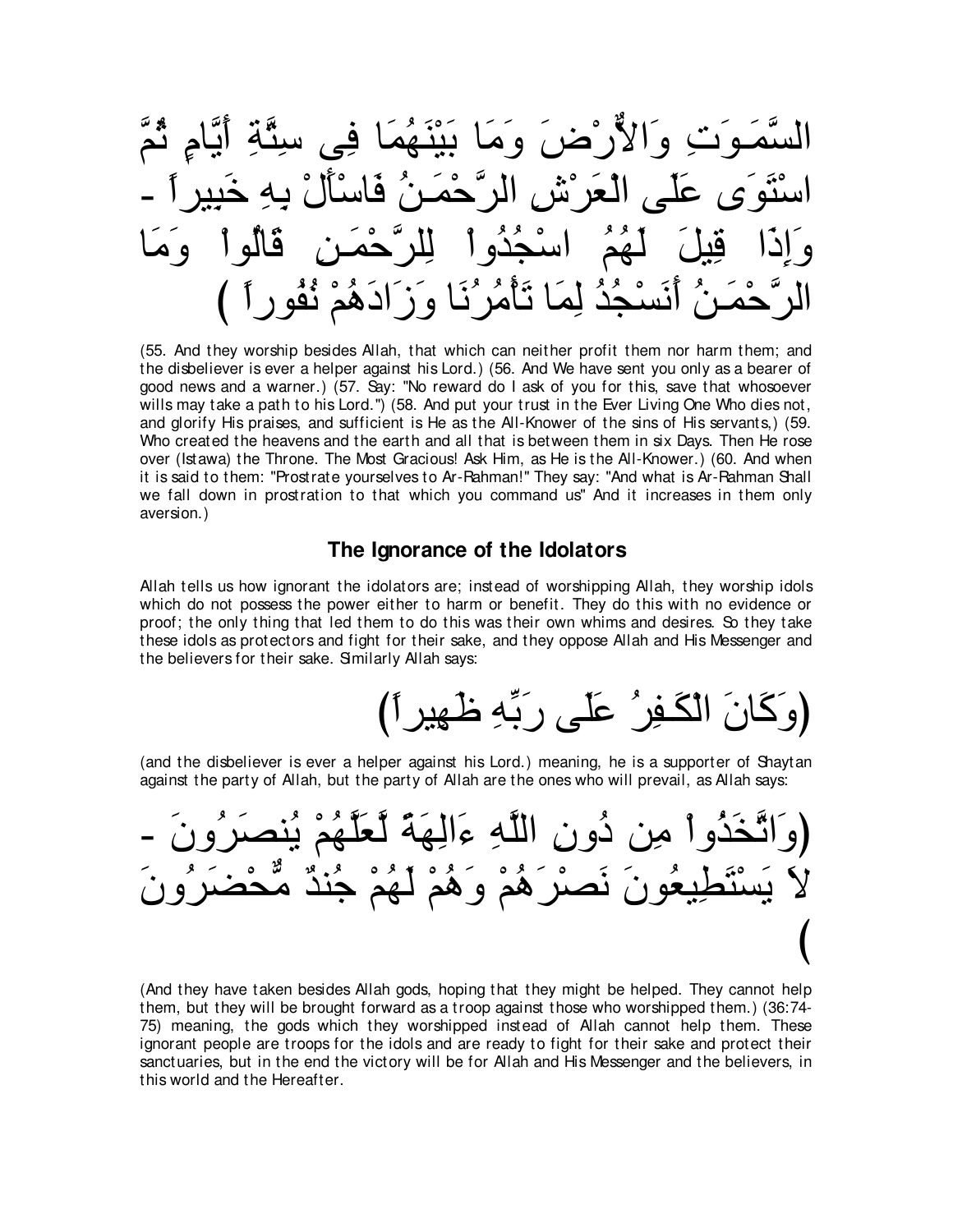(وَكَانَ الْكَـفِرُ ۚ عَلَى رَبِّهِ ظَهِيرٍ أَ ﴾

(and the disbeliever is ever a helper against his Lord.) Mujahid said: "He supports and helps the Shaytan in disobedience towards Allah.

### The Messenger brings Glad Tidings and Warnings

Then Allah tells His Messenger:

# (وَمَأَ أَرْسَلَنَكَ إِلاَّ مُبَشِّرٍ أَ وَنَذِيرٍ أَ )

(And We have sent you only as a bearer of good news and a warner.) meaning, a bringer of good news to the believers, a warner to the disbelievers; bringing good news of Paradise to those who obey Allah, and bringing warnings of a dreadful punishment for those who go against the commandments of Allah.

# (قُلْ مَآ أَسْأَلُكُمْ عَلَيْهِ مِنْ أَجْرٍ )

(Say: "No reward do I ask of you for this...") `for conveying this message and this warning, I do not ask for any reward from your wealth; I am only doing this for the sake of Allah, may He be exalted.'

(To whomsoever among you who wills to walk straight) (81:28).

(save that whosoever wills, may take a path to his Lord.) means, a way and a methodology to be followed.

### The Command to the Messenger to put his Trust in Allah, and some of His Qualities

Then Allah says:

(And put your trust in the Ever Living One Who dies not,) meaning, in all your affairs, put your trust in Allah, the Ever-Living Who never dies, the One Who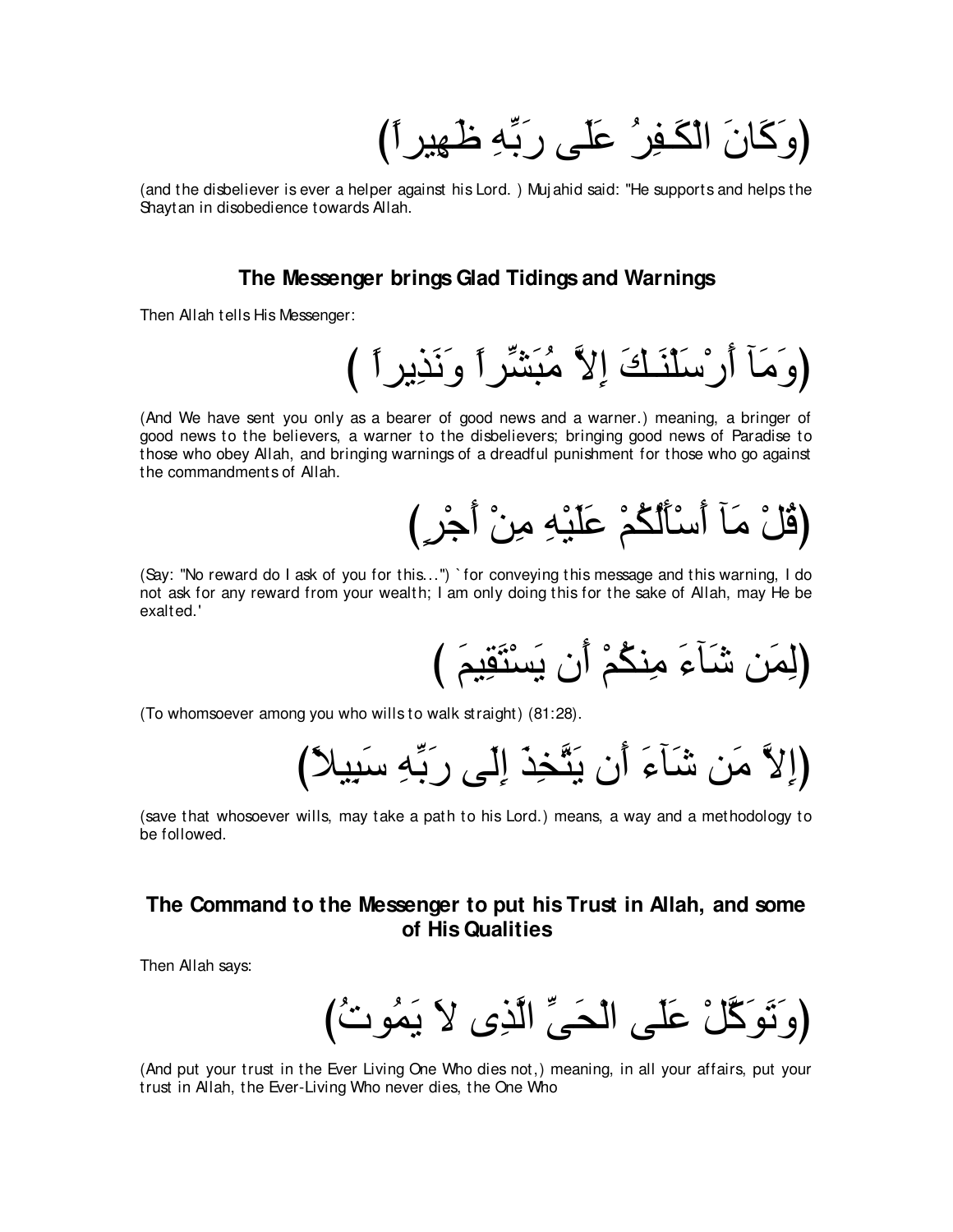(is the First and the Last, the Most High and the Most Near. And He is the All-Knower of everything) (57:3). The Eternal, Ever-Lasting, Ever-Living, Self-Sufficient One, the Lord and Sovereign of all things, the One to Whom you should always turn. Allah is the One in Whom you should put your trust and to Whom you should turn for refuge, He will be sufficient for you and will be your helper and supporter, and will cause you to prevail. As Allah says:

(O Messenger! Proclaim which has been sent down to you from your Lord. And if you do not, then you have not conveyed His Message. Allah will protect you from mankind) (5:67).

(وَسَبِّحْ بِحَمْدِهِ)

(and glorify His praises,) means, combine praising Him with glorifying Him. Hence the Messenger of Allah used to say:

(Glory be to You, O Allah, and with Your praise.) So the Ayah means: be sincere in worshipping Him and putting your trust in Him. This is like the Ayat:



(The Lord of the east and the west; there is no God but He. So take Him as a Trustee.) (73:9)

(So worship Him and put your trust in Him) (11:123).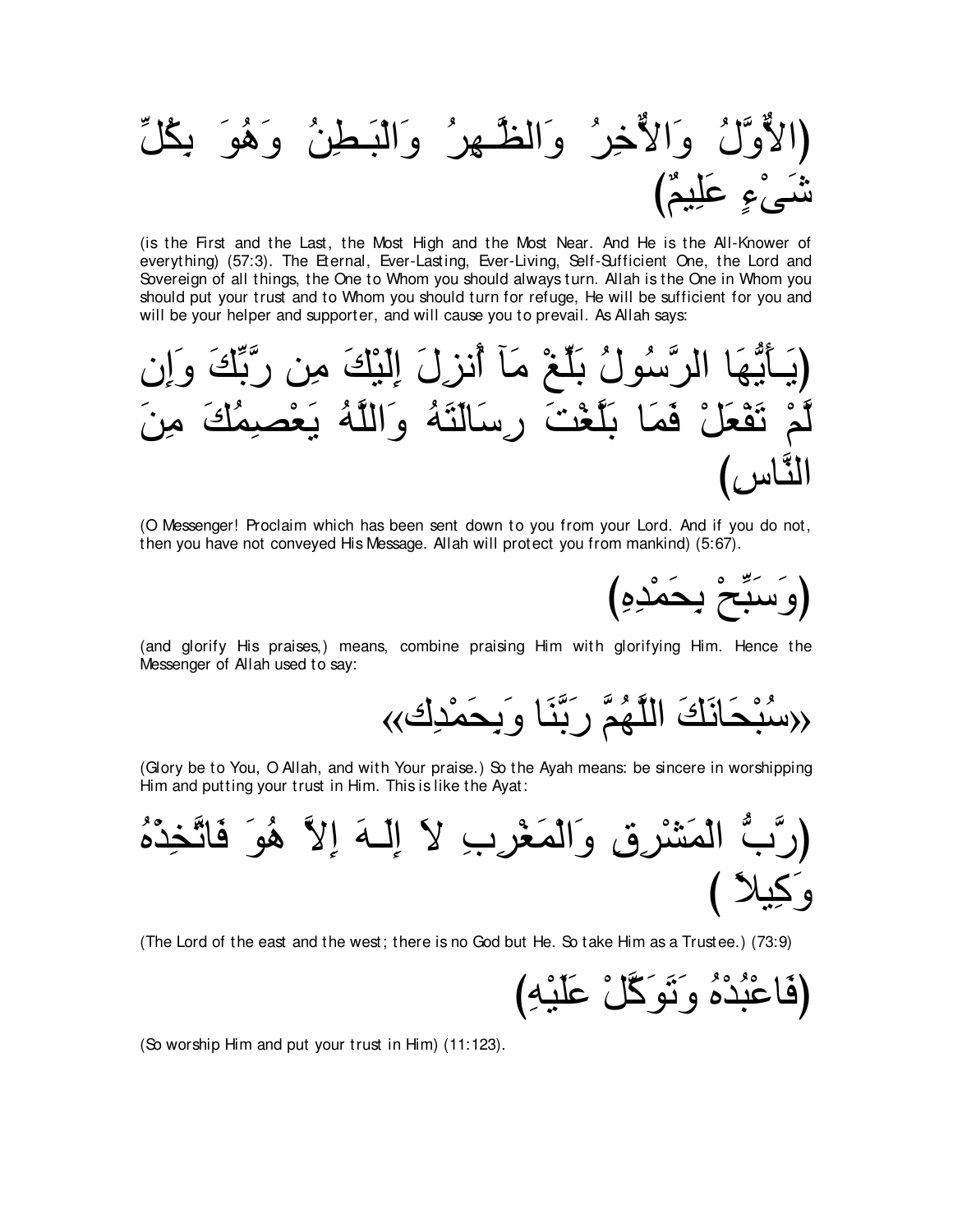(قُلْ هُوَ الرَّحْمَـنُ ءَامَنَّا بِهِ و<sup>َ</sup>عَلَيْهِ نَوَكَّلنَا)

(Say: "He is the Most Gracious, in Him we believe, and in Him we put our trust.'') (67:29)

び⇔やゲΒ⌒ら∠カ ⌒ロ⌒キゅ∠ら⌒ハ ⌒ゆヲ⊥ル⊥グ⌒よ ⌒ヮ⌒よ ヴ∠ヘ∠ミ∠ヱぴ

(and sufficient is He as the All-Knower of the sins of His servants) means, by His perfect knowledge nothing is hidden from Him nor can anything be hidden from Him, not even a speck of dust's weight.

び∠チ∇ケxΙや∠ヱ ⌒れ∠ヲ⇒∠ヨzジャや ∠ペ∠ヤ∠カ ン⌒グzャやぴ

(Who created the heavens and the earth...) means, He is the Ever-Living Who never dies, He is the Creator, Sustainer and Sovereign of all things, Who by His might and power created the seven heavens with their vast height and width, and the seven earths with their great depths and density.



(in six Days. Then He rose over the Throne.) means, He is running all affairs and He decrees according to the truth, and He is the best of those who decide.



(Then He rose over (Istawa) the Throne. The Most Gracious! Ask Him, as He is the All-Knower.) meaning, find out about Him from one who knows most about Him, and follow him and take him as your example. It is known that there is no one who knows more about Allah than His servant and Messenger Muhammad , the absolute leader of the sons of Adam in this world and the Hereafter, who does not speak of his own desire, but conveys revelation revealed to him. What he says is true, and he is the leader whose decision counts; when there is a dispute, people are obliged to refer to him, and whatever is in accordance with his words and deeds is right, and whatever goes against them should be rej ected no matter who says or does it. Allah says:

び∃¬∇ヴ∠セ ヴ⌒プ ∇ユ⊥わ∇ハ∠コゅ∠レ∠ゎ ラ⌒み∠プぴ

((And) if you differ in anything among yourselves...) (4:59).

び⌒ヮzヤャや ヴ∠ャ⌒ま ⊥ヮ⊥ヨ∇ム⊥エ∠プ ∃¬∇ヴ∠セ リ⌒ョ ⌒ヮΒ⌒プ ∇ユ⊥わ∇ヘ∠ヤ∠わ∇カや ゅ∠ョ∠ヱぴ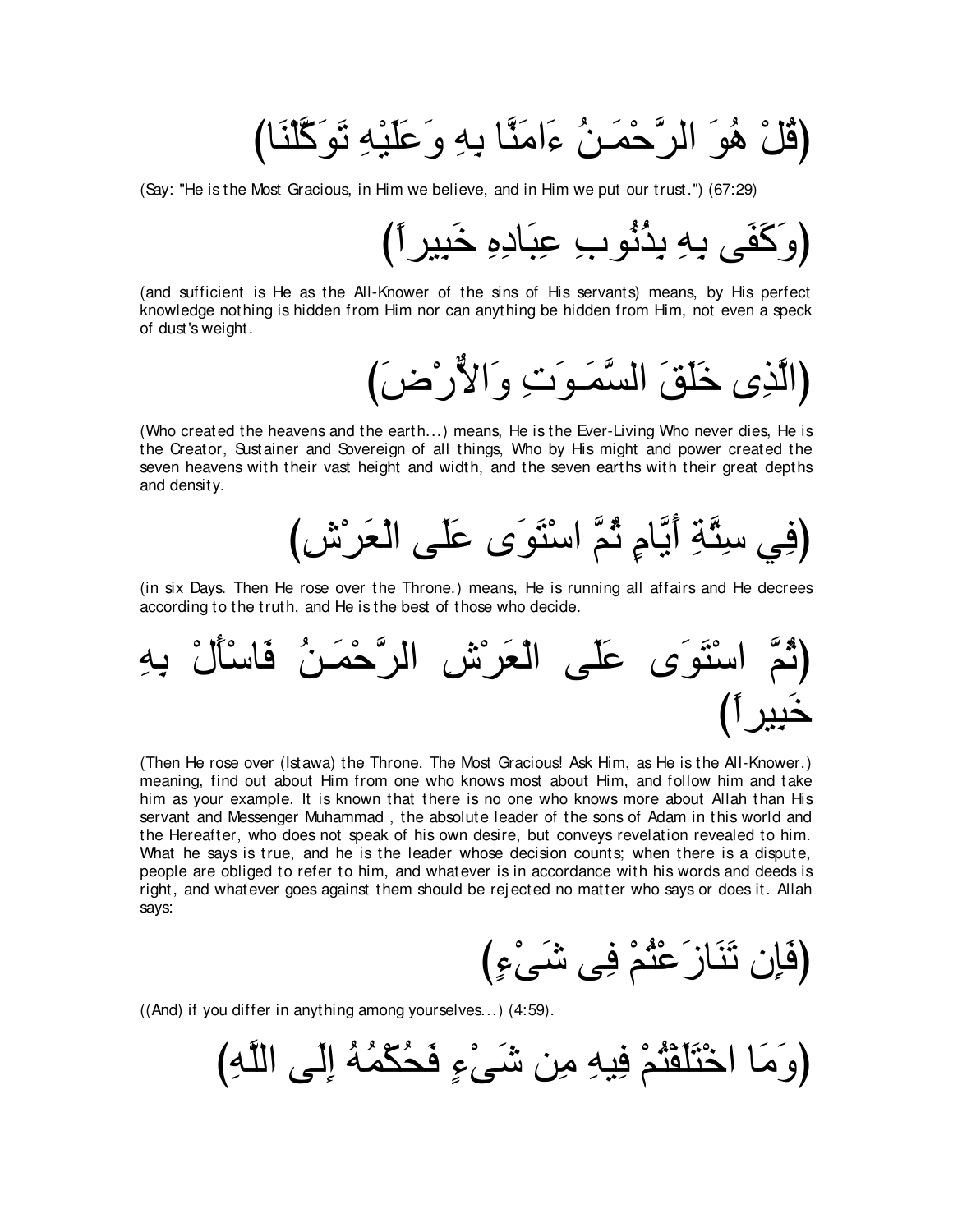(And in whatsoever you differ, the decision thereof is with Allah) (42:10).

び⇔Ι∇ギ∠ハ∠ヱ ⇔ゅホ∇ギ⌒タ ∠マあよ∠ケ ⊥る∠ヨ⌒ヤ∠ミ ∇ろzヨ∠ゎ∠ヱぴ

(And the Word of your Lord has been fulfilled in truth and in justice) (6: 115). meaning, He has spoken the truth and is fair and just in His commands and prohibitions. Allah says here:

び⇔やゲΒ⌒ら∠カ ⌒ヮ⌒よ ∇メ∠ほ∇シゅ∠プぴ

(Ask Him, as He is Al-Knower.)

# **Condemnation of the Idolators**

Then Allah rebukes the idolators who prostrate to idols and rivals instead of Allah:



(And when it is said to them: "Prostrate yourselves to Ar-Rahman!'' They say: "And what is Ar-Rahman'') meaning: we do not know Ar-Rahman. They did not like to call Allah by His Name Ar-Rahman (the Most Gracious), as they obj ected on the day of (the treaty of) Al-Hudaybiyyah, when the Prophet told the scribe:

«ユΒ⌒ェzゲャや ⌒リヨ∇ェzゲャや ⌒ぶや ⌒ユ∇ジ⌒よ ∇ょ⊥わ∇ミや»

(Write: "In the Name of Allah, Ar-Rahman (the Most Gracious), Ar-Rahim (the Most Merciful).'') They said, "We do not know Ar-Rahman or Ar-Rahim. Write what you used to write: ` Bismika Allahumma (in Your Name, O Allah)."' So Allah revealed the words:

∇やヲ⊥ハ∇ギ∠ゎ ゅzョ ゅ6Α∠ぺ ∠リ⇒∠ヨ∇ェzゲャや ∇やヲ⊥ハ∇キや ⌒ヱ∠ぺ ∠ヮzヤャや ∇やヲ⊥ハ∇キや ⌒モ⊥ホぴ びヴ∠レ∇ジ⊥エ∇ャや ∠¬べ∠ヨ∇シxΙや ⊥ヮ∠ヤ∠プ

(Say: "Invoke Allah or invoke Ar-Rahman, by whatever name you invoke Him (it is the same), for to Him belong the Best Names) (17:110). meaning, He is Allah and He is the Most Gracious. And in this Ayah, Allah said: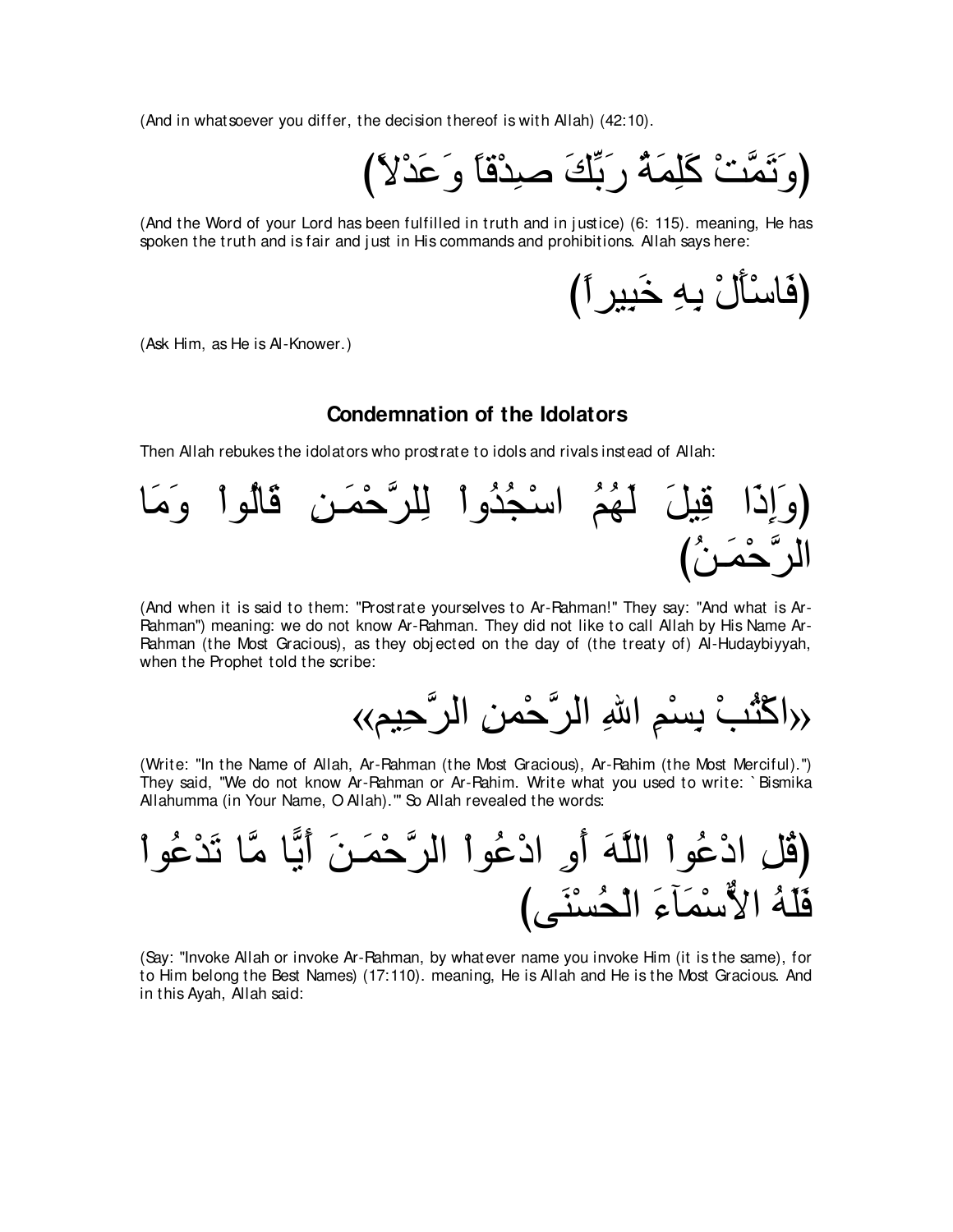**َلَـهُمُ اسْجُدُواْ لِلرَّحْمَـنِ قَالُواْ** وَمَ الرَّحْمَـٰنُ)

(And when it is said to them: "Prostrate yourselves to Ar-Rahman!'' They say: "And what is the Ar-Rahman'') meaning: we do not know or approve of this Name.

(أَنَسْجُدُ لِمَا تَأْمُرٍ^نَا)

(Shall we fall down in prostration to that which you command us) means, "Just because you tell us to''

(وَزَادَهُمْ نُفُورٍ أَ)

(And it increases in them only aversion.) As for the believers, they worship Allah Who is the Most Gracious, Most Merciful, and they attribute divinity to Him Alone and prostrate to Him. The scholars, agree that it is allowed and approved for the reader and the listener to prostrate when he reaches this mention of prostration in Surat Al-Furqan, and Allah knows best.

كَ الَّذِي جَعَلَ فِي السَّمَآءِ بُر′ُو جاً وَ جَعَ فِيهَا سِرِ اجاً وكَفَّرَ ا مُّنِير أ - و َهُوَ الَّذِي جَعَلَ الَّيْا وَ النَّصَارِ ۖ خِلْفَةً لِّمَنْ أَرِ الَّ أَنِ بَدَّكَّرٍ ۖ أَوْ أَرِ الَّ شَكُو び

(61. Blessed be He Who has placed in the heaven Al-Buruj, and has placed therein a great lamp, and a moon giving light.) (62. And He it is Who has put the night and the day in succession (Khilfatan), for such who desires to remember or desires to show his gratitude.)

### **Mentioning the Might and Power of Allah**

Here Allah glorifies Himself and praises the beauty He created in the heavens of Al-Buruj, the giant stars, according to the view of Muj ahid, Sa` id bin Jubayr, Abu Salih, Al-Hasan and Qatadah. This is like the Ayah,

(وَ لَقَدْ زَ رَبَّنَّا السَّمَآءَ الدَّنْدَا بمَصدَبيد

(And indeed We have adorned the nearest heaven with lamps) (67:5). Allah says: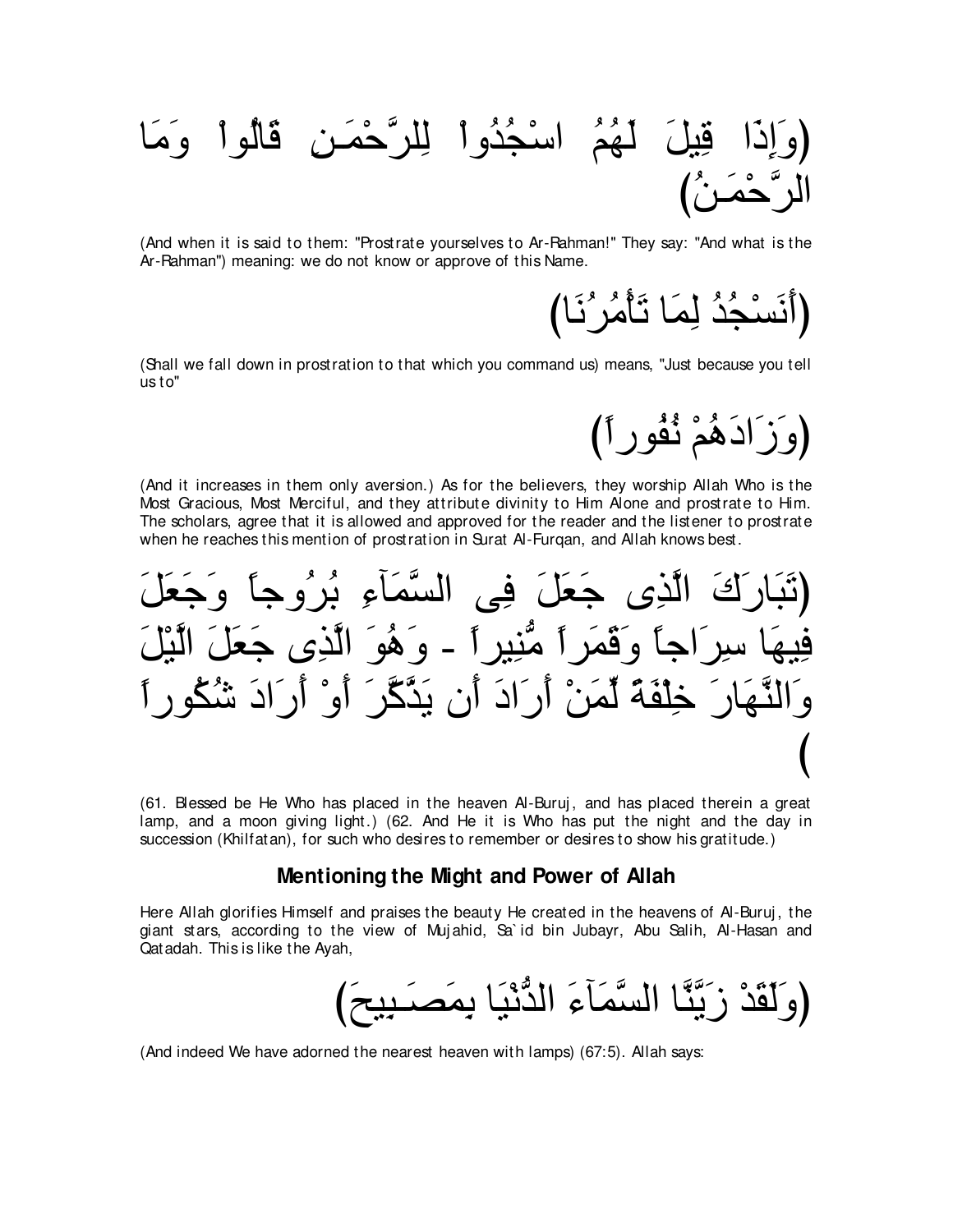∠モ∠バ∠ィ∠ヱ ⇔ゅィヱ⊥ゲ⊥よ ⌒¬べ∠ヨzジャや ヴ⌒プ ∠モ∠バ∠ィ ン⌒グzャや ∠ポ∠ケゅ∠ら∠ゎぴ び⇔ゅィや∠ゲ⌒シ ゅ∠ヰΒ⌒プ

(Blessed be He Who has placed in the heaven Al-Buruj, and has placed therein a great lamp,) which is the sun which shines like a lamp, as Allah says:

(وَجَعَلْنَا سِرَاجاً وَهَّاجاً )

(And We have made (therein) a shining lamp) (78:13).

(وَقَمَر أَ)

(and a moon giving light.) means, shining and illuminated by the light of something else, different from the light of the sun, as Allah says:

(هُوَ الَّذِي جَعَلَ الشَّمْسَ ضيبَآءً وَالْقَمَرَ نُوراً)

(It is He Who made the sun a shining thing and the moon as a light) (10:5). And Allah tells us that Nuh, peace be upon him, said to his people:

- ⇔ゅホゅ∠ら⌒デ ∃れ∠ヲ⇒∠ヨ∠シ ∠ノ∇ら∠シ ⊥ヮzヤャや ∠ペ∠ヤ∠カ ∠ブ∇Β∠ミ ∇や∇ヱ∠ゲ∠ゎ ∇ユ∠ャ∠ぺぴ び ⇔ゅィや∠ゲ⌒シ ∠ザ∇ヨzゼャや ∠モ∠バ∠ィ∠ヱ ⇔やケヲ⊥ル zリ⌒ヰΒ⌒プ ∠ゲ∠ヨ∠ボ∇ャや ∠モ∠バ∠ィ∠ヱ

(See you not how Allah has created the seven heavens one above another And has made the moon a light therein, and made the sun a lamp) (71:15-16). Then Allah says:

び⇔る∠ヘ∇ヤ⌒カ ∠ケゅ∠ヰzレャや∠ヱ ∠モ∇Βzャや ∠モ∠バ∠ィ ン⌒グzャや ∠ヲ⊥ワ∠ヱぴ

(And He it is Who has put the night and the day in succession (Khilfatan),) meaning, each one comes after the other, in a never-ending alternation. When one goes the other comes, and vice versa, as Allah says:

び∠リΒ∠ら⌒もへ∠キ ∠ゲ∠ヨ∠ボ∇ャや∠ヱ ∠ザ∇ヨzゼャや ⊥ユ⊥ム∠ャ ゲzガ∠シ∠ヱぴ

(And He has made the sun and the moon, both constantly pursuing their courses) (14:33).

びゅ⇔んΒ⌒ん∠ェ ⊥ヮ⊥ら⊥ヤ∇ト∠Α ∠ケゅ∠ヰzレャや ∠モ∇Βzャや ヴ⌒ゼ∇ピ⊥Αぴ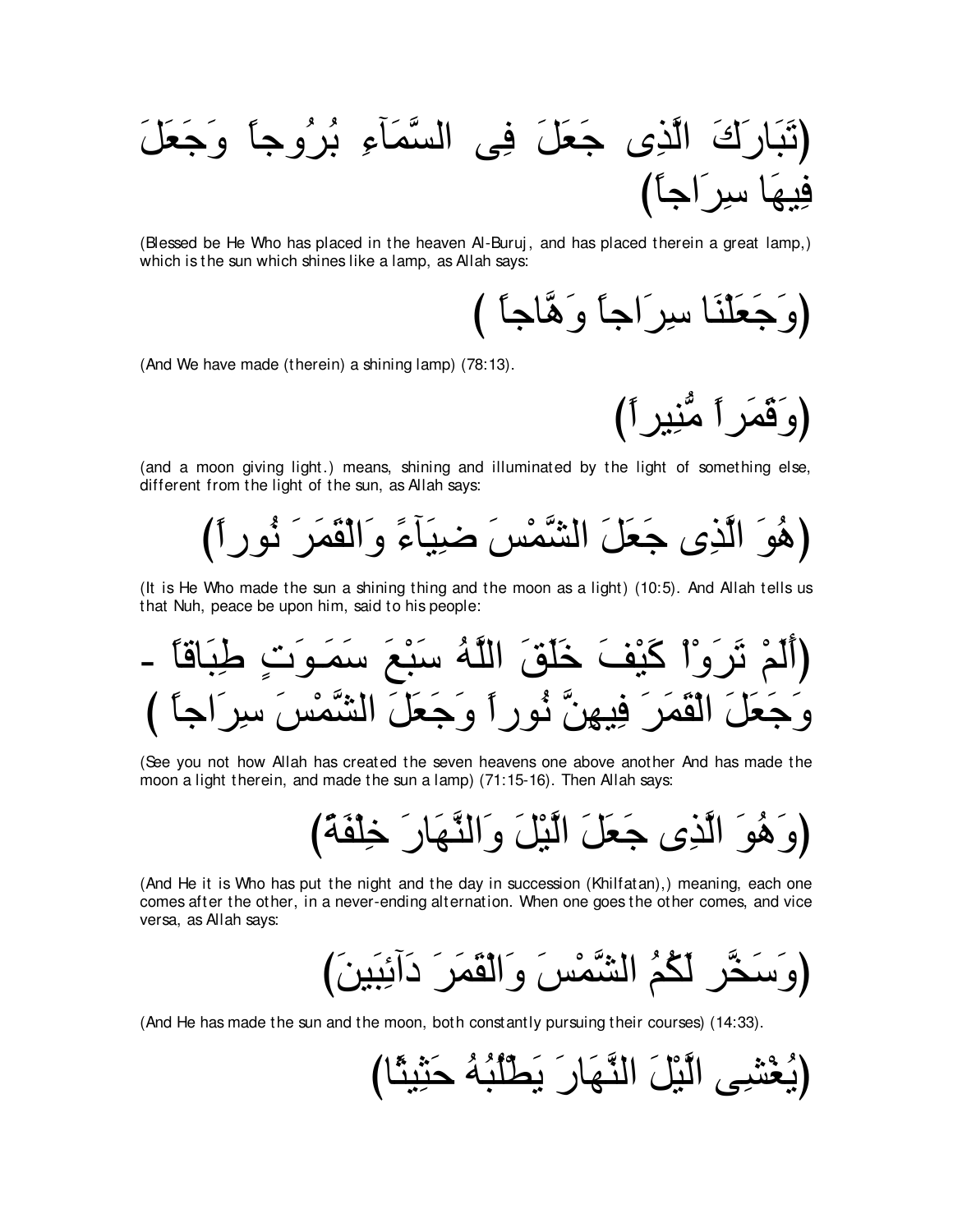(He brings the night as a cover over the day, seeking it rapidly) (7:54).

(It is not for the sun to overtake the moon) (36:40).

(for such who desires to remember or desires to show his gratitude.) means, He has caused them both to follow one another to show the times when His servants should worship Him. So whoever misses an act of worship during the night can make it up during the day, and whoever misses an act of worship during the day can make it up during the night. It was recorded in a Sahih Hadith:

(Allah spreads forth His Hand at night for the one who has done evil during the day to repent, and He spreads forth His Hand during the day for the one who has done evil during the night to repent.) Mujahid and Qatadah said: "Khilfatan means different, i.e., because one is dark and the other is light."

(63. And the servants of the Most Gracious are those who walk on the earth Hawna, and when the foolish address them they say; "Salama.") (64. And those who spend the night in worship of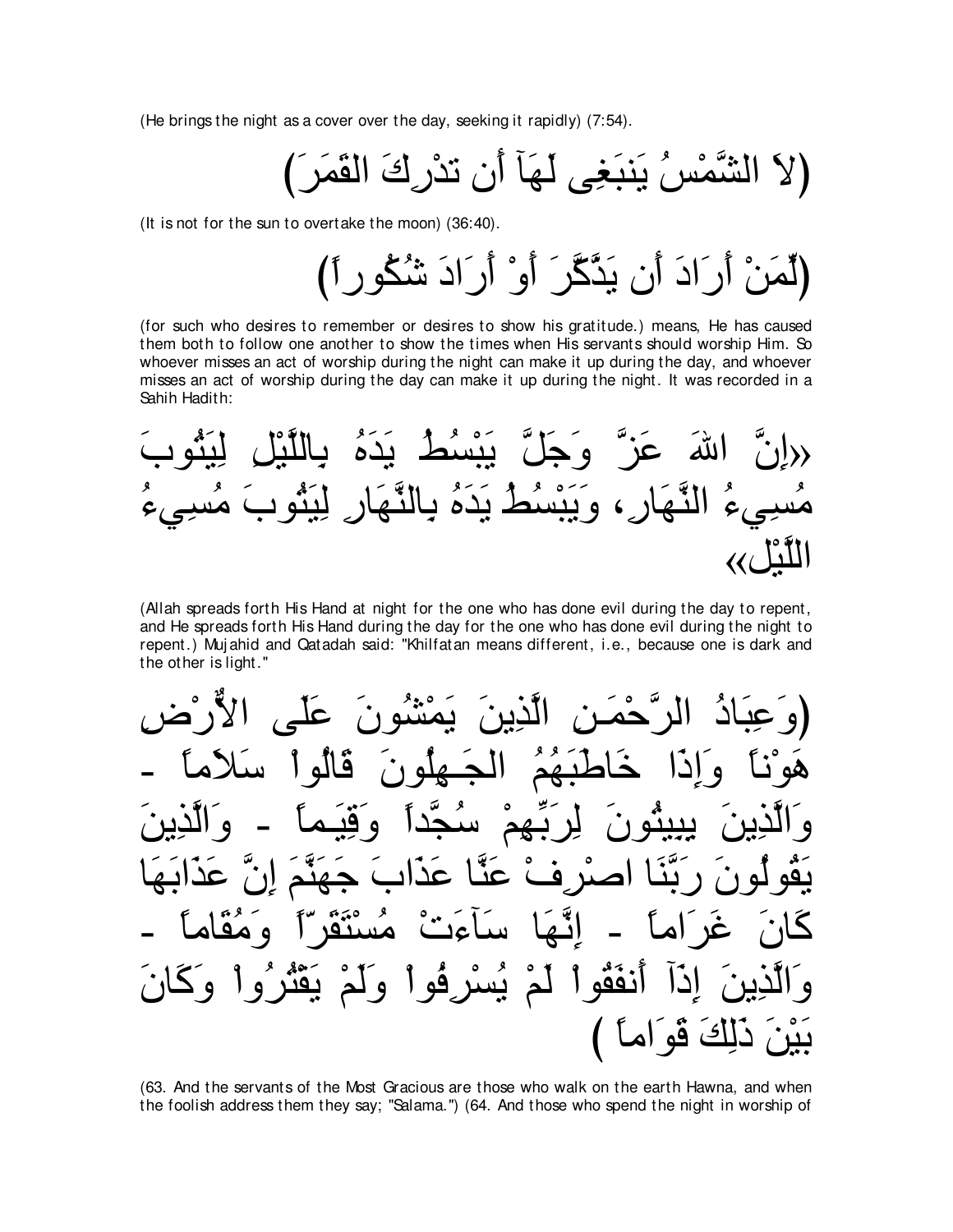their Lord, prostrate and standing.) (65. And those who say: "Our Lord! Avert from us the torment of Hell. Verily, its torment is ever an inseparable, permanent punishment.'') (66. Evil indeed it is as an abode and as a place to rest in.) (67. And those who, when they spend, are neither extravagant nor stingy, but are in a j ust balance between them.)

### **Attributes of the Servants of the Most Gracious**

These are the attributes of the believing servants of Allah,

(الَّذِينَ يَمْشُونَ عَلَى الأُّرْض هَوْنَا)

(those who walk on the earth Hawna,) meaning that they walk with dignity and humility, not with arrogance and pride. This is like the Ayah:

びゅ⇔ェ∠ゲ∠ョ ⌒チ∇ケxΙや ヴ⌒プ ⌒ズ∇ヨ∠ゎ ∠Ι∠ヱぴ

(And walk not on the earth with conceit and arrogance...) (17:37). So these people do not walk with conceit or arrogance or pride. This does not mean that they should walk like sick people, making a show of their humility, for the leader of the sons of Adam (the Prophet) used to walk as if he was coming downhill, and as if the earth were folded up beneath him. What is meant here by Hawn is serenity and dignity, as the Messenger of Allah said:

∩∠ラヲ∠バ∇ジ∠ゎ ∇ユ⊥わ∇ル∠ぺ∠ヱ ゅ∠ワヲ⊥ゎ∇ほ∠ゎ ゅ∠ヤ∠プ ∠りゅ∠ヤzダャや ⊥ユ⊥わ∇Β∠ゎ∠ぺ や∠ク⌒ま» ∩やヲぁヤ∠ダ∠プ ゅ∠ヰ∇レ⌒ョ ∇ユ⊥わ∇ミ∠ケ∇キ∠ぺ ゅ∠ヨ∠プ ⊥る∠レΒ⌒ムzジャや ⊥ユ⊥ム∇Β∠ヤ∠ハ∠ヱ ゅ∠ワヲ⊥ゎ∇ぺ∠ヱ «やヲぁヨ⌒ゎ∠ほ∠プ ∇ユ⊥ム∠ゎゅ∠プ ゅ∠ョ∠ヱ

(When you come to the prayer, do not come rushing in haste. Come calmly and with tranquility, and whatever you catch up with, pray, and whatever you miss, make it up.)

び⇔ゅョ∠Κ∠シ ∇やヲ⊥ャゅ∠ホ ∠ラヲ⊥ヤ⌒ヰ⇒∠イャや ⊥ユ⊥ヰ∠ら∠デゅ∠カ や∠ク⌒ま∠ヱぴ

(and when the foolish address them they say: "Salama.'') If the ignorant people insult them with bad words, they do not respond in kind, but they forgive and overlook, and say nothing but good words. This is what the Messenger of Allah did: the more ignorant the people, the more patient he would be. This is as Allah says:

び⊥ヮ∇レ∠ハ ∇やヲ⊥ッ∠ゲ∇ハ∠ぺ ∠ヲ∇ピzヤャや ∇やヲ⊥バ⌒ヨ∠シ や∠ク⌒ま∠ヱぴ

(And when they hear Al-Laghw (evil or vain talk), they withdraw from it) (28:55). Then Allah says that their nights are the best of nights, as He says: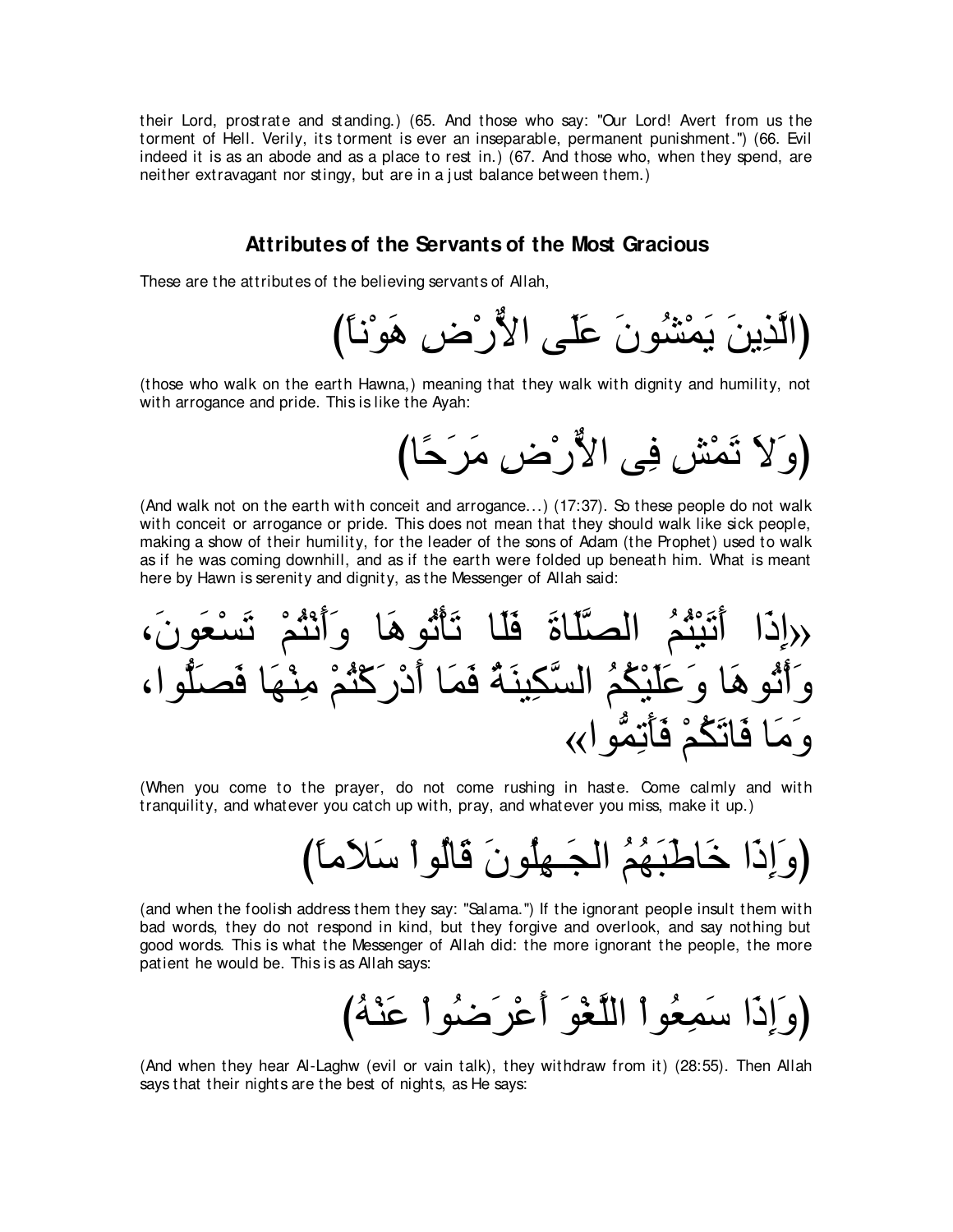(وَالَّذِينَ يِبِيئُونَ لِرَبِّهِمْ سُجَّداً وَقِيَـماً )

(And those who spend the night in worship of their Lord, prostrate and standing.) meaning, worshipping and obeying Him. This is like the Ayat:



(They used to sleep but little by night. And in the hours before dawn, they were asking for forgiveness)  $(51:17-18)$ .

(Their sides forsake their beds...) (32:16).



(Is one who is obedient to Allah, prostrating himself or standing during the hours of the night, fearing the Hereafter and hoping for the mercy of his Lord...) (39:9). Allah says:

(And those who say: "Our Lord! Avert from us the torment of Hell. Verily, its torment is ever an inseparable punishment.") meaning, ever-present and never ending. Al-Hasan said concerning the Ayah,

(Verily, its torment is ever an inseparable, permanent punishment.) Everything that strikes the son of Adam, then disappears, does not constitute an inseparable, permanent punishment. The inseparable, permanent punishment is that which lasts as long as heaven and earth. This was also the view of Sulayman At-Taymi.

(إِنَّهَا سَأَءَنْ مُسْتَقَرّاً وَمُقَاماً )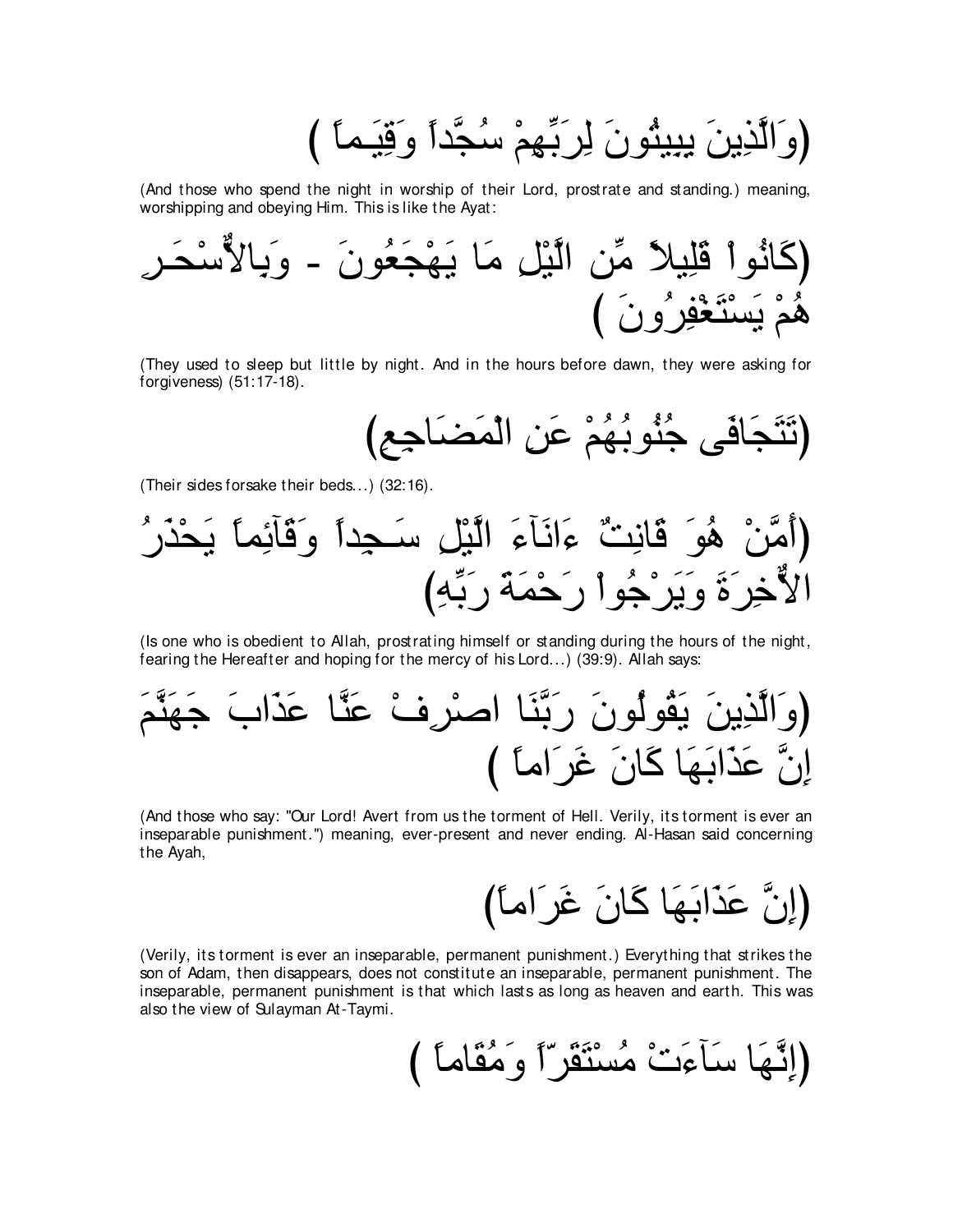(Evil indeed it is as an abode and as a place to rest in.) means, how evil it looks as a place to dwell and how evil it is as a place to rest.

(وَالَّذِينَ إِذَآ أَنفَقُواْ لَمْ يُسْرِفُواْ وَلَمْ يَقْثُرُواْ)

(And those who, when they spend, are neither extravagant nor stingy...) They are not extravagant, spending more than they need, nor are they miserly towards their families, not spending enough on their needs. But they follow the best and fairest way. The best of matters are those which are moderate, neither one extreme nor the other.

(وَكَانَ بَيْنَ ذَلِكَ قَو<sup>َ</sup>اماً)

(but are in a just balance between them.) This is like the Ayah,

ゅ∠ヰ∇ト⊥ジ∇ら∠ゎ ∠Ι∠ヱ ∠マ⌒ボ⊥レ⊥ハ ヴ∠ャ⌒ま ⇔る∠ャヲ⊥ヤ∇ピ∠ョ ∠ポ∠ギ∠Α ∇モ∠バ∇イ∠ゎ ∠Ι∠ヱぴ び⌒テ∇ジ∠ら∇ャや zモ⊥ミ

(And let not your hand be tied to your neck, nor stretch it forth to its utmost reach.)(17:29)

∠Ι∠ヱ ∠ゲ∠カや∠¬ ゅ∠ヰ⇒∠ャ⌒ま ⌒ヮzヤャや ∠ノ∠ョ ∠ラヲ⊥ハ∇ギ∠Α ∠Ι ∠リΑ⌒グzャや∠ヱぴ ∠Ι∠ヱ あペ∠エ∇ャゅ⌒よ zΙ⌒ま ⊥ヮzヤャや ∠ュzゲ∠ェ ヴ⌒わzャや ∠ザ∇ヘzレャや ∠ラヲ⊥ヤ⊥わ∇ボ∠Α ⊥ヮ∠ャ ∇ブ∠バ⇒∠ツ⊥Α - ⇔ゅョゅ∠を∠ぺ ∠ペ∇ヤ∠Α ∠マ⌒ャク ∇モ∠バ∇ヘ∠Α リ∠ョ∠ヱ ∠ラヲ⊥ル∇ゴ∠Α リ∠ョ zΙ⌒ま - ⇔ゅルゅ∠ヰ⊥ョ ⌒ヮΒ⌒プ ∇ギ⊥ヤ∇ガ∠Α∠ヱ ⌒る∠ヨ⇒Β⌒ボ∇ャや ∠ュ∇ヲ∠Α ⊥ゆや∠グ∠バ∇ャや ⊥メあギ∠ら⊥Α ∠マ⌒ゃ⇒∠ャ∇ヱ⊥ほ∠プ ⇔ゅエ⌒ヤ⇒∠タ ⇔Κ∠ヨ∠ハ ∠モ⌒ヨ∠ハ∠ヱ ∠リ∠ョや∠¬∠ヱ ∠ゆゅ∠ゎ - ⇔ゅヨΒ⌒ェzケ ⇔やケヲ⊥ヘ∠ビ ⊥ヮzヤャや ∠ラゅ∠ミ∠ヱ ∃ろ⇒∠レ∠ジ∠ェ ∇ユ⌒ヰ⌒ゎゅ∠ゃあΒ∠シ ⊥ヮzヤャや ⌒ヮzヤャや ヴ∠ャ⌒ま ⊥ゆヲ⊥わ∠Α ⊥ヮzル⌒み∠プ ⇔ゅエ⌒ヤ⇒∠タ ∠モ⌒ヨ∠ハ∠ヱ ∠ゆゅ∠ゎ リ∠ョ∠ヱ び ⇔ゅよゅわ∠ョ

(68. And those who invoke not any other god along with Allah, nor kill such person as Allah has forbidden, except for just cause, nor commit illegal sexual intercourse -- and whoever does this shall receive Athama.) (69. The torment will be doubled for him on the Day of Resurrection, and he will abide therein in disgrace;) (70. Except those who repent and believe, and do righteous deeds; for those, Allah will change their sins into good deeds, and Allah is Oft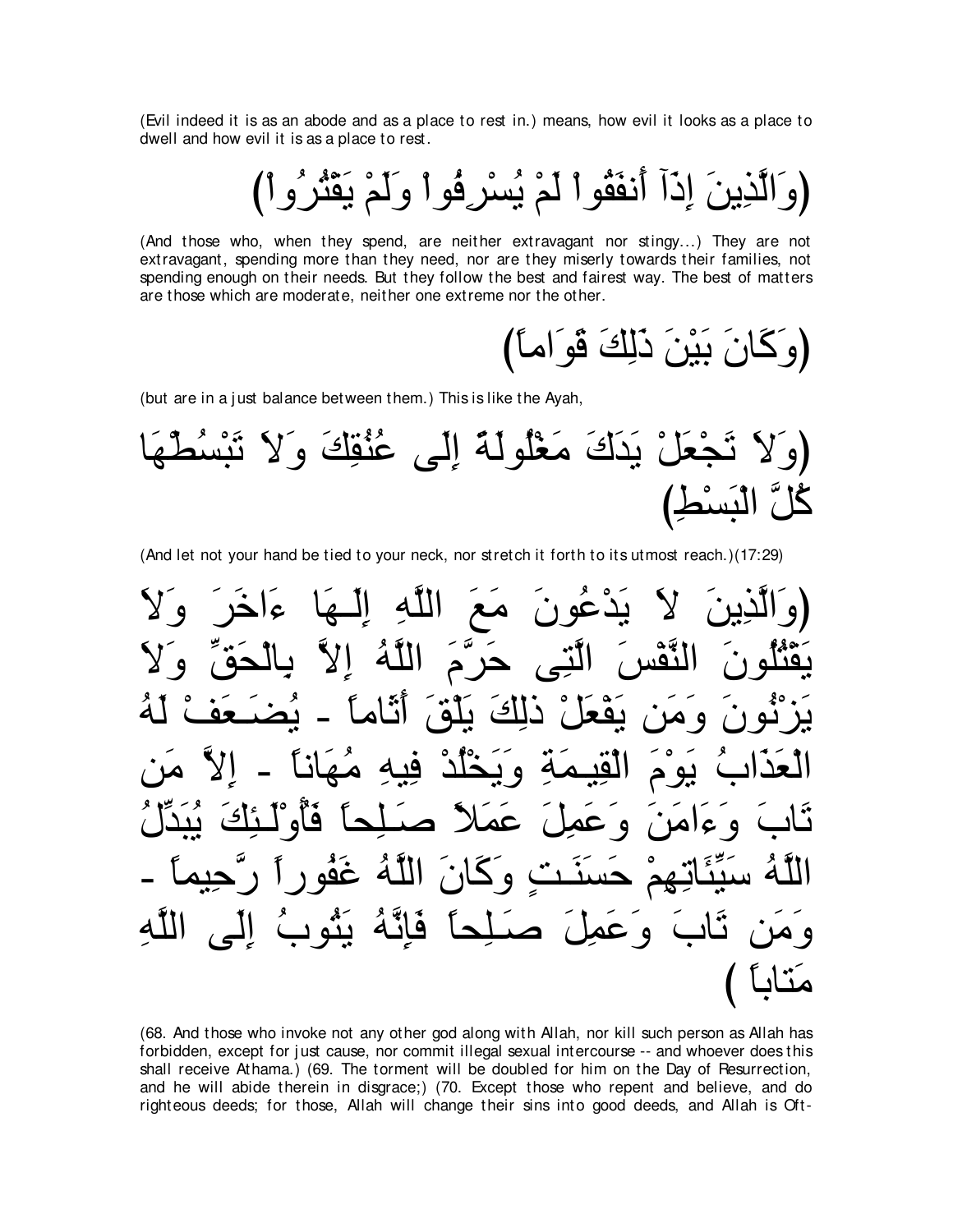Forgiving, Most Merciful.) (71. And whosoever repents and does righteous good deeds; then indeed he has repented to Allah Mataba.)

## **The Attributes of the Servants of the Most Gracious include avoiding Shirk, Murder and Zina**

Imam Ahmad recorded that ` Abdullah bin Mas` ud said, "The Messenger of Allah was asked which sin is the most serious'' He said:

«マ∠ボ∠ヤ∠カ ∠ヲ⊥ワ∠ヱ や6ギ⌒ル ⌒ぶ ∠モ∠バ∇イ∠ゎ ∇ラ∠ぺ»

(That you appoint a rival to Allah when He has created you.) He asked, "Then what'' He said:

«マ∠バ∠ョ ∠ユ∠バ∇ト∠Α ∇ラ∠ぺ ∠る∠Β∇ゼ∠カ ∠ポ∠ギ∠ャ∠ヱ ∠モ⊥わ∇ボ∠ゎ ∇ラ∠ぺ»

(That you kill your child for fear that he may eat with you.) He said, "Then what'' He said:

«ポ⌒ケゅ∠ィ ∠る∠ヤΒ⌒ヤ∠ェ ヶ⌒ルや∠ゴ⊥ゎ ∇ラ∠ぺ»

(That you commit adultery with your neighbor's wife.) ` Abdullah said, "Then Allah revealed, confirming that:

び∠ゲ∠カや∠¬ ゅ∠ヰ⇒∠ャ⌒ま ⌒ヮzヤャや ∠ノ∠ョ ∠ラヲ⊥ハ∇ギ∠Α ∠Ι ∠リΑ⌒グzャや∠ヱぴ

(And those who invoke not any other god along with Allah....)" This was also recorded by An-Nasa'i, and by Al-Bukhari and Muslim. It was narrated that Sa` id bin Jubayr heard Ibn ` Abbas saying that some of the people of Shirk killed a great deal and committed Zina a great deal, then they came to Muhammad and said: "What you are saying and calling people to is good, if only you would tell us that there is a way to expiate for what we have done.'' Then the Ayah:

び∠ゲ∠カや∠¬ ゅ∠ヰ⇒∠ャ⌒ま ⌒ヮzヤャや ∠ノ∠ョ ∠ラヲ⊥ハ∇ギ∠Α ∠Ι ∠リΑ⌒グzャや∠ヱぴ

(And those who invoke not any other god along with Allah...) was revealed, as was the Ayah,

び∇ユ⌒ヰ⌒ジ⊥ヘル∠ぺ ヴ∠ヤ∠ハ ∇やヲ⊥プ∠ゲ∇シ∠ぺ ∠リΑ⌒グzャや ∠ン⌒キゅ∠ら⌒バΑ ∇モ⊥ホぴ

(Say: "O My servants who have transgressed against themselves!'') (39:53).

び⇔ゅョゅ∠を∠ぺ ∠ペ∇ヤ∠Α ∠マ⌒ャク ∇モ∠バ∇ヘ∠Α リ∠ョ∠ヱぴ

(and whoever does this shall receive Athama.) It was recorded that ` Abdullah bin ` Amr said: "Athama is a valley in Hell." `Ikrimah also said that Athama refers to valleys in Hell in which those who commit unlawful sexual acts will be punished. This was also narrated from Sa` id bin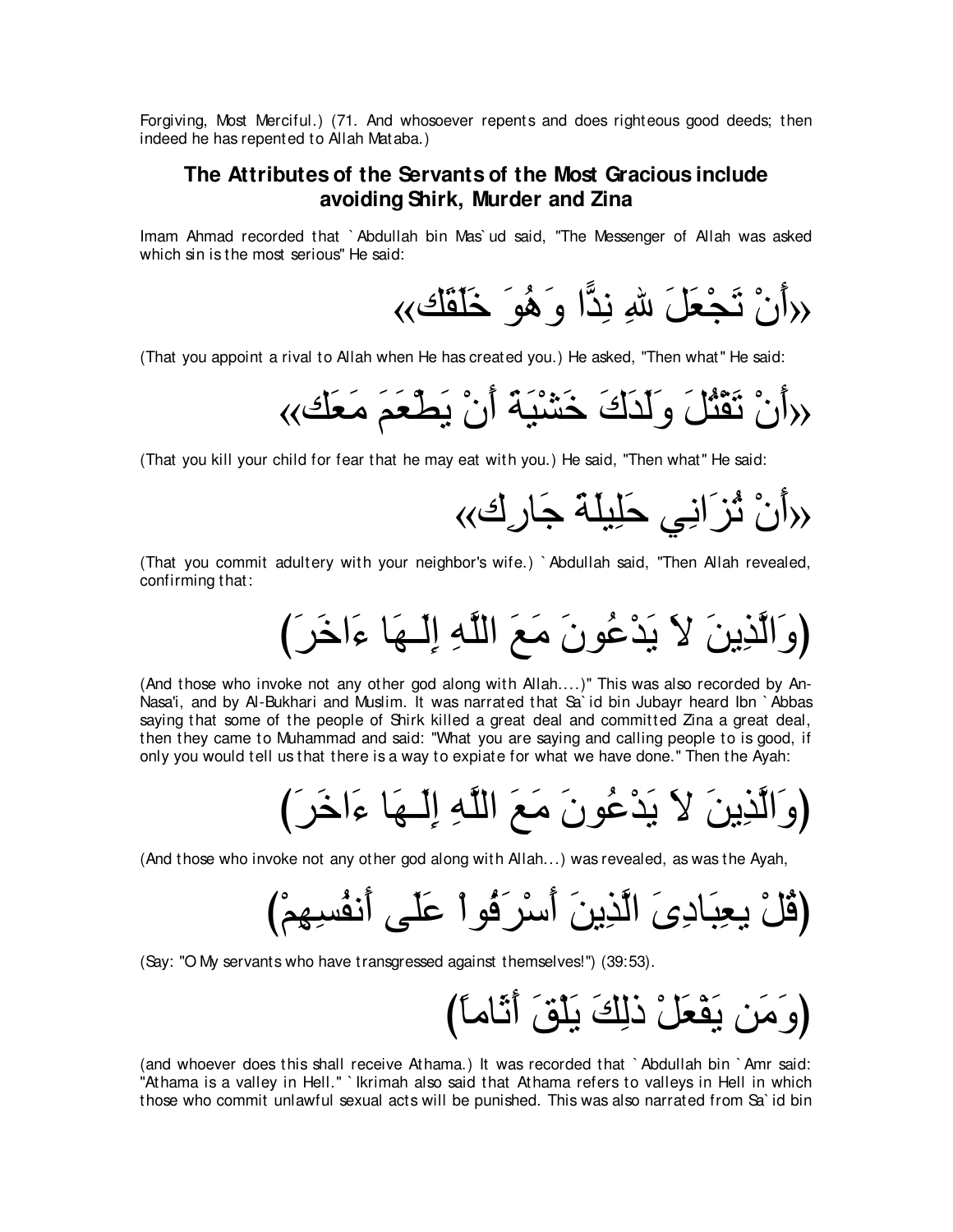Jubayr and Muj ahid. As-Suddi said that Athama referred to punishment, which is closer to the apparent meaning of the Ayah. This interpretation makes it interchangeable with what comes next, the Ayah:

﴿يُضَـعَفْ لَهُ الْعَذَابُ يَوْمَ الْقِيمَةِ)

(The torment will be doubled for him on the Day of Resurrection,) i.e., repetitive and intensified.

(وَيَخْلُدْ فِيهِ مُهَانـَا)

(and he will abide therein in disgrace;) scorned and humiliated.

び⇔ゅエ⌒ヤ⇒∠タ ⇔Κ∠ヨ∠ハ ∠モ⌒ヨ∠ハ∠ヱ ∠リ∠ョや∠¬∠ヱ ∠ゆゅ∠ゎ リ∠ョ zΙ⌒まぴ

(Except those who repent and believe, and do righteous deeds;) means, those who do these evil deeds will be punished in the manner described,

(إِلاَّ مَن ثَابَ)

(Except those who repent), that is; those who repent in this world to Allah from all of those deeds, for then Allah will accept their repentance. This is evidence that the repentance of the murderer is acceptable, and there is no contradiction between this and the Ayah in Surat An-Nisa':

(وَ مَن يَقَنُّلْ مُؤْمِناً مُّتَعَمِّداً)

(And whoever kills a believer intentionally) (4:93), because even though this was revealed in Al-Madinah, the meaning is general, and it could be interpreted to refer to one who does not repent, because this Ayah states that forgiveness is only for those who repent. Moreover Allah says:

∠ラヱ⊥キ ゅ∠ョ ⊥ゲ⌒ヘ∇ピ∠Α∠ヱ ⌒ヮ⌒よ ∠ポ∠ゲ∇ゼ⊥Α ラ∠ぺ ⊥ゲ⌒ヘ∇ピ∠Α ∠Ι ∠ヮzヤャや zラ⌒まぴ び⊥¬べ∠ゼ∠Α リ∠ヨ⌒ャ ∠マ⌒ャ∠ク

(Verily, Allah forgives not that partners should be set up with Him, but He forgives except that to whom He wills) (4:48). And in the authentic Sunnah, it is reported from the Messenger of Allah that the repentance of a murderer is acceptable, as was stated in the story of the person who killed one hundred men and then repented, and Allah accepted his repentance, and other Hadiths.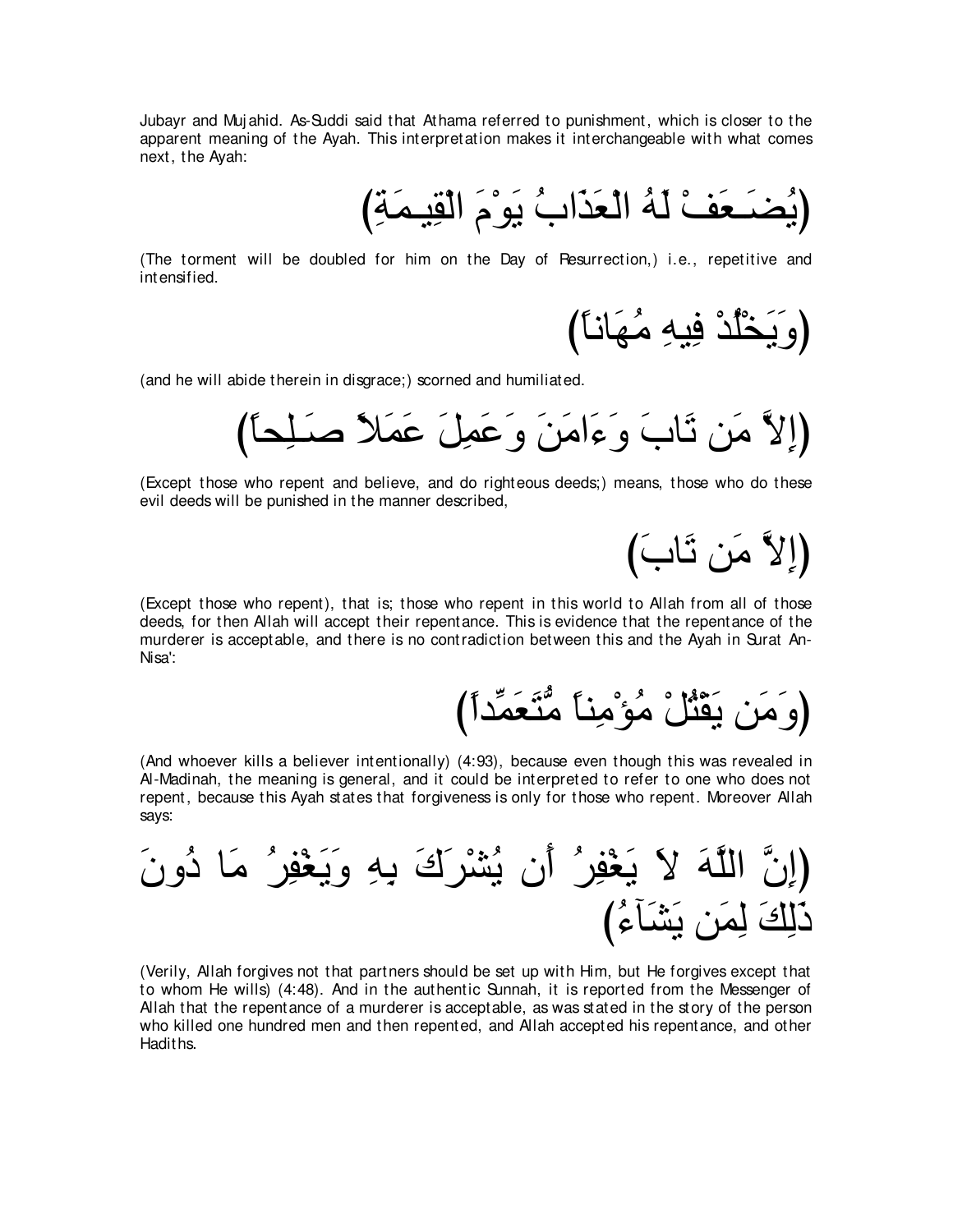# يُبَدِّلُ اللَّهُ سَيِّئَاتِهِمْ حَسنَنتِ وكَانَ اللَّهُ غَفُوراً رٌّحِيماً)

(for those, Allah will change their sins into good deeds, and Allah is Oft-Forgiving, Most Merciful.) Imam Ahmad recorded that Abu Dharr, may Allah be pleased with him, said, "The Messenger of Allah said:

لِّأَعْرِ فُ أَخِرَ ۖ أَهْلَ النَّارِ ۖ خُرْ وَ جًا مِنَ خُه لما الل*ي* قَيَقُولُ: نَحَّوا عَنْهُ كِبَارَ دُنُوبِهِ وَسَلُوهُ عَنْ صبِغَار هَا، قَالَ: فَيُقَالُ لَهُ: عَمِلْتَ يَوْمَ كَذَا، كَذَا کُذ)، کَذا و يَسْتَطِيعُ أَنْ يُنْكِرَ مِنْ دَلِكَ شَيْئًا، فَيُقَالُ: فَإِنَّ لَكَ ةِ حَسنَةَ، فَبَقَولُ: يَا رِ بِّ عَمِلَتُ أَشَيْد ار **آها ههُنَا››** 

(I know the last person who will be brought forth from Hell, and the last person who will enter Paradise. A man will be brought and it will be said, "Take away his major sins and ask him about his minor sins.'' So it will be said to him: "On such and such a day, you did such and such, and on such and such a day, you did such and such." He will say, "Yes, and he will not be able to deny anything.'' Then it will be said to him: "For every evil deed you now have one good merit.'' He will say: "O Lord, I did things that I do not see here.'') He (Abu Dharr) said: "And the Messenger of Allah smiled so broadly that his molars could be seen.'' Muslim recorded it. Ibn Abi Hatim recorded that Abu Jabir heard Makhul say, "A very old man with sunken eyes came and said, ` O Messenger of Allah, a man betrayed others and did immoral deeds, and there was no evil deed which he did not do. If (his sins) were to be distributed among the whole of mankind, they would all be doomed. Is there any repentance for him'' The Messenger of Allah said:

«∨∠ろ∇ヨ∠ヤ∇シ∠ぺ∠ぺ»

(Have you become Muslim) He said, "As for me, I bear witness that there is no God but Allah Alone, with no partner or associate, and that Muhammad is His servant and Messenger.'' The Prophet said: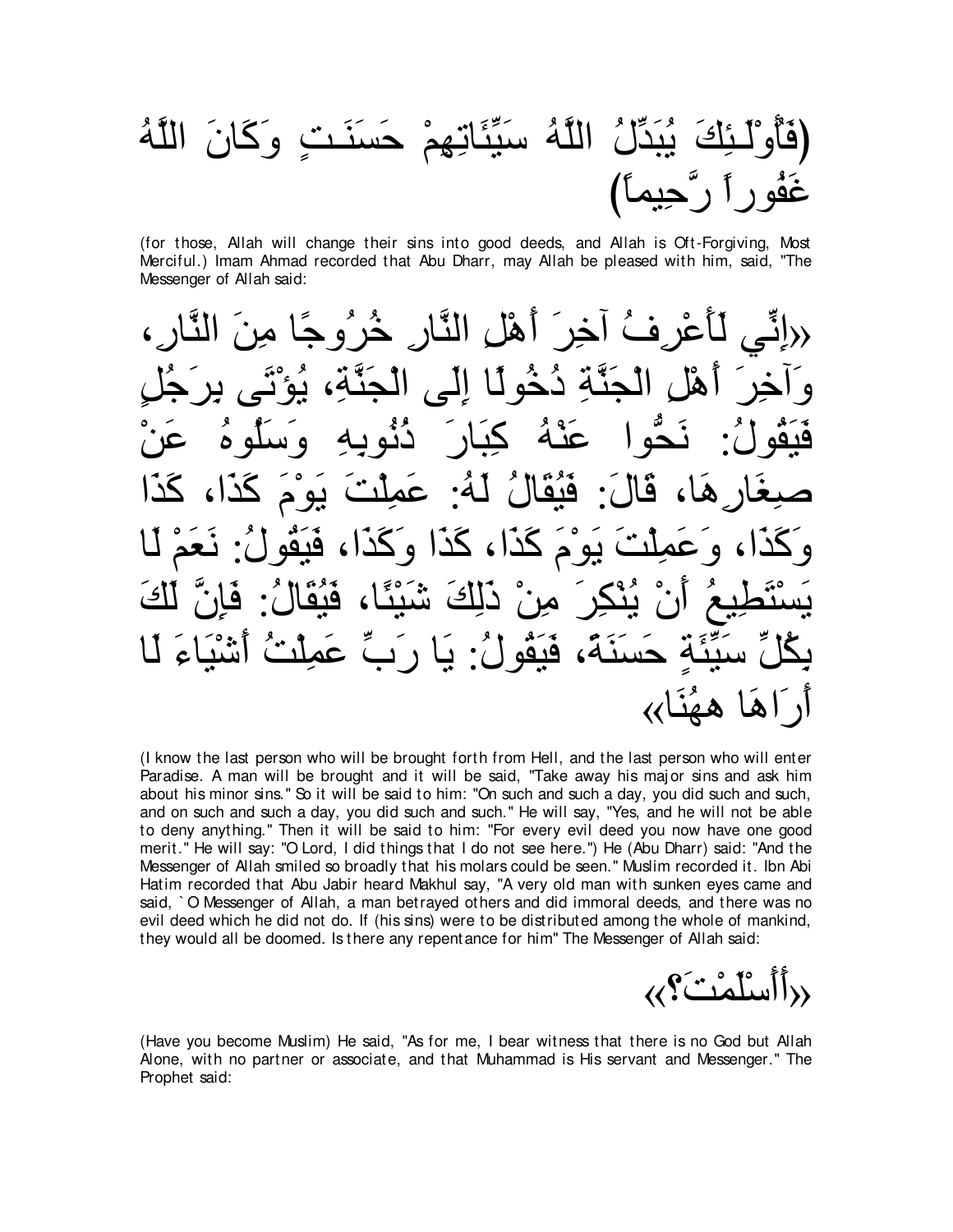# اللهَ غَافِرِ ٌ لَكَ مَا كُنْتَ كَذَلِكَ، وَمُبَدِّ تكَ حَسَنَات»،

(Allah will forgive you for whatever you have done like that, and will replace your evil deeds with good merits.) The man said: "O Messenger of Allah, even my betrayals and immoral actions'' The Prophet said:

«マ⊥ゎや∠ゲ∠イ∠プ∠ヱ ∠マ⊥ゎや∠ケ∠ギ∠ビ∠ヱ»

(Even your betrayals and immoral actions.) "The man went away saying ` La ilaha illallah' and Allahu Akbar."' Allah tells us how His mercy extends to all His creatrues, and that whoever among them repents to Him, He will accept his repentance for any sin, great or small. Allah says:

⌒ヮzヤャや ヴ∠ャ⌒ま ⊥ゆヲ⊥わ∠Α ⊥ヮzル⌒み∠プ ⇔ゅエ⌒ヤ⇒∠タ ∠モ⌒ヨ∠ハ∠ヱ ∠ゆゅ∠ゎ リ∠ョ∠ヱぴ び ⇔ゅよゅわ∠ョ

(And whosoever repents and does righteous good deeds; then indeed he has repented to Allah Mataba.) meaning, Allah will accept his repentance. This is like the Ayat:

∠ヮzヤャや ⌒ゲ⌒ヘ∇ピ∠わ∇ジ∠Α zユ⊥を ⊥ヮ∠ジ∇ヘ∠ル ∇ユ⌒ヤ∇ヌ∠Α ∇ヱ∠ぺ ⇔や¬ヲ⊥シ ∇モ∠ヨ∇バ∠Α リ∠ョ∠ヱぴ び ⇔ゅヨΒ⌒ェzケ ⇔やケヲ⊥ヘ∠ビ ∠ヮzヤャや ⌒ギ⌒イ∠Α

(And whoever does evil or wrongs himself but afterwards seeks Allah's forgiveness, he will find Allah Oft-Forgiving, Most Merciful) (4:110).

(أَلَمْ يَعْلَمُو اْ أَنَّ اللَّهَ هُوَ يَقْبَلُ الثَّوْبَةَ عَنْ عِبَادِهِ)

(Know they not that Allah accepts repentance from His servants...) (9:104).

∇やヲ⊥ト∠レ∇ボ∠ゎ ∠Ι ∇ユ⌒ヰ⌒ジ⊥ヘル∠ぺ ヴ∠ヤ∠ハ ∇やヲ⊥プ∠ゲ∇シ∠ぺ ∠リΑ⌒グzャや ∠ン⌒キゅ∠ら⌒バΑ ∇モ⊥ホぴ び⌒ヮzヤャや ⌒る∠ヨ∇ェzケ リ⌒ョ

(Say: "O My servants who have transgressed against themselves! Despair not of the mercy of Allah.'') (39:53) - for those who repent to Him.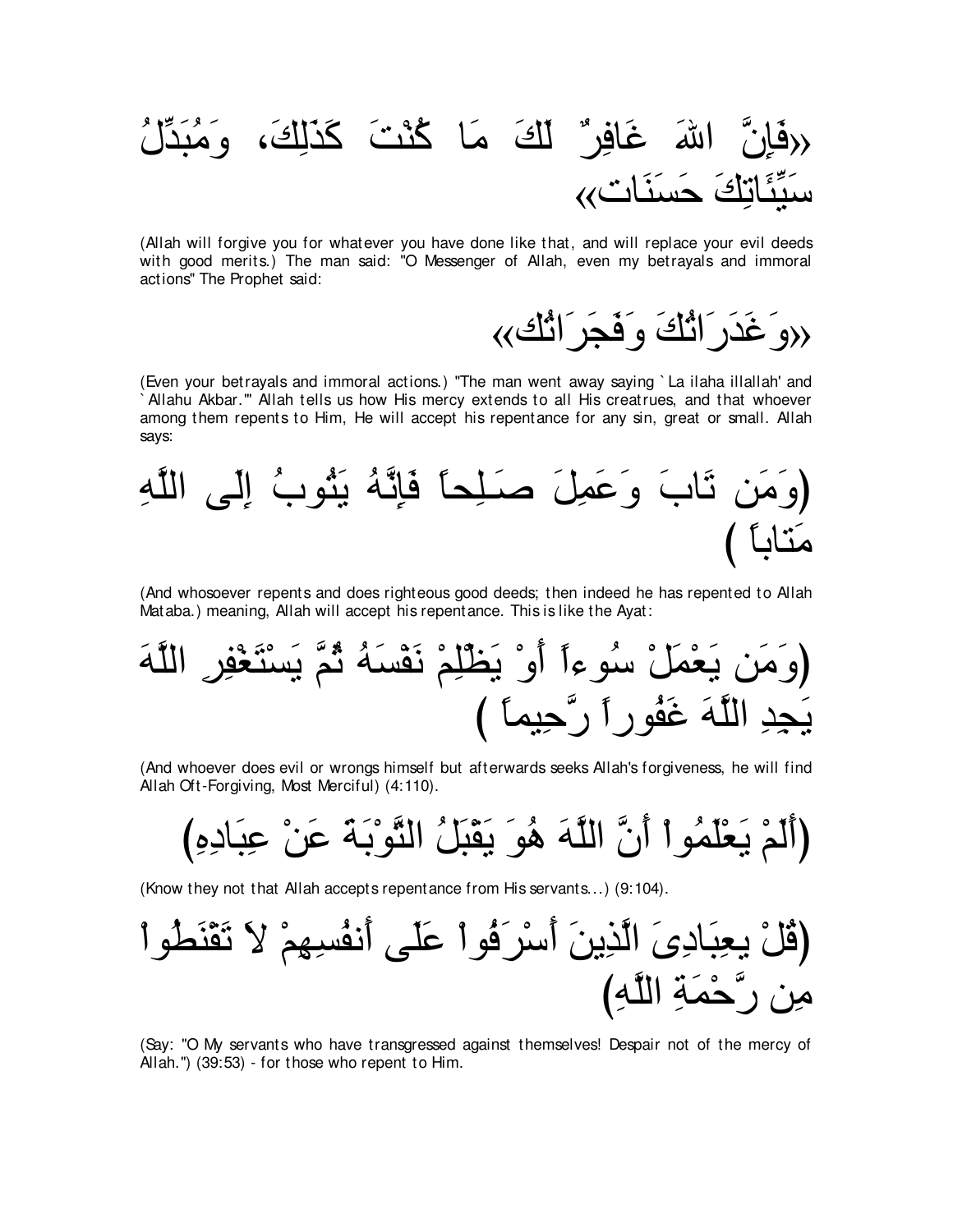(72. And those who do not bear witness to falsehood, and if they pass by some evil play or evil talk, they pass by it with dignity.) (73. And those who, when they are reminded of the Ayat of their Lord, fall not deaf and blind thereat.) (74. And those who say: "Our Lord! Bestow on us from our wives and our offspring the comfort of our eyes, and make us leaders of those who have Tagwa.")

### More Attributes of the Servants of the Most Gracious

These are further attributes of the servants of the Most Gracious. They do not bear witness to falsehood, including lies, immorality, disbelief, foul speech and false words. `Amr bin Qays said, this refers to gatherings of sexual immorality. It was said that the Ayah,

(And those who do not bear witness to falsehood.) refers to giving false testimony, which means lying deliberately to someone else. It was recorded in the Two Sahihs that Abu Bakrah said, "The Messenger of Allah said three times:

$$
\langle\langle\rangle^2
$$

(لاَ يَشْهَدُونَ الزُّورَ)

(Shall I not tell you of the greatest of major sins) We said, "Of course, O Messenger of Allah." The Messenger of Allah said:

<<</r</>الشِّرْ ۚ لَٰٓتُ بِاللَّهِ وَ عُقُو قُ ۚ الْوَ الْدَيْنِ ﴾

(Associating others in worship with Allah and disobeying one's parents.) He was lying down, then he sat up and added:

(Beware false speech, and bearing witness to falsehood.) and he kept repeating it until we thought, would that he would stop." From the context it seems that what is meant by those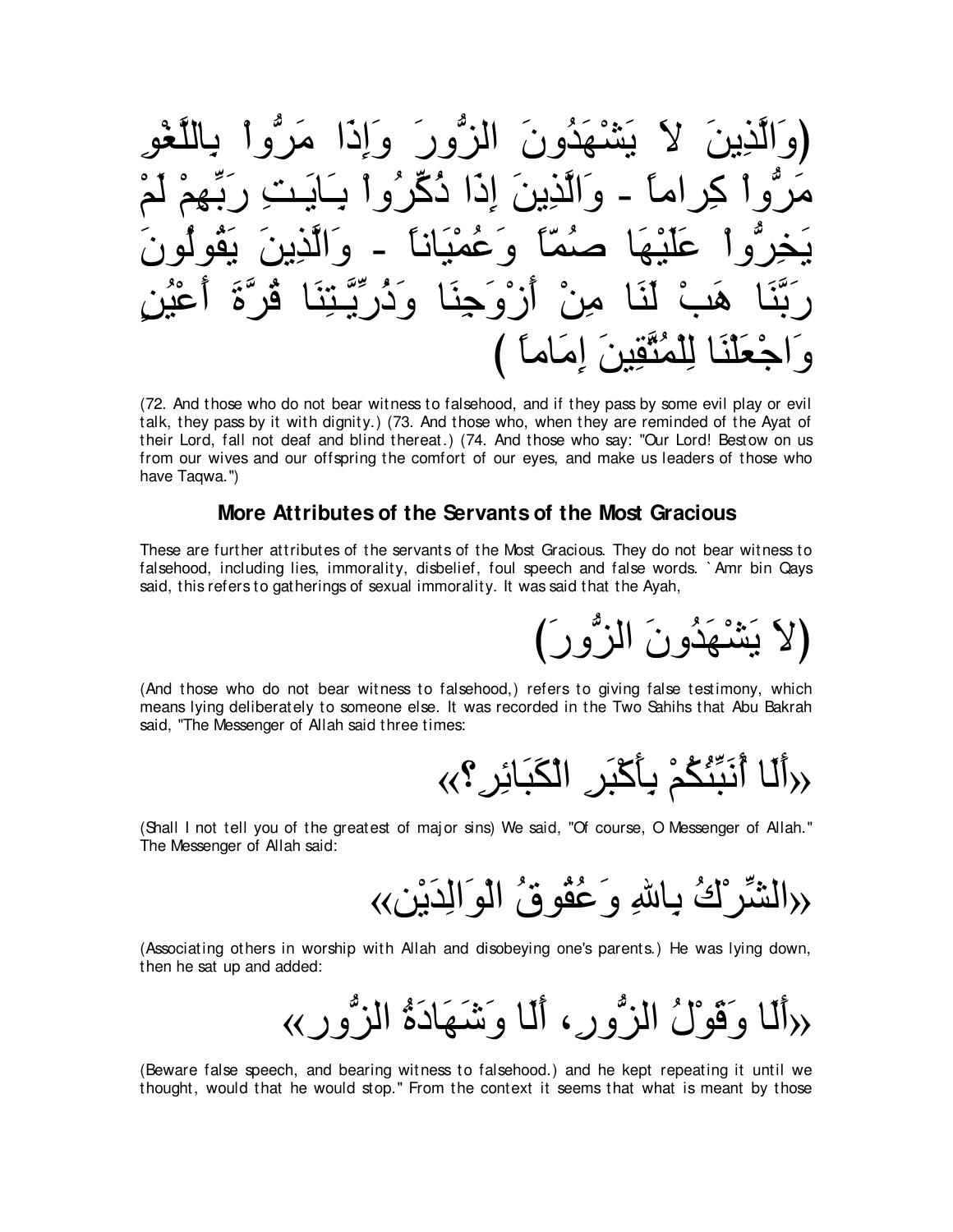who do not bear witness to falsehood is those who do not attend it or are not present when it happens. Allah says:

(وَإِذَا مَرُّوا بِاللَّغْوِ مَرُّوا كِراماً)

(and if they pass by some evil play or evil talk, they pass by it with dignity.) They do not attend where falsehood occurs, and if it so happens that they pass by it, they do not let it contaminate them in the slightest. Allah says:

(مَرُّوا كِراماً)

(they pass by it with dignity.)

(And those who, when they are reminded of the Ayat of their Lord, fall not deaf and blind thereat.) This is also a characteristic of the believers,

(Those who, when Allah is mentioned, feel a fear in their hearts and when His Ayat are recited unto them, they increase their faith; and they put their trust in their Lord.) (8:2) Unlike the disbelievers. When they hear the Words of Allah, they are not affected by them or moved to change their ways. They persist in their disbelief, wrongdoing, ignorance and misguidance, as Allah says: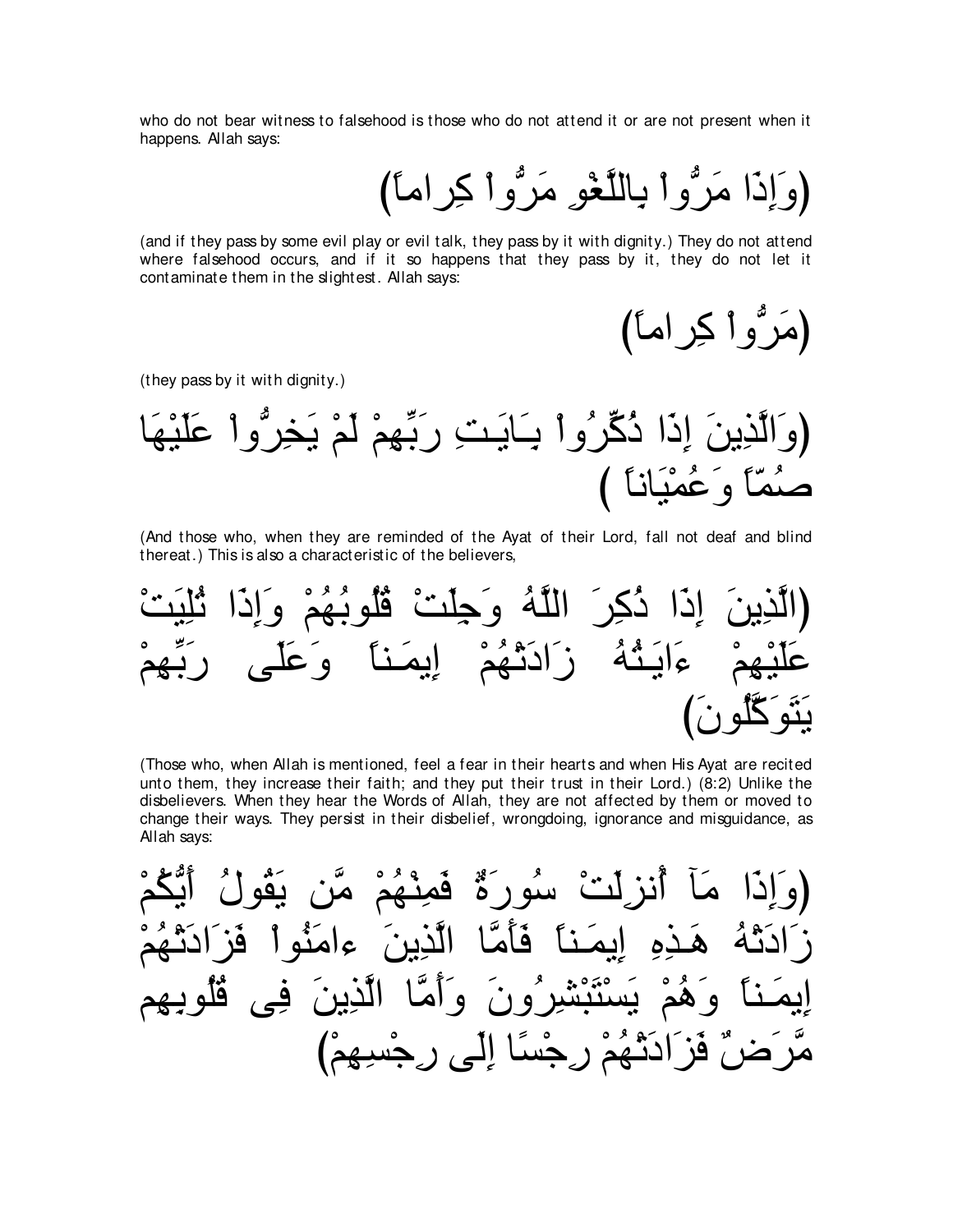(And whenever there comes down a Surah, some of them say: "Which of you has had his faith increased by it'' As for those who believe, it has increased their faith, and they rej oice. But as for those in whose hearts is a disease, it will add doubt to their doubt) (9:124-125).

(لَمْ يَخِرُّواْ عَلَيْهَا صُمَّاً وَعُمْيَاناً)

(fall not deaf and blind thereat.) means, unlike the disbelievers who, when they hear the Ayat of Allah, are not moved by them, but continue as they are, as if they did not hear them but are deaf and blind. His saying:



(And those who say: "Our Lord! Bestow on us from our wives and our offspring the comfort of our eyes...") means those who ask Allah to bring forth from their loins offspring who will obey Him and worship Him and not associate anything in worship with Him. Ibn ` Abbas said, "This means (offspring) who will strive to obey Allah and bring them joy in this world and the Hereafter.'' Imam Ahmad recorded that Jubayr bin Nufayr said: "We sat with Al-Miqdad bin Al-Aswad one day, and a man passed by and said, "How blessed are these two eyes which saw the Messenger of Allah ! Would that we had seen what you saw and witnessed what you witnessed.'' Al-Miqdad got angry, and I was surprised, because the man had not said anything but good. Then he turned to him and said, "What makes a man wish to be present when Allah had caused him to be absent, and he does not know how he would have behaved if he had been there By Allah, there are people who saw the Messenger of Allah , and Allah will throw them on their faces in Hell because they did not accept him or believe in him. Are you not grateful that Allah brought you forth from your mothers' wombs believing in your Lord and in what your Prophet brought, and that the test went to others and not to you Allah sent His Prophet during the most difficult time that any Prophet was ever sent, after a long period of ignorance, when the people could see no better religion than the worship of idols, and he brought the Criterion which distinguishes truth from falsehood and which would separate a father from his son. A man would realize that his father, son or brother was a disbeliever, and since Allah had opened his heart to Faith, he knew that if his relative died he would go to Hell, so he could not rest knowing that his loved one was in the Fire. This is what Allah referred to in the Ayah,

ゅ∠レ⌒ィ∠ヱ∇コ∠ぺ ∇リ⌒ョ ゅ∠レ∠ャ ∇ょ∠ワ ゅ∠レzよ∠ケ ∠ラヲ⊥ャヲ⊥ボ∠Α ∠リΑ⌒グzャや∠ヱぴ び∃リ⊥Β∇ハ∠ぺ ∠りzゲ⊥ホ ゅ∠レ⌒わ⇒zΑあケ⊥ク∠ヱ

(And those who say: "Our Lord! Bestow on us from our wives and our offspring the comfort of our eyes...'') Its chain of narrators is Sahih, although they did not report it.

び⇔ゅョゅ∠ョ⌒ま ∠リΒ⌒ボzわ⊥ヨ∇ヤ⌒ャ ゅ∠レ∇ヤ∠バ∇ィや∠ヱぴ

(and make us leaders of those who have Taqwa.) Ibn ` Abbas, Al-Hasan, As-Suddi, Qatadah and Rabi` bin Anas said: "Leaders who would be taken as examples in good.'' Others said: "Guides who would call others to goodness.'' They wanted their worship to be connected to the worship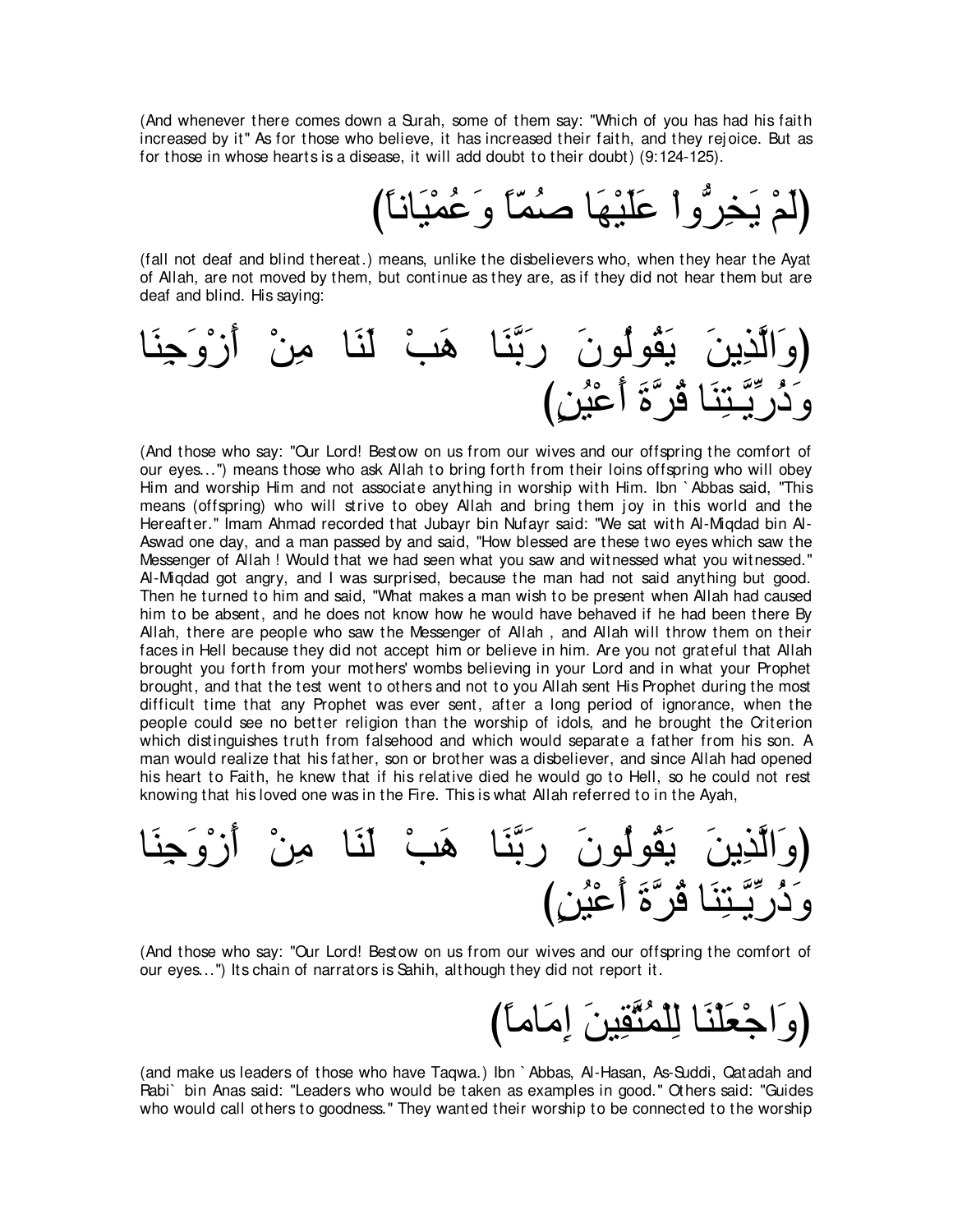of their children and offspring, and their guidance to go beyond themselves and benefit others. This would be more rewarding and a better end, as it was recorded in Sahih Muslim from Abu Hurayrah, may Allah be pleased with him, that the Messenger of Allah said:

∃ギ∠ャ∠ヱ :∃ゐゅ∠ヤ∠を ∇リョ⌒やゅzャ⌒ま ⊥ヮ⊥ヤ∠ヨ∠ハ ∠ノ∠ト∠ボ∇ルや ∠ュ∠キへ ⊥リ∇よや ∠れゅ∠ョ や∠ク⌒ま» ∇ヱ∠ぺ ∩⌒ロ⌒ギ∇バ∠よ ∇リ⌒ョ ⌒ヮ⌒よ ⊥ノ∠ヘ∠わ∇レ⊥Α ∃ユ∇ヤ⌒ハ ∇ヱ∠ぺ ∩⊥ヮ∠ャ ヲ⊥ハ∇ギ∠Α ∃ウ⌒ャゅ∠タ «る∠Α⌒ケゅ∠ィ ∃る∠ホ∠ギ∠タ

(When a son of Adam dies, his deeds cease apart from three: a righteous child who will pray for him, knowledge from which others may benefit after him, or ongoing charity.)

لغُرْ قَهَ يمَا ص ⇔や∂ゲ∠ボ∠わ∇ジ⊥ョ ∇ろ∠レ⊥ジ∠ェ ゅ∠ヰΒ⌒プ ∠リΑ⌒ギ⌒ヤ⇒∠カ - ⇔ゅヨ⇒∠ヤ∠シ∠ヱ ⇔るzΒ⌒エ∠ゎ قُلْ مَا يَعْبَوُ′ا بِكُمْ رَبِّي لَوْلا هَسَوْفَ يَكُونُ لِزَاماً )

(75. Those will be rewarded with the highest place because of their patience. Therein they shall be met with greetings and the word of peace and respect.) (76. Abiding therein - excellent it is as an abode, and as a place to rest in.) (77. Say: "My Lord pays attention to you only because of your invocation to Him. But now you have indeed denied. So the torment will be yours forever.'')

## **The Reward of the Servants of the Most Gracious, and a Warning to the People of Makkah**

After mentioning the beautiful attributes of His believing servants, and their fine words and deeds, Allah then says:



(Those) meaning, the people who are described in this manner,



(will be rewarded) on the Day of Resurrection,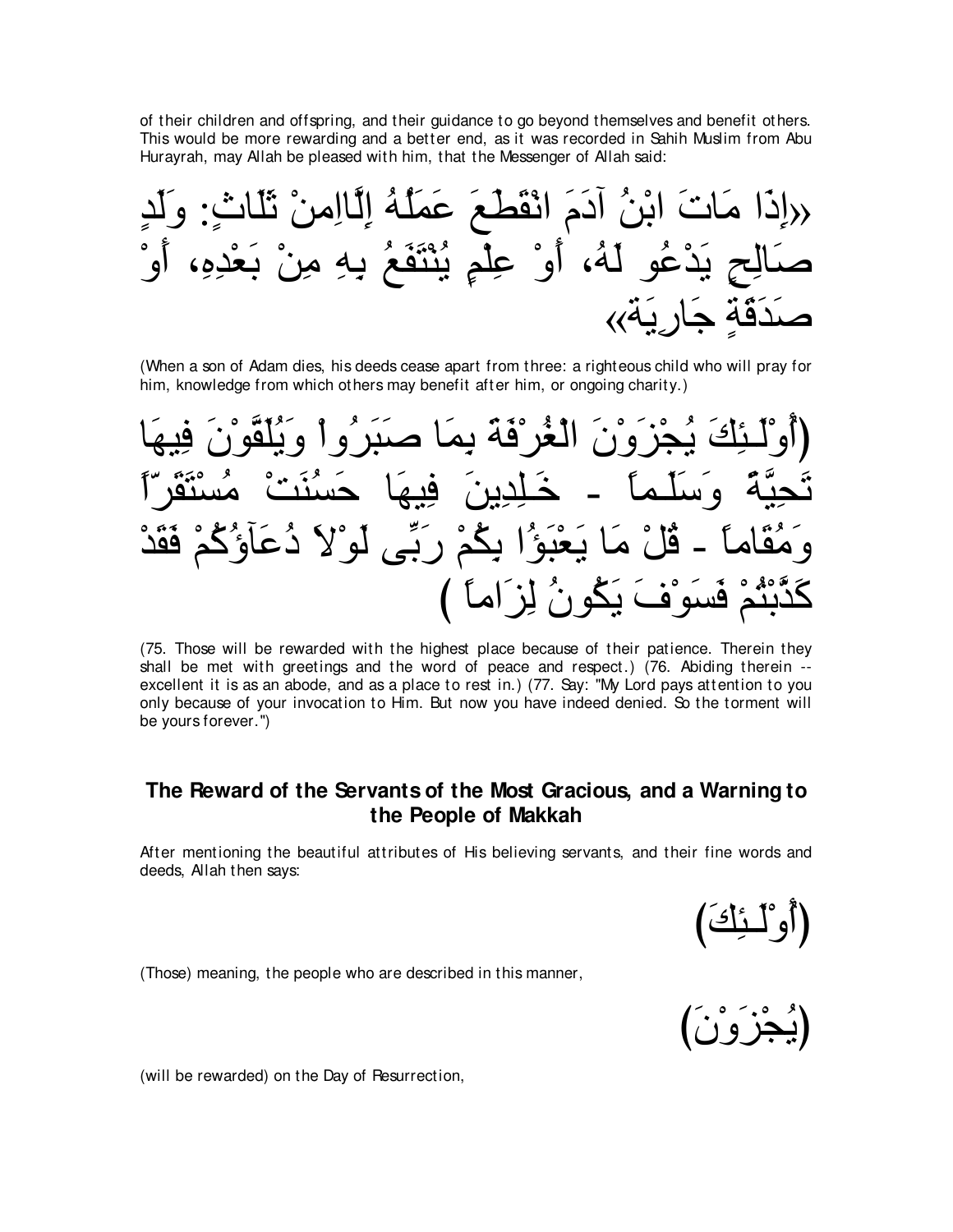(الْغُر<sup>ْ</sup>فَة)

(with the highest place), which is Paradise. Abu Ja` far Al-Baqir, Sa` id bin Jubayr, Ad-Dahhak and As-Suddi said, "It was so called because of its elevation.''

(بِمَا صَنَبِرُوا)

(because of their patience.) means, their patience in doing what they did.

びゅ∠ヰΒ⌒プ ∠ラ∇ヲzボ∠ヤ⊥Α∠ヱぴ

(تَحِيَّة و َسَلَّماً)

(Therein they shall be met) means, in Paradise.

(with greetings and the word of peace and respect.) This means that they will be greeted first with words of welcome and honor. Peace will be theirs and they will be wished peace. And angels shall enter unto them from every gate, saying, "Peace be upon you for that you persevered in patience! Excellent indeed is the final home!''

(خَـٰلِدِينَ فِيهَا)

(Abiding therein) means, they will settle there and never leave or move or die, they will never exit or wish to move to somewhere else. This is like the Ayah,

ゅ∠ョ ゅ∠ヰΒ⌒プ ∠リΑ⌒ギ⌒ヤ⇒∠カ ⌒るzレ∠イ∇ャや ヴ⌒ヘ∠プ ∇やヱ⊥ギ⌒バ⊥シ ∠リΑ⌒グzャや ゅzョ∠ぺ∠ヱぴ び⊥チ∇ケxΙや∠ヱ ⊥れ∠ヲ⇒∠ヨzジャや ⌒ろ∠ョや∠キ

(And those who are blessed, they will be in Paradise, abiding therein for all the time that the heavens and the earth endure) (11:108).

び⇔ゅョゅ∠ボ⊥ョ∠ヱ ⇔や∂ゲ∠ボ∠わ∇ジ⊥ョ ∇ろ∠レ⊥ジ∠ェぴ

(excellent it is as an abode, and as a place to rest in.) Its appearance is beautiful and it is a good place in which to rest and to dwell. Then Allah says:

びヴあよ∠ケ ∇ユ⊥ム⌒よ や⊥ぽ∠ら∇バ∠Α ゅ∠ョ ∇モ⊥ホぴ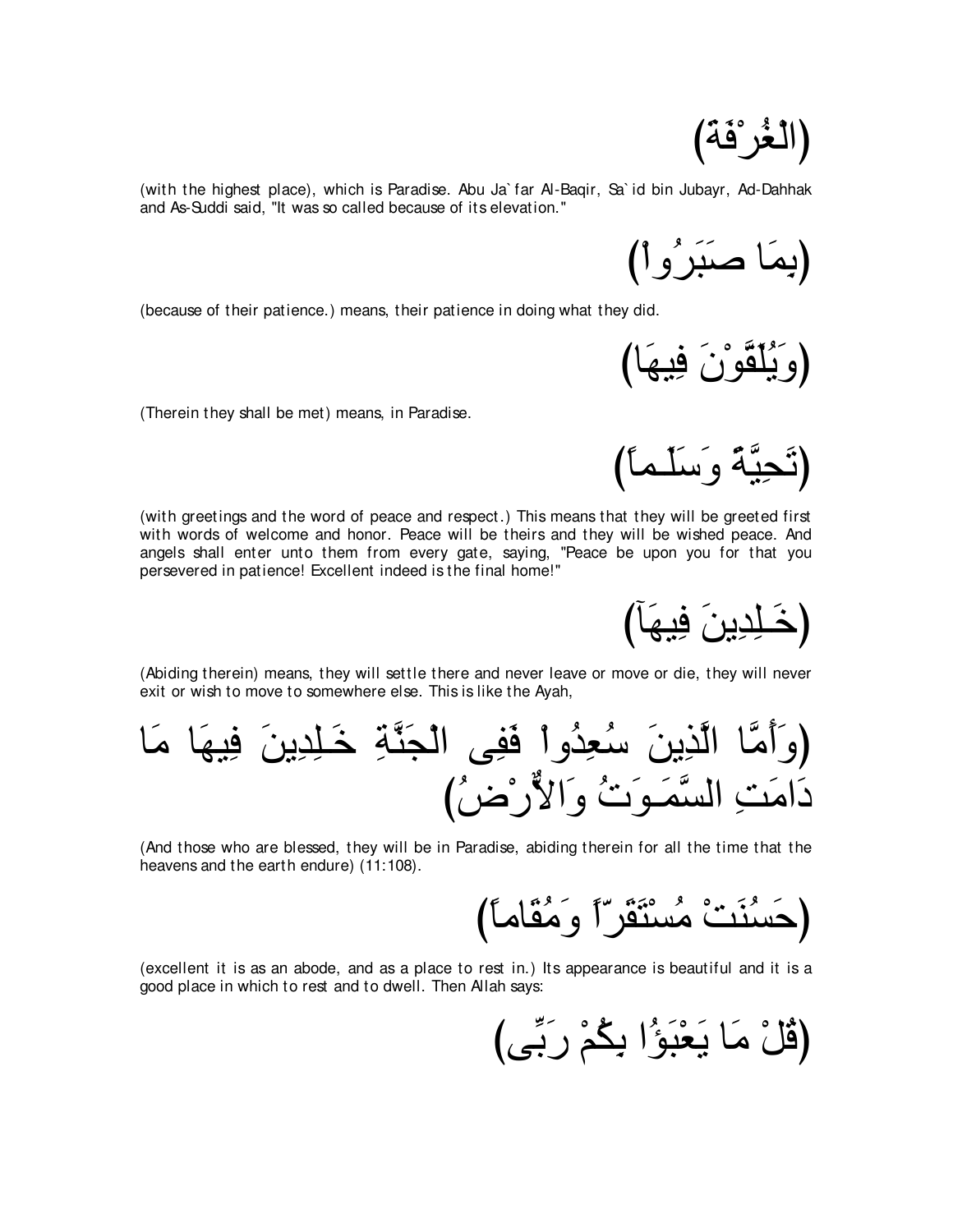(Say: "My Lord pays attention to you only because of your invocation to Him...") meaning, He would not care to pay attention to you if you did not worship Him, for He only created mankind to worship Him Alone and to glorify Him morning and evening. His saying:

(فَقَدْ كَدَّبِنُّمْ)

(But now you have indeed denied.) "O you disbelievers."

(فَسَوْفَ يَكُونُ لِزَاماً) (So the torment will be yours forever.) So your denial will remain with you forever, i.e., it will lead to your punishment, doom and destruction in this world and the Hereafter. This also refers

to the day of Badr, as it was interpreted by `Abdullah bin Mas`ud, Ubayy bin Ka`b, Muhammad bin Ka`b Al-Qurazi, Mujahid, Ad-Dahhak, Qatadah, As-Suddi and others.

(فَسَوْفَ يَكُونُ لِزَاماً)

(So the torment will be yours forever.) Al-Hasan Al-Basri said: "The Day of Resurrection." And there is no conflict between the two interpretations. This is the end of the Tafsir of Surat Al-Furqan, all praise and thanks are due to Allah.

### The Tafsir of Surat Ash-Shu`ara

 $(Chapter - 26)$ 

### Which was revealed in Makkah

In the Name of Allah, the Most Gracious, the Most Merciful.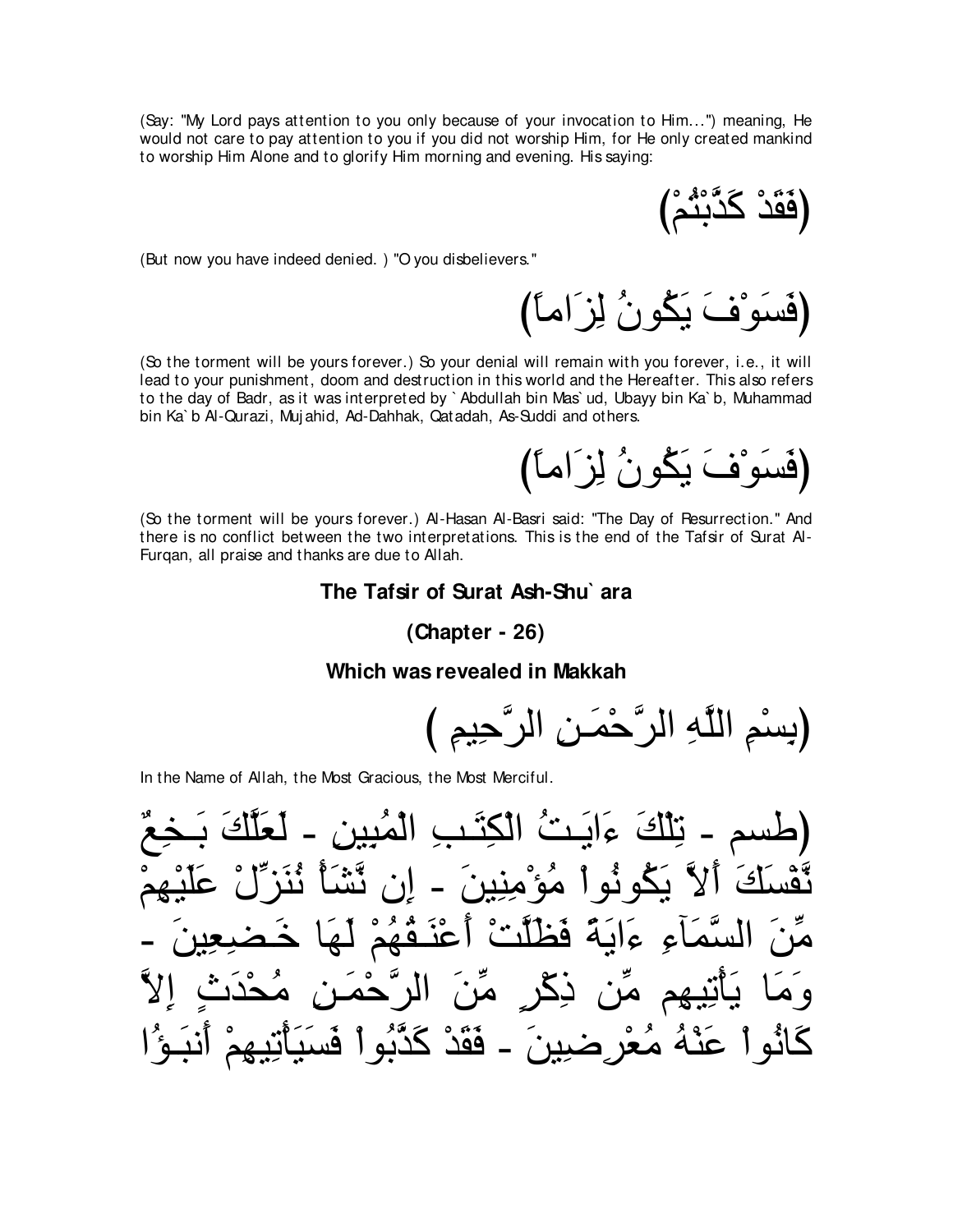⌒チ∇ケxΙや ヴ∠ャ⌒ま ∇や∇ヱ∠ゲ∠Α ∇ユ∠ャ∠ヱ∠ぺ - ∠ラヱ⊥¬⌒ゴ∇ヰ∠わ∇ジ∠Α ⌒ヮ⌒よ ∇やヲ⊥ルゅ∠ミ ゅ∠ョ ∠マ⌒ャ∠ク ヶ⌒プ zラ⌒ま - ∃ユΑ⌒ゲ∠ミ ∃ァ∇ヱ∠コ あモ⊥ミ リ⌒ョ ゅ∠ヰΒ⌒プ ゅ∠レ∇わ∠らル∠ぺ ∇ユ∠ミ ∠ヲ⊥ヰ∠ャ ∠マzよ∠ケ zラ⌒ま∠ヱ - ∠リΒ⌒レ⌒ョ∇ぽぁョ ∇ユ⊥ワ⊥ゲ∠ん∇ミ∠ぺ ∠ラゅ∠ミ ゅ∠ョ∠ヱ ⇔る∠Α∠Ε び ⊥ユΒ⌒ェzゲャや ⊥ゴΑ⌒ゴ∠バ∇ャや

(1. Ta Sin Mim.) (2. These are Ayat of the Book Mubin.) (3. It may be that you are going Bakhi` yourself, that they do not become believers.) (4. If We will, We could send down to them from the heaven a sign, to which they would bend their necks in humility.) (5. And never comes there unto them a Reminder as a recent revelation from the Most Gracious, but they turn away therefrom.) (6. So, they have indeed denied, then the news of what they mocked at will come to them.) (7. Do they not observe the earth -- how much of every good kind We cause to grow therein) (8. Verily, in this is an Ayah, yet most of them are not believers.) (9. And verily your Lord, He is truly the All-Mighty, the Most Merciful.)

### **The Qur'an and the Disbelievers turning away;**

They could be compelled to believe if Allah so willed At the beginning of the explanation of Surat Al-Baqarah we discussed the letters which appear at the beginning of some Surahs. Allah's saying:

び⌒リΒ⌒ら⊥ヨ∇ャや ⌒ょ⇒∠わ⌒ム∇ャや ⊥れゅ∠Αや¬ ∠マ∇ヤ⌒ゎぴ

(These are the Ayat of the Book Mubin.) means, these are the verses of the Clear Qur'an, i.e. the clear and unambiguous Book which distinguishes between truth and falsehood, misguidance and guidance.

び∠マ∠ジ∇ヘzル ∀ノ⌒ガ⇒∠よ ∠マzヤ∠バ∠ャぴ

(It may be that you are going Bakhi` yourself,) means, destroy yourself -- because of your keenness that they should be guided and your grief for them.

(ألاَّ يَكُونُواْ مُؤْمِنِينَ)

(that they do not become believers.) Here Allah is consoling His Messenger for the lack of faith of those among the disbelievers who do not believe in him. This is like the Ayat:

び∃れ∠ゲ∠ジ∠ェ ∇ユ⌒ヰ∇Β∠ヤ∠ハ ∠マ⊥ジ∇ヘ∠ル ∇ょ∠ワ∇グ∠ゎ ∠Κ∠プぴ

(So destroy not yourself in sorrow for them) (35:8).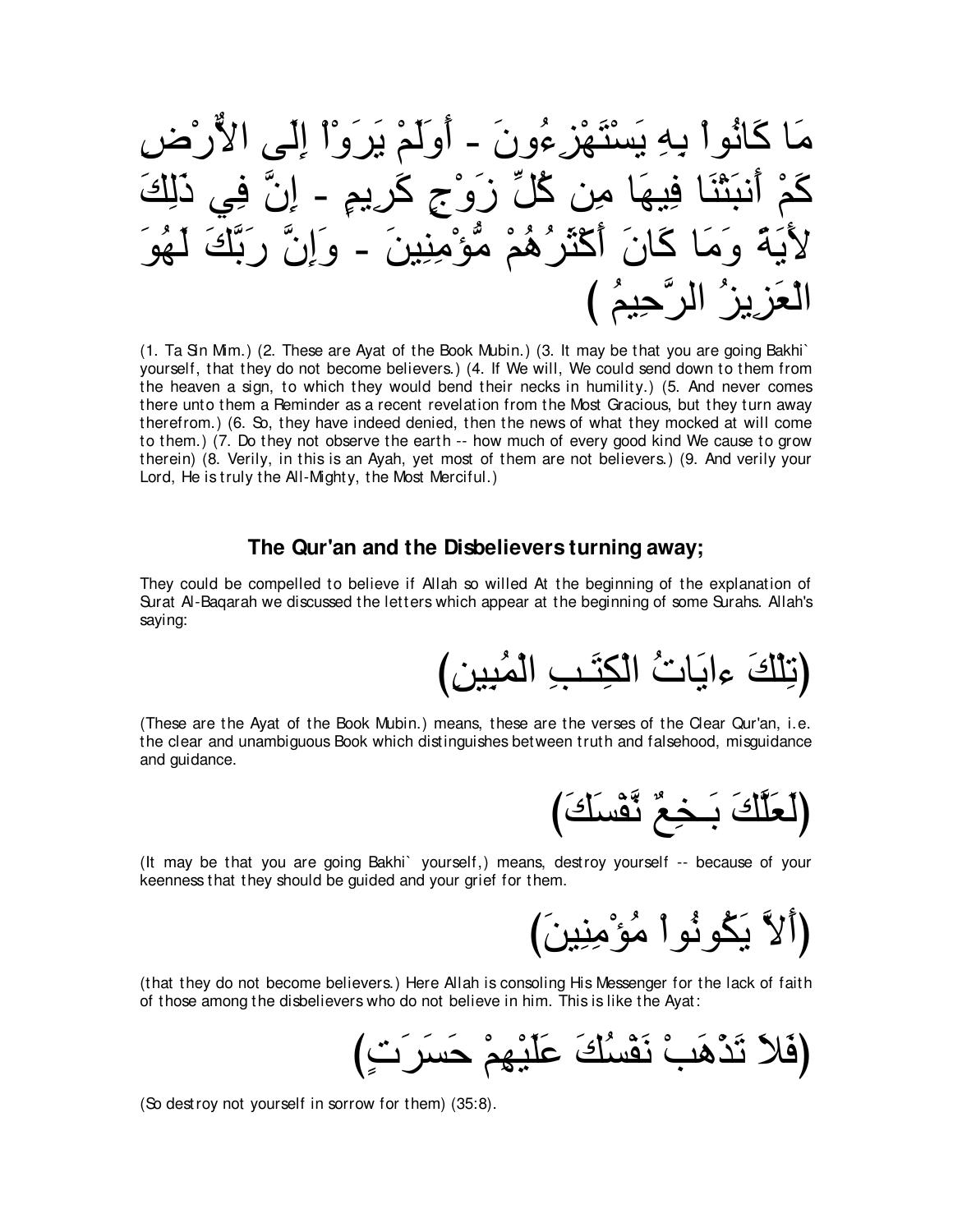(Perhaps, you would Bakhi` yourself, over their footsteps, because they believe not in this narration) (18:6). Mujahid, `Ikrimah, Qatadah, `Atiyyah, Ad-Dahhak, Al-Hasan and others said that:



(It may be that you are going Bakhi) yourself, means, `kill yourself.' Then Allah says:



(If We will, We could send down to them from the heaven a sign, to which they would bend their necks in humility.) meaning, `if We so willed, We could send down a sign that would force them to believe, but We will not do that because We do not want anyone to believe except by choice.' Allah says:

(And had your Lord willed, those on earth would have believed, all of them together. So, will you then compel mankind, until they become believers.) (10:99)

(وَلَوْ شَأَءَ رَبُّكَ لَجَعَلَ النَّاسَ أُمَّةً وَاحِدَةً)

(And if your Lord had so willed, He could surely, have made mankind one Ummah...) (11:118) But Allah's will has acted, His decree has come to pass, and His proof has been conveyed to mankind by mission of Messengers and the revelation of Books to them. Then Allah says:

(And never comes there unto them a Peminder as a recent revelation from the Most Gracious, but they turn away therefrom.) meaning, every time a Scripture comes from heaven to them, most of the people turn away from it. As Allah says: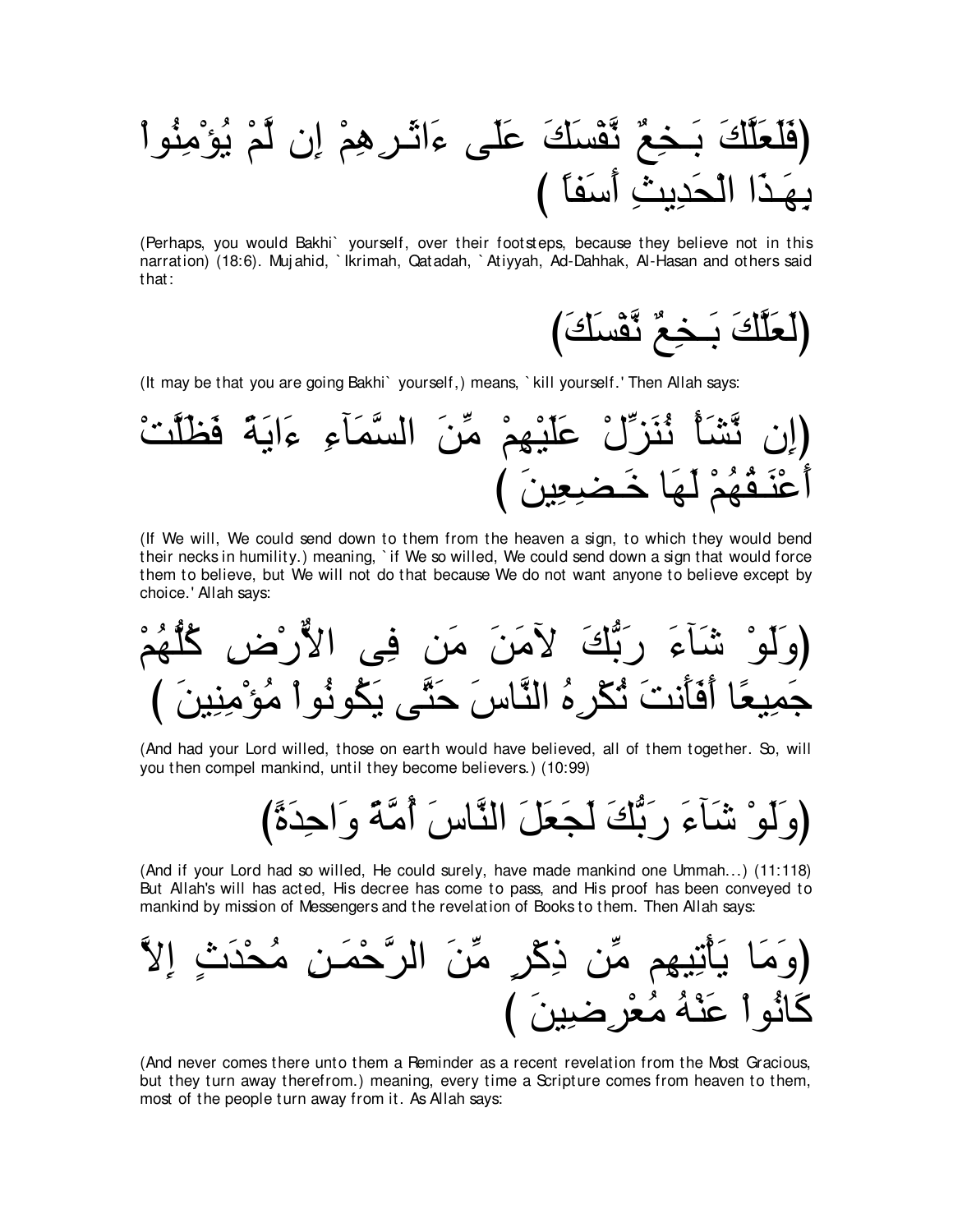(وَ مَأَ أَكْثَرُ النَّاسِ وَلَوْ حَرَصْتَ بِمُؤْمِنِينَ )

(And most of mankind will not believe even if you desire it eagerly.) (12:103)



(Alas for mankind! There never came a Messenger to them but they used to mock at him.) (36:30)



(Then We sent Our Messengers in succession. Every time there came to a nation their Messenger, they denied him...) (23:44). Allah says here:



(So, they have indeed denied, then the news of what they mocked at will come to them.) meaning, they denied the truth that came to them, so they will come to know the news of the consequences of this denial after a while.

び∠ラヲ⊥ら⌒ヤ∠ボレ∠Α ∃ょ∠ヤ∠ボレ⊥ョ zン∠ぺ ∇やヲ⊥ヨ∠ヤ∠ニ ∠リΑ⌒グzャや ∇ユ∠ヤ∇バ∠Β∠シ∠ヱぴ

(And those who do wrong will come to know by what overturning they will be overturned) (26:227). Then Allah tells those who dared to oppose His Messenger and disbelieve in His Book, that He is the Subduer, the Almighty, the All-Powerful, Who created the earth and caused every good kind of crop, fruit and animal to grow therein. Sufyan Ath-Thawri narrated from a man from Ash-Sha` bi that people are a product of the earth. So whoever enters Paradise is good and noble, and whoever enters Hell is base and vile.

び⇔る∠ΑΓ ∠マ⌒ャ∠ク ヴ⌒プ zラ⌒まぴ

(Verily, in this is an Ayah,) meaning an evidence of the power of the Creator of all things. He spread out the earth and raised the canopy of the heavens, yet despite that the majority of people do not believe, rather they deny Him, His Messengers, and His Books, and they go against His commands doing the things He had prohibited. His saying: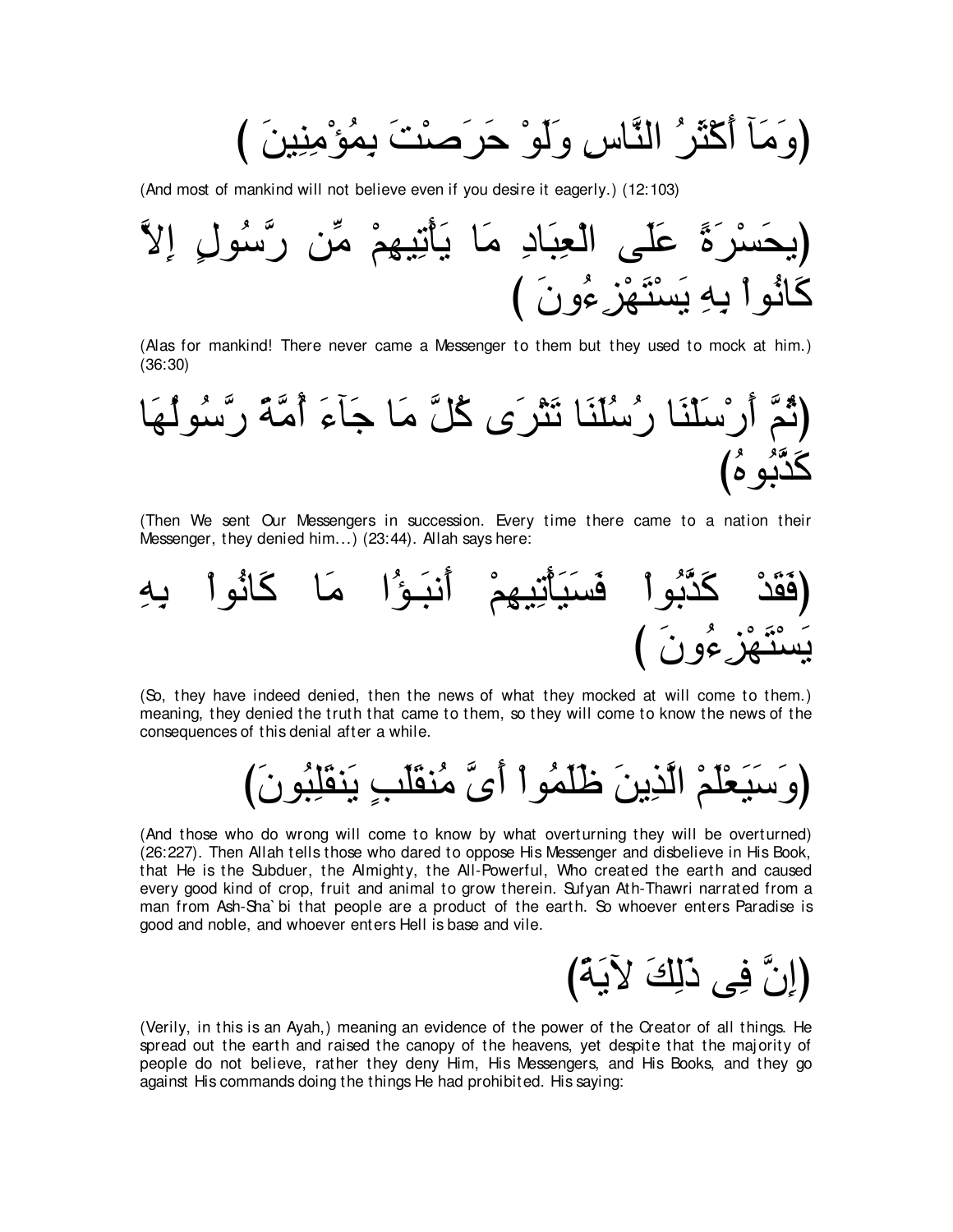نَّ رَبَّكَ لَهُوَ الْعَزِيزُ) [و اِ

(And verily your Lord, He is truly the All-Mighty,) means, the One Who has power over all things, to subdue and control them,

(الر گجيم)

(the Most Merciful.) means, towards His creation, for He does not hasten to punish the one who sins, but He gives him time to repent, and if he does not, then He seizes him with a mighty punishment. Abu Al-`Aliyah, Qatadah, Ar-Rabi` bin Anas and Ibn Ishaq said: "He is Almighty in His punishment of those who went against His commands and worshipped others besides Him." Sa' id bin Jubayr said: "He is Most Merciful towards those who repent to Him and turn to Him."

َبَّكَ مُو سَيِّ أَنِ ائْتَ الْقَوْمَ قَالَ رَ بِّ إِنِّي أخاف ينگو ن عه ۱  $(5)$  $\bullet$  $\ddot{\mathbf{a}}$  $\overline{\boldsymbol{z}}$ دند هرون الے ،  $\bullet$ فادّهما قا  $\left\langle \right\rangle$ فقو لا فات عه ۱ ً ٯ ، معنا بنے ار سا  $\bullet$ اسد ، فينا من عه  $\tilde{\mathbf{M}}$  $\bullet$ الَّتِّي فَعَلَّتْ وَأَنَّتْ فعاناك ہ قع  $\overline{M}$ اذاً وَأَنَا مِنَ الْمَسَّالَيْنَ قا <u>فف</u> فعلتما لِي رِبِّي هُڱُم  $\overline{\phantom{a}}$ قە ক্য نِعْمَةٌ تَمُنَّهَا عَلَىَ و نٽلڪَ بَنِي إِسْرَءِيلَ )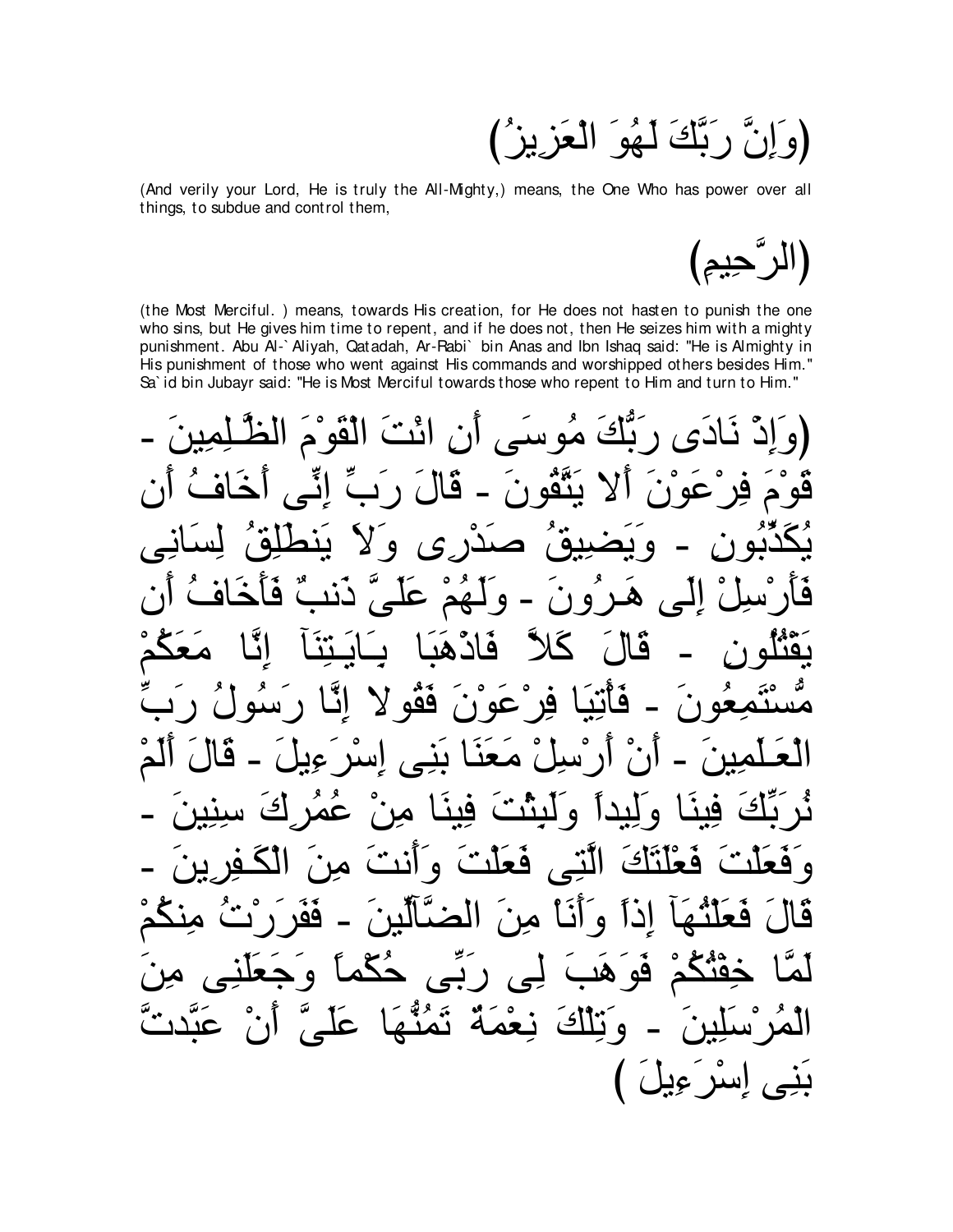(10. And (remember) when your Lord called Musa (saying): "Go to the people who are wrongdoers.'') (11. "The people of Fira` wn. Will they not have Taqwa'') (12. He said: "My Lord! Verily, I fear that they will deny me,") (13. "And my breast straitens, and my tongue expresses not well. So send for Harun.'') (14. "And they have a charge of crime against me, and I fear they will kill me. '') (15. (Allah) said: "Nay! Go you both with Our signs. Verily, We shall be with you, listening.'') (16. "And go both of you to Fira` wn, and say: ` We are the Messengers of the Lord of Al-`Alamin,') (17. `So allow the Children of Israel to go with us.'") (18. (Fir` awn) said (to Musa): "Did we not bring you up among us as a child And you did dwell many years of your life with us.'') (19. "And you did your deed, which you did. While you were one of the ingrates.'') (20. Musa said: "I did it then, when I was in error.'') (21. "So, I fled from you when I feared you. But my Lord has granted me Hukm, and made me one of the Messengers.'') (22. "And this is the past favor with which you reproach me, -- that you have enslaved the Children of Israel.'')

### **Between Musa and Fir` awn**

Allah tells us what He commanded His servant, son of ` Imran and Messenger Musa, peace be upon him, who spoke with Him, to do, when He called him from the right side of the mountain, and conversed with him, and chose him, sent him, and commanded him to go to Fir` awn and his people. Allah says:

- ∠リΒ⌒ヨ⌒ヤ⇒zヌャや ∠ュ∇ヲ∠ボ∇ャや ∠ろ∇もや ⌒ラ∠ぺ ヴ∠シヲ⊥ョ ∠マぁよ∠ケ ン∠キゅ∠ル ∇ク⌒ま∠ヱぴ ラ∠ぺ ⊥フゅ∠カ∠ぺ ヴあル⌒ま あゆ∠ケ ∠メゅ∠ホ - ∠ラヲ⊥ボzわ∠Α Ι∠ぺ ∠ラ∇ヲ∠ハ∇ゲ⌒プ ∠ュ∇ヲ∠ホ ヴ⌒ルゅ∠ジ⌒ャ ⊥ペ⌒ヤ∠トレ∠Α ∠Ι∠ヱ ン⌒ケ∇ギ∠タ ⊥ペΒ⌒ツ∠Α∠ヱ - ⌒ラヲ⊥よあグ∠ム⊥Α ラ∠ぺ ⊥フゅ∠カ∠ほ∠プ ∀ょル∠ク zヴ∠ヤ∠ハ ∇ユ⊥ヰ∠ャ∠ヱ - ∠ラヱ⊥ゲ⇒∠ワ ヴ∠ャ⌒ま ∇モ⌒シ∇ケ∠ほ∠プ び ⌒ラヲ⊥ヤ⊥わ∇ボ∠Α

(And when your Lord called Musa: "Go to the people who are wrongdoers. The people of Fir` awn. Will they not have Taqwa'' He said: "My Lord! Verily, I fear that they will deny me, And my breast straitens, and my tongue expresses not well. So send for Harun. And they have a charge of crime against me, and I fear they will kill me.'') So, Musa asked Allah to remove these difficulties for him, as he said in Surah Ta Ha:

ン⌒ゲ∇ョ∠ぺ ヴ⌒ャ ∇ゲあジ∠Α∠ヱ - ン⌒ケ∇ギ∠タ ヴ⌒ャ ∇ゥ∠ゲ∇セや あゆ∠ケ ∠メゅ∠ホぴ び

(Musa said: "O my Lord! Open for me my chest. And ease my task for me.'') (20:25-26) until:

(قَدْ أُونِيتَ سُوْلَكَ يمُوسَى)